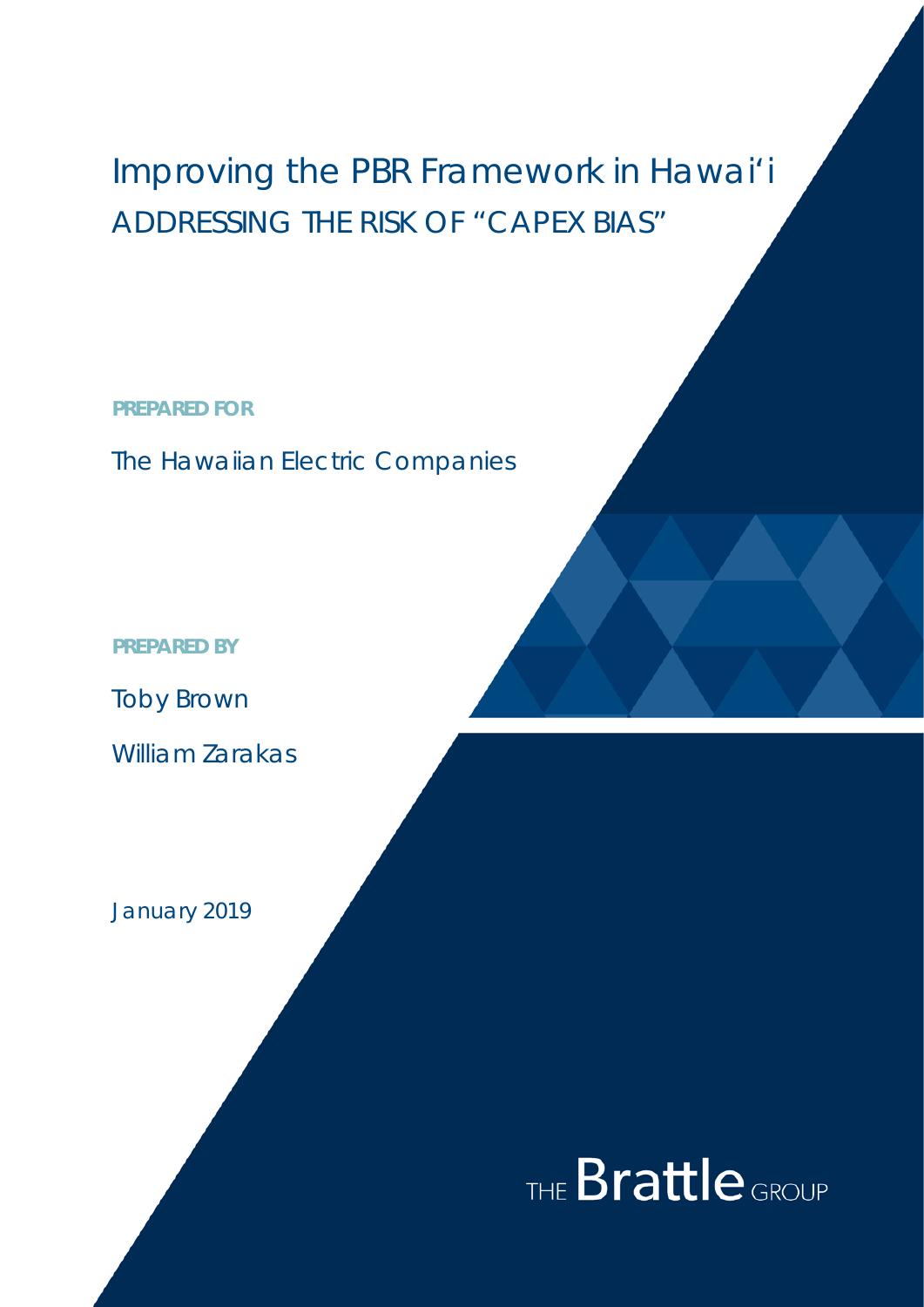### **Notice**

**–––––**

- This report was prepared for the Hawaiian Electric Companies, in accordance with The Brattle Group's engagement terms, and is intended to be read and used as a whole and not in parts.
- The report reflects the analyses and opinions of the authors and does not necessarily reflect those of The Brattle Group's clients or other consultants.
- There are no third party beneficiaries with respect to this report, and The Brattle Group does not accept any liability to any third party in respect of the contents of this report or any actions taken or decisions made as a consequence of the information set forth herein.

Copyright © 2019 The Brattle Group, Inc.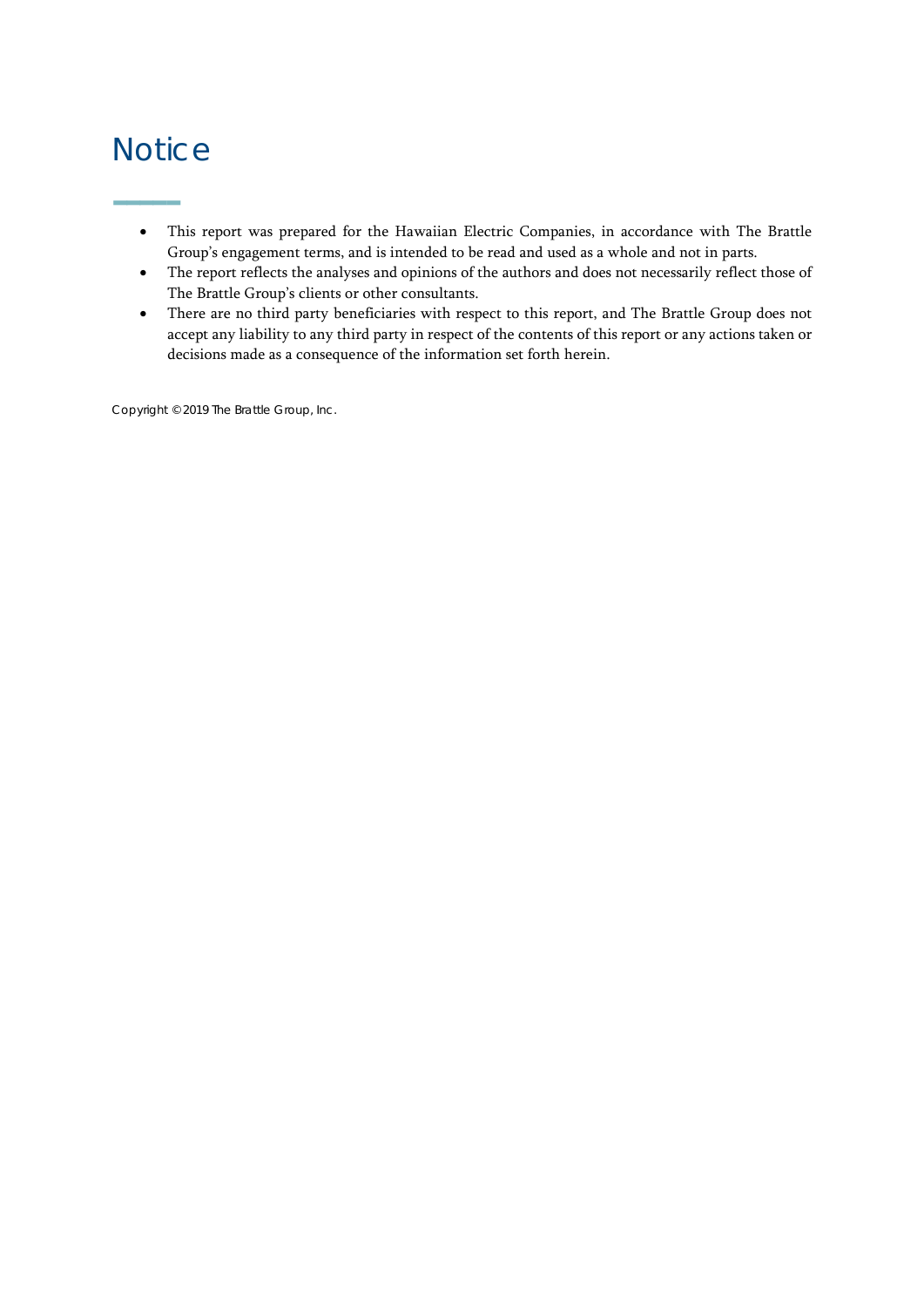### Table of contents

 $\sim$ 

| $\mathbf{I}$ . |  |
|----------------|--|
| A.             |  |
| <b>B.</b>      |  |
| II.            |  |
| A.             |  |
| <b>B.</b>      |  |
| C.             |  |
| III.           |  |
| A.             |  |
| <b>B.</b>      |  |
| IV.            |  |
| A.             |  |
| <b>B.</b>      |  |
| 1.             |  |
| 2.             |  |
| 3.             |  |
| 4.             |  |
| 5.             |  |
| 6.             |  |
| V.             |  |
| VI.            |  |
|                |  |
| A.             |  |
| <b>B.</b>      |  |
| C.             |  |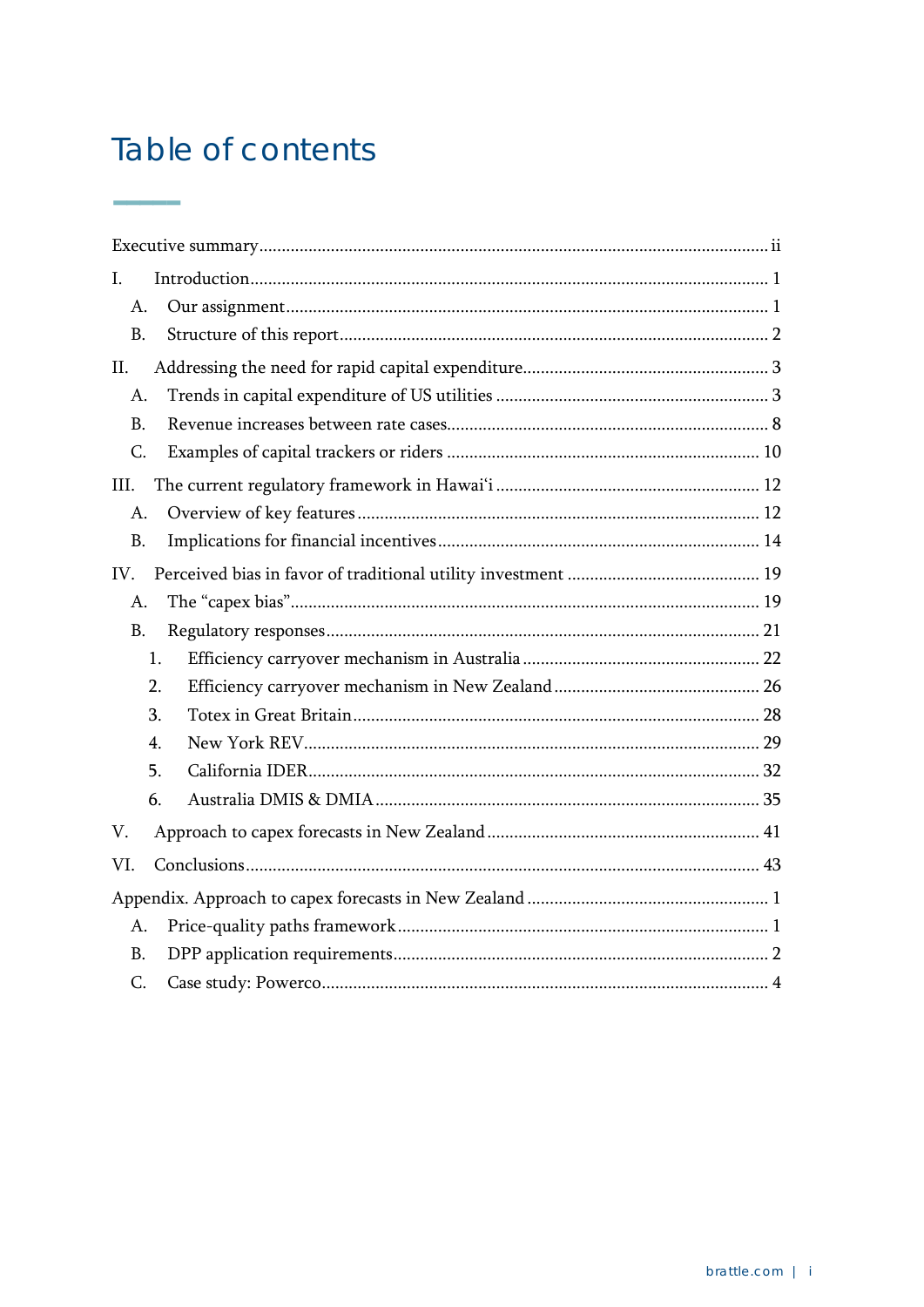## <span id="page-3-0"></span>Executive summary

**–––––**

In common with many utilities, the Hawaiian Electric Companies (Companies) are investing significant sums in modernizing their systems, integrating renewable generation and maintaining reliability. The regulatory framework in Hawai'i provides for a rate case every three years and annual revenue adjustments between rate cases, with this last feature being necessary to support the rate of investment that the Companies are undertaking. However, the Commission has expressed a concern that the traditional regulatory model could lead to over investment by the utility. This concern can be referred to as a risk of "capex bias".

revenue adjustments will depend on the circumstances of the utility concerned, but there are In this report we show that, across a wide range of jurisdictions, regulators have approved mechanisms that result in revenue adjustments between rate cases. The magnitude of necessary many examples of revenue adjustments that exceed the rate of general inflation.

We have analyzed the operation of the Revenue Adjustment Mechanism (RAM) and the RAM Cap in Hawai'i and show that the Companies bear a portion of additional costs incurred between rate cases that were not included in test year costs. The financial burden on the Companies of such costs depends on whether the costs are capex or opex, when in the threeyear regulatory period the costs are incurred, (for capex) whether the RAM Cap is binding, and (for opex) whether the expenditure is one-off or recurring. Because the sharing of costs depends on these factors, the strength of the direct financial incentive for the Companies to control costs will also vary across projects. Since RAM revenues adjust to reflect capital additions on an annual basis, the financial burden on the company of capex projects is lower than the financial burden of an equally-costly opex project, tending to increase the risk of a capex bias.

Regulators in several jurisdictions have implemented mechanisms to address the risk of a capex bias. These mechanisms include a total expenditure approach (totex), an efficiency carry-over mechanism (ECM), or targeted performance incentive mechanisms (PIMs) focused on implementing alternatives to traditional utility investment, such as relying on demand response. The regulatory framework in both New York and California includes such a mechanism supporting non-wires alternatives (NWA).

We suggest four possible improvements to the regulatory framework in Hawai'i to address the Commission's concern. The RAM could be modified to correspond to anticipated changes in revenue requirements, but not adjusted to reflect actual additions. This would result in a more even financial burden for opex and capex projects. The period between rate cases could be extended. This would strengthen the incentive to control costs, including by reducing investment. An Efficiency Carryover Mechanism (ECM) could be implemented to maintain the strength of incentives towards the end of the regulatory period. Finally, an NWA PIM could be designed to encourage the Companies to adopt solutions that reduce or defer the need for traditional utility investment.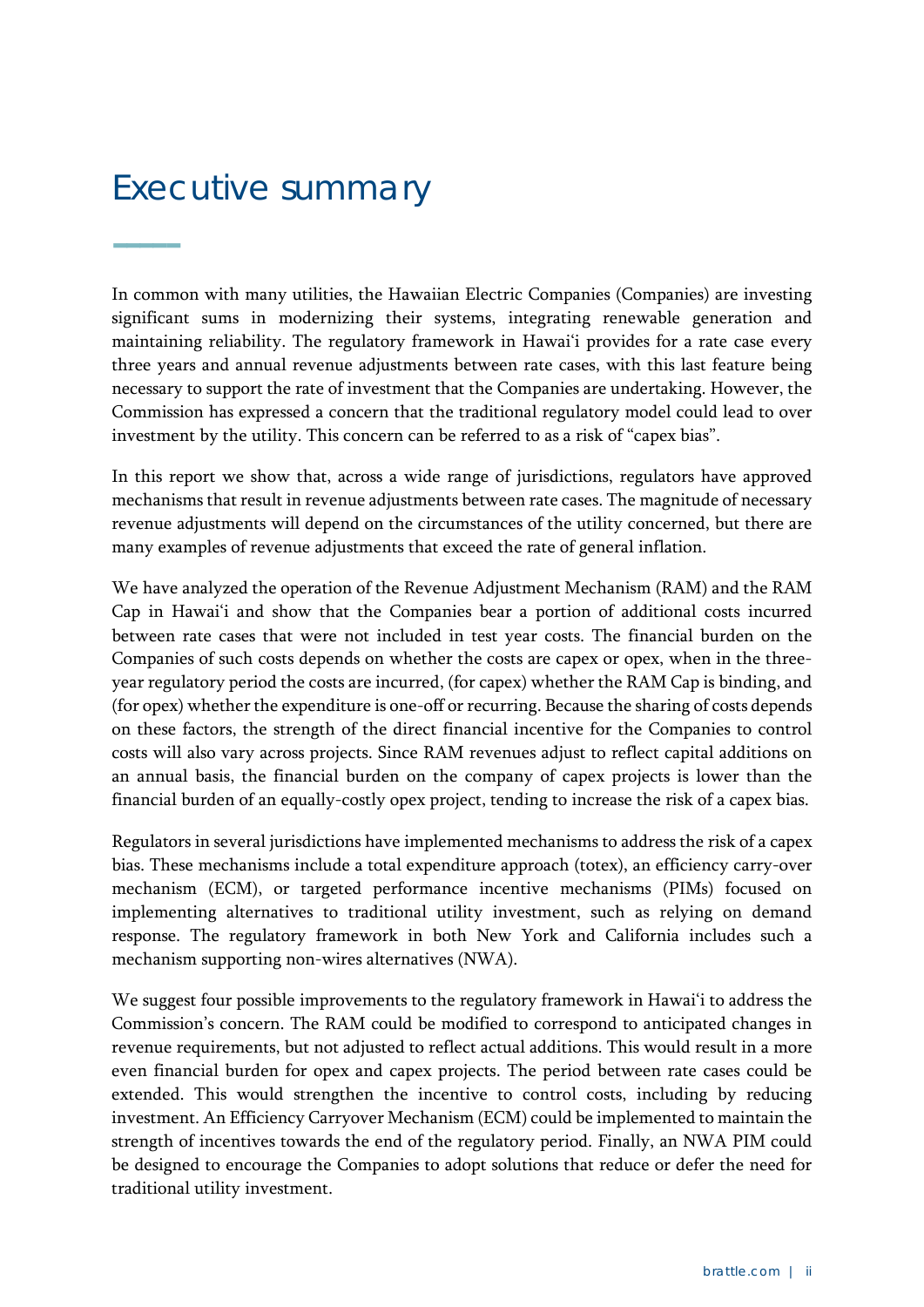## <span id="page-4-0"></span>I. Introduction

<span id="page-4-1"></span>**–––––**

### A. Our assignment

The Public Utilities Commission of the State of Hawai'i has instituted a proceeding to investigate performance based ratemaking (PBR). [1](#page-4-2) The Commission's order describes traditional cost-of-service ratemaking (COSR) and identifies a risk that COSR might encourage utilities to over-invest in infrastructure:<sup>[2](#page-4-3)</sup>

because earnings are tied to capital investments, COSR encourages electric utilities to increase these investments, thereby increasing the utility's associated return on investment… …The traditional regulatory model for electric utilities, in which the electric utility earns a return on its investments in the system based largely on the cumulative depreciated cost of the prudent infrastructure it has deployed, may exert an "infrastructure bias" to deploy capital-intensive solutions.[f/n citing Averch and Johnson] This occurs because the primary financial means through which the utility can grow its business and enhance earnings for shareholders is to invest in additional capital projects. Indeed, the electric utility, beyond expanding its rate base, has limited earnings opportunities within a traditional COSR framework. Generally, rates do not provide for earnings on utility operation and maintenance expenditures, or for the cost of purchased power. There are few financial incentives for the utility to employ cost-savings measures, to reduce electricity sales, to improve energy efficiency, to increase customer choice, to integrate customer-sited generation, or to establish new and innovative services, except to the extent that utility capital investment is required.[f/n omitted]

The Commission Staff has identified a desired outcome of "Grid Investment Efficiency" (under the goal of "Improve Utility Performance"). The second Staff Report describes the desired outcome as follows:[3](#page-4-4)

Given the already high cost of electricity for Hawaii customers, and the increasing availability of alternatives to traditional electric service, it is important that utilities pursue optimal solutions for identified grid needs irrespective of the nature of the investments (i.e., investment in utility-owned capital expenditures versus third-party provided service-based solutions).

<span id="page-4-2"></span><sup>&</sup>lt;sup>1</sup> Order No. 35411 in PUC of Hawai'i Docket 2018-088, filed April 18, 2018.

<span id="page-4-3"></span><sup>2</sup> Ibid., pp. 10-12.

<span id="page-4-4"></span><sup>&</sup>lt;sup>3</sup> Hawaii Public Utilities Commission, "Assessing the Existing Regulatory Framework in Hawaii-Concept Paper to Support Docket Activities", September 18, 2018, Attachment B, p. 3.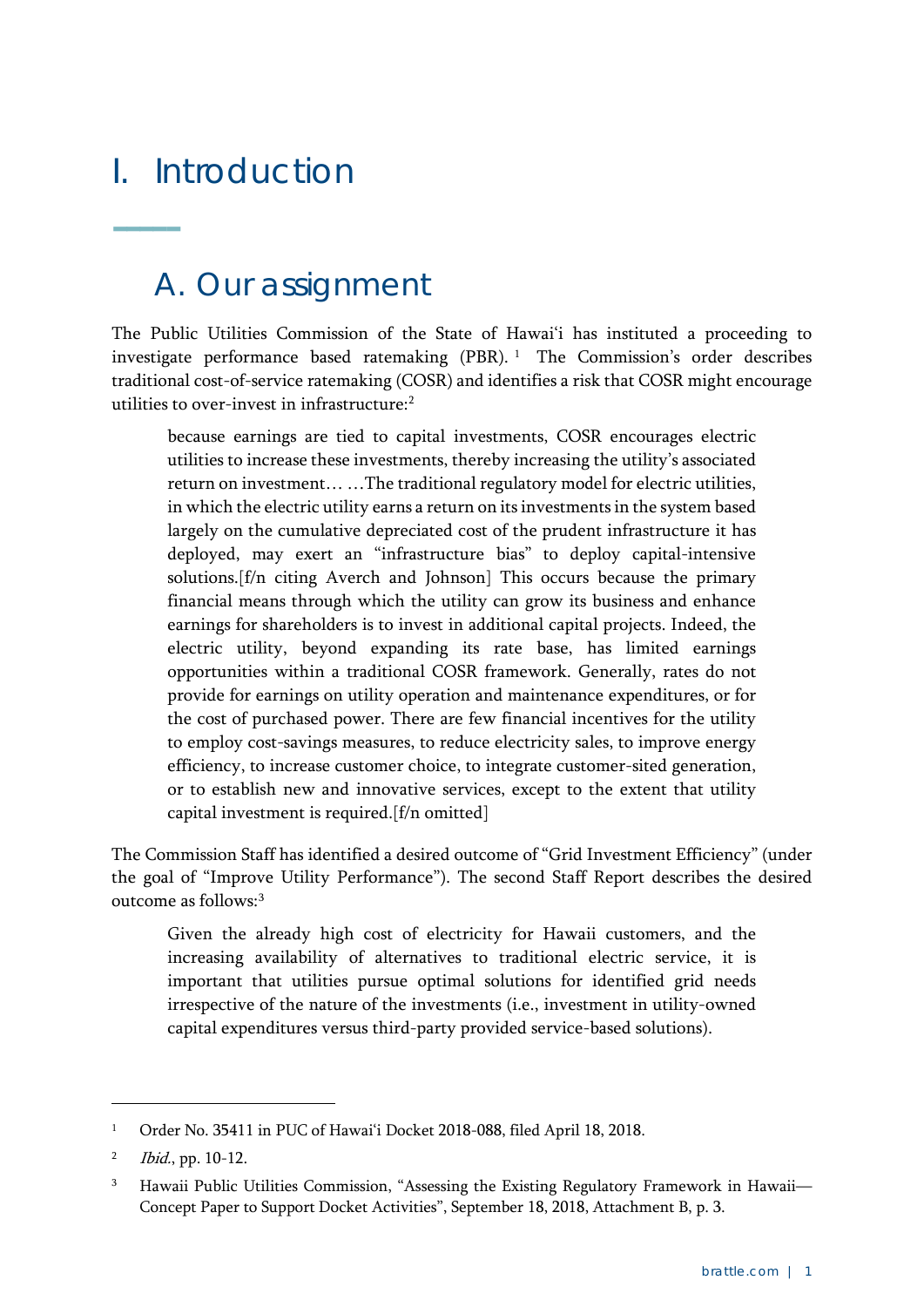The Hawaiian Electric Companies ("the Companies") have asked The Brattle Group to examine the current regulatory framework in Hawai'i and consider what adjustments to this framework might be warranted, given the Commission's and Staff's concerns quoted above, and other public policy objectives for regulatory reform in Hawai'i. The Companies asked that we illustrate our analysis with examples drawn from other jurisdictions where similar challenges have been addressed. In this report we discuss examples from other US jurisdictions, Australia, New Zealand and Great Britain.

### <span id="page-5-0"></span>B. Structure of this report

This report is structured as follows:

- **–** In Section 2 we discuss how the traditional framework of utility regulation in North America does not function well in an environment where utilities need to make relatively rapid investment in order to maintain a safe and reliable system. We also provide some examples of how regulators have modified the traditional framework in circumstances where rapid investment is required.
- **–** In Section 3 we explain the key features of the regulatory framework in Hawai'i as they relate to investment incentives.
- **–** In Section 4 we examine the phenomenon of "capex bias" or a bias in favor of utility investments over the purchase of services from third parties. We discuss examples of how the regulatory framework has been modified in response, including "totex" and examples of specific mechanisms to encourage utilities to employ "non-wires alternatives" (NWA) to traditional utility investment.
- **–** In Section 5 we describe an example from New Zealand of how utility capital expenditure plans are reflected in revenue adjustments between rate cases.
- **–** In Section 6 we conclude by identifying possible adjustments to the regulatory framework in Hawai'i, taking into account the topics above.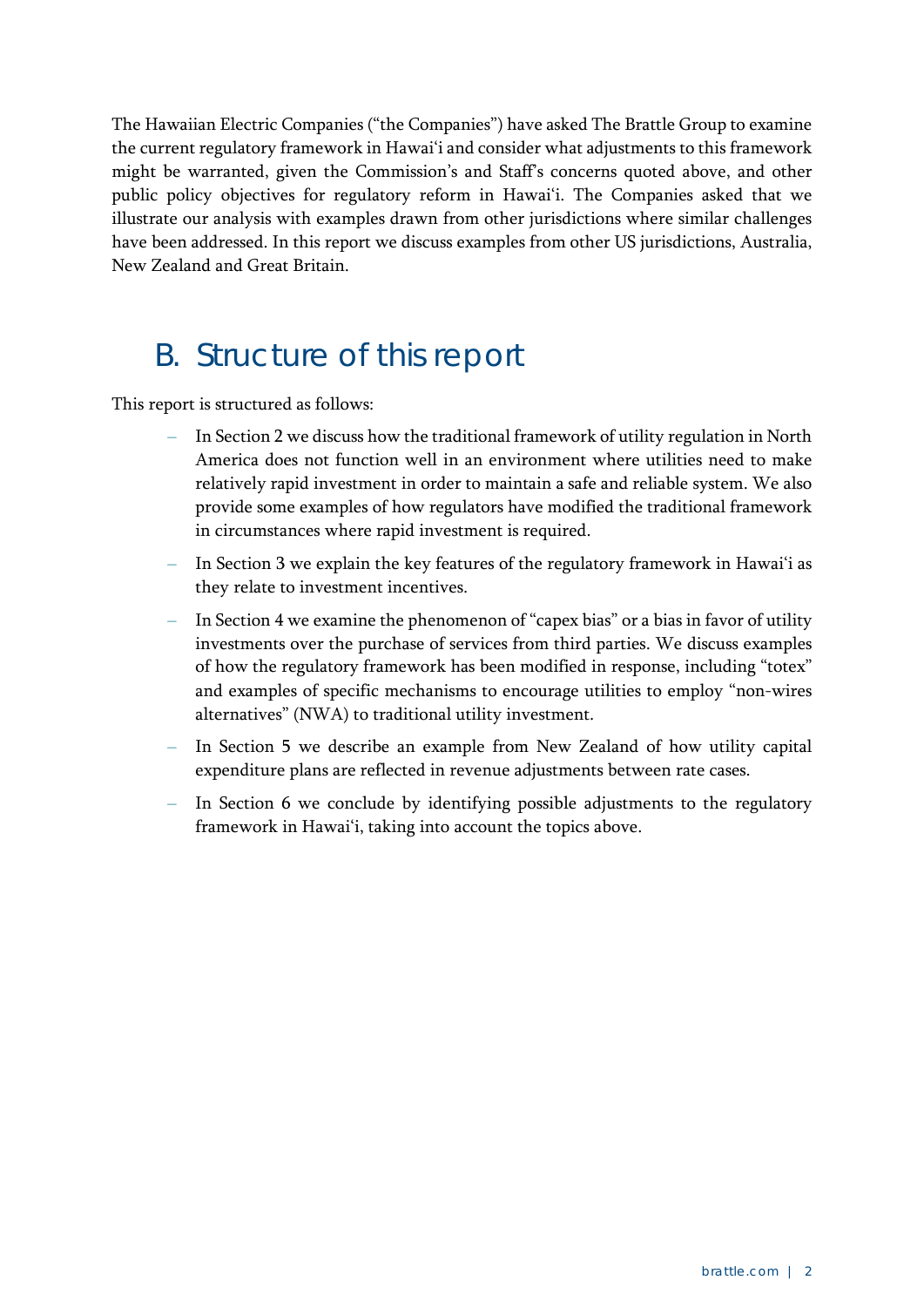## <span id="page-6-0"></span>II. Addressing the need for rapid capital expenditure

### <span id="page-6-1"></span>A. Trends in capital expenditure of US utilities

In a hypothetical notional "steady state" environment, utility investment would be driven only by the need to replace existing assets as they wear out. In this environment, utility rate base would change from one year to the next because of depreciation of existing assets and additions of new assets to replace retiring ones. Rate base would tend to increase over time because of inflation: the cost of a new asset to replace a retiring one is likely to be greater than the historical cost of the retiring asset. In practice there are many other factors influencing investment needs. For example, load growth and strengthened safety or environmental standards will increase investment needs, whereas technology change may reduce investment needs through productivity improvements. The rate at which a particular utility needs to invest is likely to fluctuate over time.

When the rate of utility investment is low, the traditional regulatory framework can work well, with relatively infrequent rate cases. However, when investment is rapid and rate base is growing, rate cases would need to be increasingly frequent in order for utility revenues to keep pace with increased revenue requirements.

Because some US utilities have their own generation and transmission assets, whereas others purchase power and/or transmission services, we have examined investment in distribution assets as a way to survey recent trends and highlight the challenges associated with rapid rates of investment.

[Figure 1](#page-7-0) shows that the rate of distribution investment across the US as a whole has been increasing over the last 20 years. Over this period, average additions to distribution plant has increased by a factor of approximately three, from about \$70m per utility per year in 1998 to over \$200m per utility per year in 2017 (these figures are averages across 119 utilities for which data is tabulated in SNL).[4](#page-6-2)

<span id="page-6-2"></span><sup>4</sup> The corresponding figures for the Companies are \$83m in 1998 and \$216m in 2017 (the 1998 figure does not include Maui Electric; the 2017 figure excluding Maui Electric is \$182m).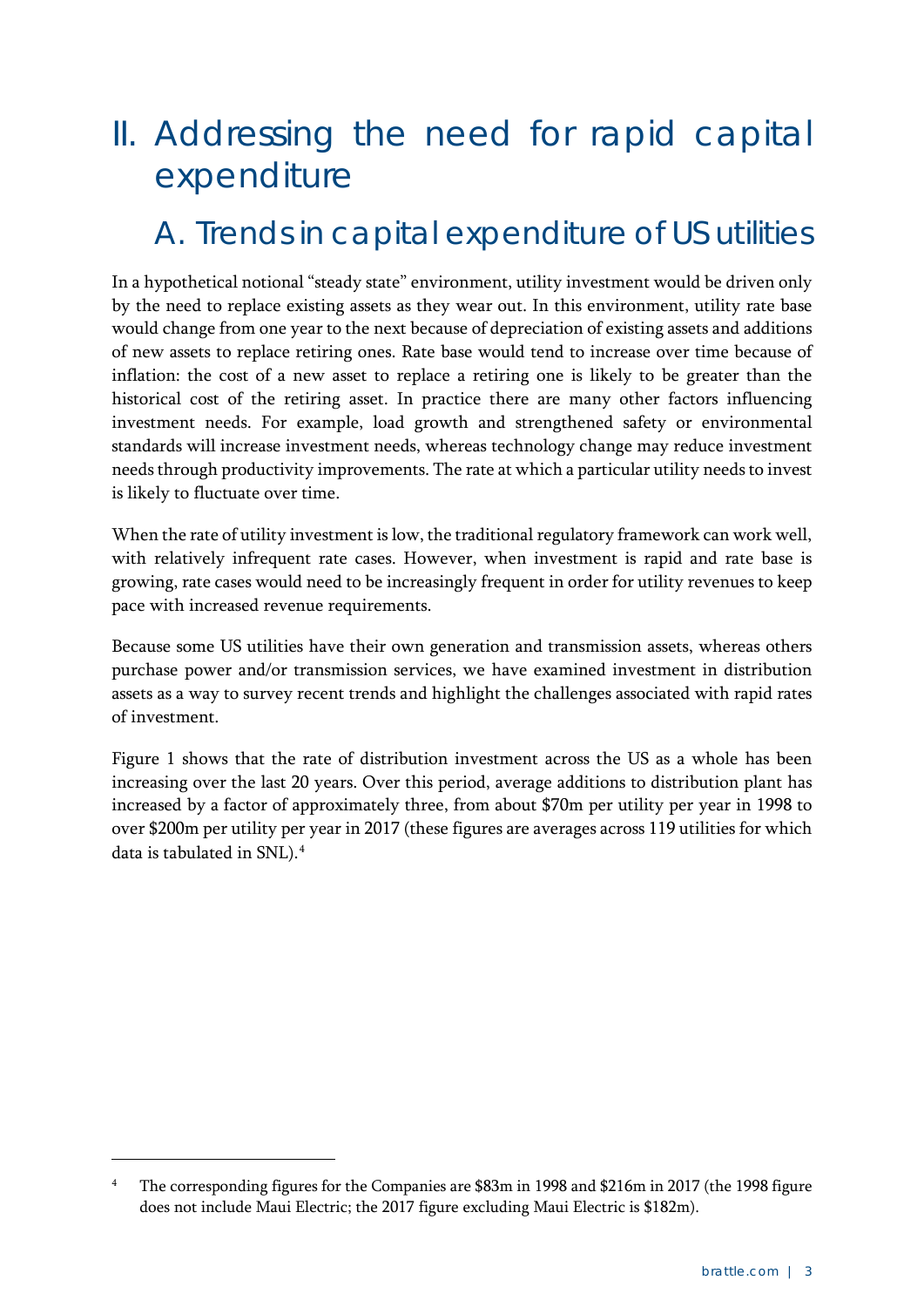<span id="page-7-0"></span>

#### **Figure 1: Average Annual Distribution Plant Additions**

For utilities with strong financial attributes, access to capital is not likely to limit the rate at which investments can be made. However, rapid investment tends to result in revenue requirement increases—in general, if capital additions in a year exceed depreciation in that year, the rate base will increase and hence the revenue requirement will tend to increase.<sup>[5](#page-7-1)</sup> This will pose a challenge to the regulatory framework as frequent rate cases may be required to maintain just and reasonable rates.

Data on utility revenue requirements is not easily accessible in database format. However, evolution in net distribution plant<sup> $6$ </sup> is a good indicator of the impact of distribution plant additions on the revenue requirement since it is a major contributor to the change in rate base (and hence the capital-related portion of the revenue requirement)<sup>[7](#page-7-3)</sup> over time.

<span id="page-7-1"></span><sup>&</sup>lt;sup>5</sup> By "revenue requirement" we mean the revenue which, in a particular year, would result in earning the authorized return on equity based on actual expenditures and actual rate base.

<span id="page-7-2"></span><sup>&</sup>lt;sup>6</sup> Net distribution plant is gross plant in service, less accumulated depreciation, both of which are reported on FERC Form 1.

<span id="page-7-3"></span><sup>&</sup>lt;sup>7</sup> The capital-related portion of the revenue requirement is return on rate base, depreciation, and income tax.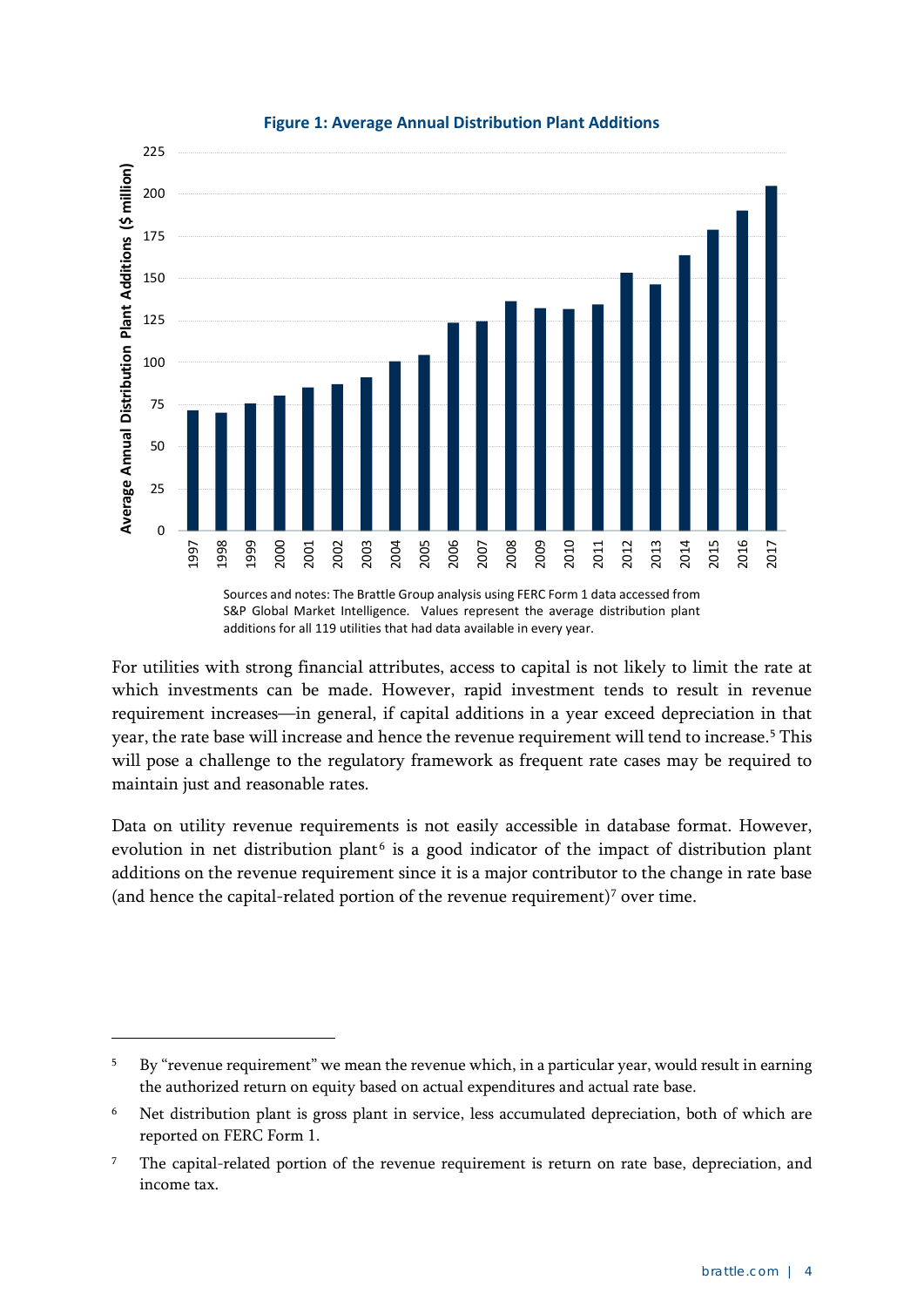[Figure 2](#page-8-0) is based on FERC Form 1 data for a sample of 44 of the largest U.S. utilities by customer count, [8](#page-8-1) and shows that across these utilities, net distribution plant in service has increased by about 5% per year on average over the past four years. [Figure 2](#page-8-0) also shows that, over the same period, total utility revenue has increased by only around 1.5% per year and MWh sales have decreased by 0.5%. [9](#page-8-2)

<span id="page-8-0"></span>

#### **Figure 2: Average Growth per Utility, Total Retail Electric Revenues, MWh Sales and Net Distribution Plant (2013-2017)**

Sources and notes: The Brattle Group analysis using S&P Global Market Intelligence, FERC Form 1 data for net distribution plant, sales to ultimate customer, and total retail electric revenue. Average annual growth is calculated as a simple average across sampled utilities.

Sample was selected based on the top 50 largest utilities by customer count according to Form EIA-861, and restricted to utilities with at least 85% of their customers in a single state. BG&E, Duke Energy OH, Entergy Louisiana, Massachusetts Electric Co., PG&E, and Ohio Power were excluded from the sample due to missing or inconsistent data (where annual growth exceeded 25%). A total of 44 utilities were included in the sample.

If net plant is growing at 5% per year, distribution rate base will tend to grow at a similar rate, and thus so will the capital-related component of the revenue requirement. If distribution revenues are not growing at a similar rate and there are no offsetting reductions in expenses, a

<span id="page-8-1"></span>The sample is the top 50 largest utilities by customer count with at least 85% of their customers in a single state, but BG&E, Duke Energy OH, Entergy Louisiana, Massachusetts Electric Co., PG&E, and Ohio Power were excluded due to missing or inconsistent data.

<span id="page-8-2"></span><sup>&</sup>lt;sup>9</sup> It would be better to compare change in distribution revenue with change in distribution net plant, but we were not able to access information on the breakdown of utility revenue by function.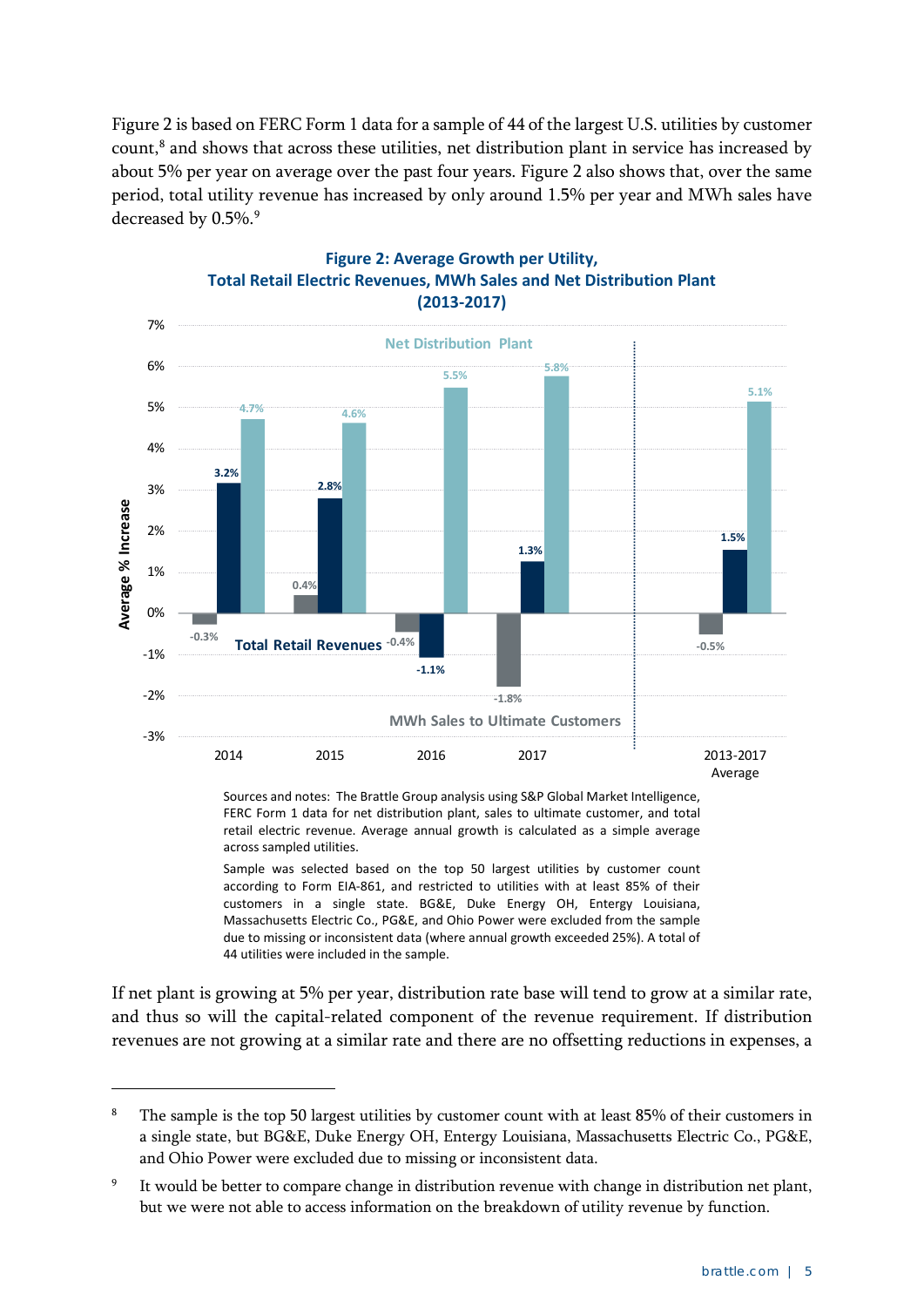rate case or other mechanism will be needed in order for the utility to increase its revenues to match the increase in revenue requirements. To illustrate the range of solutions adopted, we sorted the utilities for which data is shown in [Figure 2](#page-8-0) to find the ones with the highest rate of growth in net distribution plant. We find that some of these utilities have frequent rate cases; others have "formula rates", which automatically update revenue for changes in rate base without a rate case; others have multiyear rate plans with annual revenue adjustments approved prospectively in the rate case; and still others have capital trackers/riders to recover additional revenues outside of the regular rate case cycle. We summarize the key points in [Table 1.](#page-10-0) These utilities either have very frequent rate cases or have some other mechanism to support the rapid rate of investment between rate cases.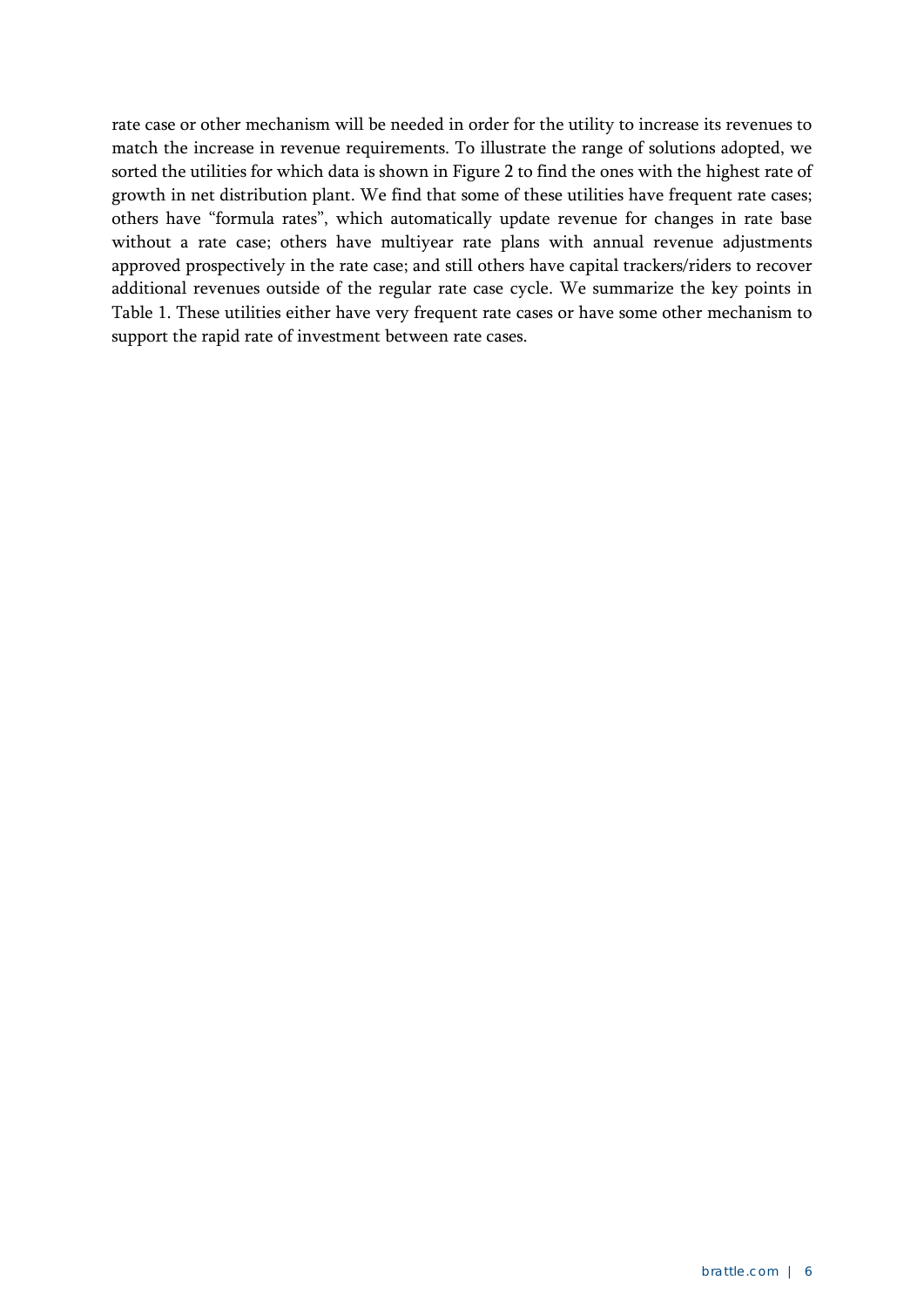#### **Table 1: Utilities with Rapidly Growing Net Distribution Plant**

<span id="page-10-0"></span>

| Annual Growth in Net Dist Plant               |       |    |                     |    |        |     |                                                                                                                                                                                                                                                                                                                                                                                                                |
|-----------------------------------------------|-------|----|---------------------|----|--------|-----|----------------------------------------------------------------------------------------------------------------------------------------------------------------------------------------------------------------------------------------------------------------------------------------------------------------------------------------------------------------------------------------------------------------|
| Utility                                       | State |    | 2014 2015 2016 2017 |    |        | Avg | Recovery of Distribution Investment                                                                                                                                                                                                                                                                                                                                                                            |
| Hawaiian Electric HI<br>Co                    |       |    | 13% 11% 10%         |    | 3%     |     | 9% RAM Mechanism within Multiyear rate plan. Revenue adjusts annually<br>for actual changes in rate base but overall revenue adjustment is capped<br>at inflation. Rate case every three years. Full details in text.                                                                                                                                                                                          |
| Southern<br><b>California Edison</b><br>Co    | CA    |    | 10% 11%             | 8% | 7%     |     | 9% Multiyear Rate Plan. SCE files a general rate case every three years.<br>During the regulatory period, the test year budget is adjusted for inflation<br>and other factors that may affect costs, such as additional capex projects.                                                                                                                                                                        |
| Commonwealth<br><b>Edison Co</b>              | IL    |    | 7% 10% 11%          |    | 8%     |     | 9% Formula Rate Plan. Illinois' Energy Infrastructure Modernization Act<br>(EIMA) allows utilities to file performance-based formula rates. Annual<br>updates allow recovery of grid modernization investments without<br>regulatory lag.                                                                                                                                                                      |
| <b>Florida Power &amp;</b><br><b>Light Co</b> | FL.   | 5% | 8%                  |    | 9% 13% |     | 9% Multiyear Rate Plan. During the most recent rate case (2016), the<br>Commission approved a four-year rate settlement that will support<br>approximately \$3.5 billion of infrastructure investment a year in the<br>period 2017-2020 (a multi-step \$811 milllion electric rate increase).                                                                                                                  |
| <b>Duke Energy</b><br>Indiana, LLC            | IN    | 4% | 6%                  |    | 7% 11% |     | 7% Capital Tracker. Transmission Distribution and Storage Improvement<br>Charge (TDSIC) rider with annual true-up recovers costs for electric<br>infrastructure expansion projects.                                                                                                                                                                                                                            |
| <b>Consumers</b><br><b>Energy Co</b>          | MI    | 6% | 6%                  | 7% | 9%     |     | 7% Frequent Rate Cases. Multiple rate cases filed in recent years: for test<br>years ending in May 2016, August 2017, September 2018, and December<br>2019.                                                                                                                                                                                                                                                    |
| <b>PPL Electric</b><br><b>Utilities Corp</b>  | PA    | 6% | 6%                  | 7% | 9%     |     | 7% <b>Capital Tracker.</b> Distribution System Improvement Charge (DSIC) allows<br>PPL to recover the fixed costs of eligible plant additions, in order to<br>accelerate the replacement of aging infrastructure.                                                                                                                                                                                              |
| <b>Duke Energy</b><br>Florida, LLC            | FL    | 3% | 7%                  | 8% | 9%     |     | 7% Multiyear Rate Plan. Most recent settlement (2017) approved a multi-<br>year rate agreement through 2021, which reflects a plan to invest \$1.2<br>billion in a modernized power grid. The settlement also includes a plan to<br>invest \$1 billion in solar power and the cancellation of the Levy County<br>nuclear project - the net increase on customer rates is in line with inflation<br>(1% to 3%). |
| <b>Ameren Illinois</b><br>Company             | IL    | 4% | 8%                  | 6% | 6%     |     | 6% Formula Rate Plan. Illinois' Energy Infrastructure Modernization Act<br>(EIMA) allows utilities to file performance-based formula rates (with<br>annual updates allowing for recovery of grid modernization investments<br>without regulatory lag).                                                                                                                                                         |
| <b>DTE Electric</b><br>Company                | MI    | 8% | 5%                  | 6% | 7%     |     | 6% Frequent Rate Cases. Multiple rate cases filed in recent years: for test<br>years ending in June 2016, July 2017, October 2018, and April 2020.                                                                                                                                                                                                                                                             |
| <b>Public Service Co</b><br>of Oklahoma       | ОК    | 6% | 6%                  | 6% | 6%     |     | 6% [Proposed] Formula Rate Plan. In September 2018, PSO submitted a Grid<br>Modernization and Efficiency Plan with proposed annual updating of<br>revenues to reflect changes in rate base (subject to an earnings test).                                                                                                                                                                                      |
| <b>Entergy Arkansas</b><br>Inc                | AR    | 7% | 4%                  | 9% | 5%     |     | 6% Formula Rate Plan. A formula rate with annual forward test year filings<br>adjusts for year to year fluctuations in service and system upgrade costs.                                                                                                                                                                                                                                                       |
| MidAmerican<br><b>Energy Co</b>               | ΙA    | 7% | 5%                  | 5% | 6%     |     | 6% Generation Revenue Offset. MidAmerican Energy operated under a rate<br>freeze in the state from 1995 to 2012, and was able to offset the<br>increasing costs of supplying energy with revenues earned from selling<br>excess generation output in the wholesale market.                                                                                                                                     |
| <b>Atlantic City</b><br><b>Electric Co</b>    | NJ    | 7% | 4%                  | 5% | 6%     |     | 6% Frequent Rate Cases and Capital Tracker. Multiple rate cases filed in<br>recent years: for test years ending in December 2015, July 2017, and<br>December 2018. Most recent settlement (2017) also approved \$79 million<br>in grid modernization investments through the PowerAhead grid resiliency<br>program.                                                                                            |
| San Diego Gas &<br><b>Electric Co</b>         | СA    | 3% | 7%                  | 5% | 8%     |     | 6% Multiyear Rate Plan. SDG&E files a general rate case every three years.<br>During the regulatory period, the test year budget is adjusted for inflation<br>and other factors that may affect costs, such as additional capex projects.                                                                                                                                                                      |
| <b>Duke Energy</b><br>Progress - (NC)         | NС    | 1% | 5%                  | 8% | 8%     |     | 6% Frequent Rate Cases. Multiple rate cases filed in recent years: for test<br>years ending in December 2015, December 2016, and October 2017.<br>Following latest partial settlement (2018), increased customer rates by<br>4.7% (about \$194 million additional revenues every year).                                                                                                                        |

Sources and notes: The Brattle Group analysis using net distribution plant from S&P Global Market Intelligence, FERC Form 1 data. Utility mechanisms are from utility tariffs and state regulatory dockets. Table includes Hawaiian Electric Co, plus top fifteen utilities from sample in [Figure 2](#page-8-0) ranked by average annual growth in net distribution plant.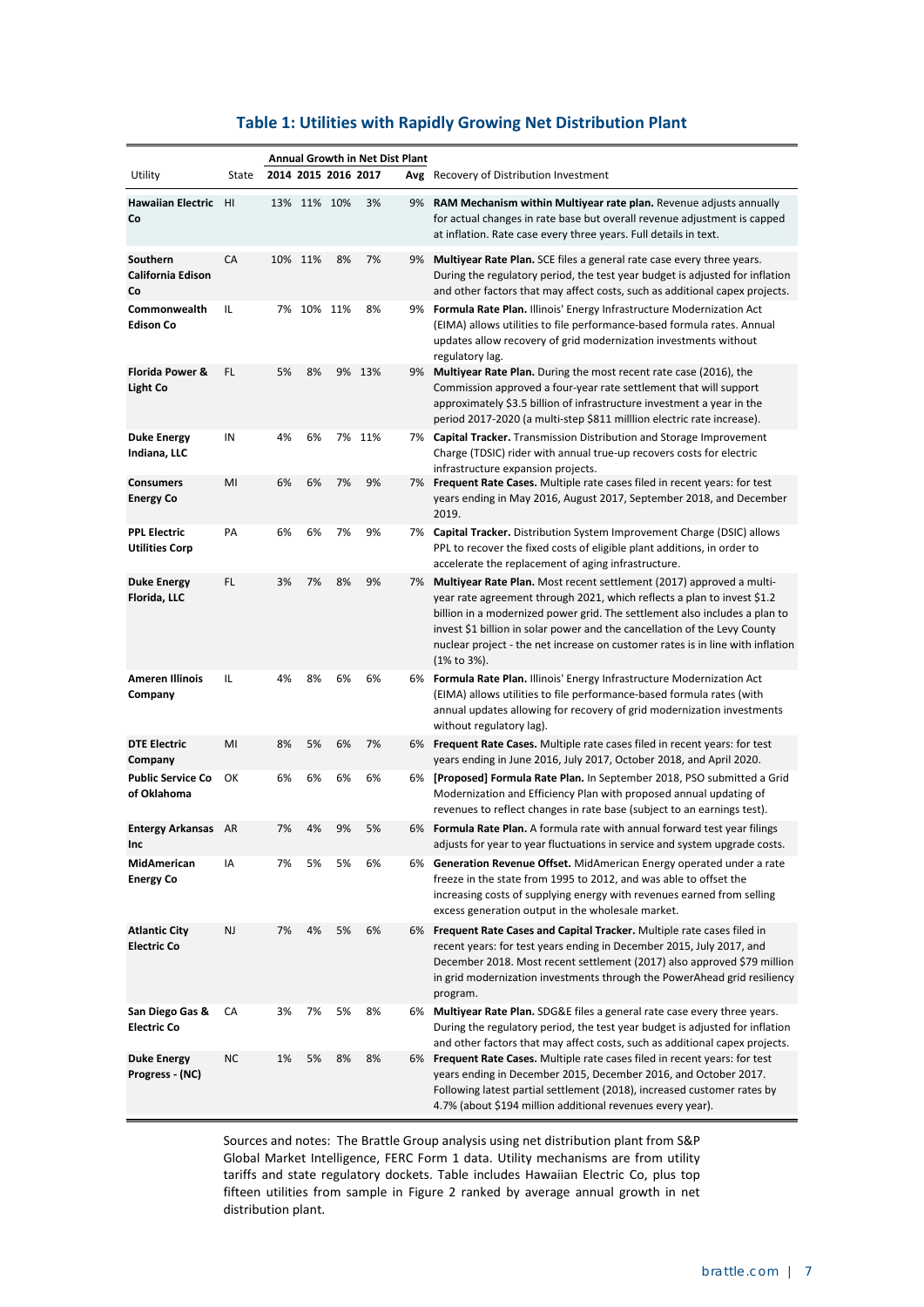### <span id="page-11-0"></span>B. Revenue increases between rate cases

For many utilities, base revenues (or rates)<sup>[10](#page-11-1)</sup> can only increase when there is a new rate case with a new test year, and revenues do not otherwise increase between test years. However, the regulatory framework in some jurisdictions gives rise to automatic increases in revenues between rate cases. The dollar amount of the increase, or sometimes a formulaic mechanism for calculating the increase, is determined in the rate case.

As part of the ratemaking framework in Hawai'i, the Revenue Adjustment Mechanism (the RAM) provides the Companies with annual revenue increases within the three-year regulatory period. However, the RAM Cap means that the increase cannot be more than inflation. These mechanisms are explained in sectio[n 0.](#page-14-0) [11](#page-11-2) We are not aware of any examples of other US utilities with revenue increases that are tied to inflation in this way. Inflation-based revenue increases are the standard approach in some overseas jurisdictions, including Great Britain and Australia. In these jurisdictions, revenue increases are equal to inflation<sup>[12](#page-11-3)</sup> plus or minus a fixed offset. The fixed offset is typically determined once every five years, and the offset is designed such that the real-terms revenue increase (or decrease) will correspond to the anticipated change in revenue requirements. When rapid capital investment is anticipated, the fixed offset will result in revenue increases above inflation. Note that, due to the traditional formulation of these revenue frameworks as "RPI minus  $X$ " (RPI = change in the retail price index), a negative X factor corresponds to revenues increasing in real terms.

[Table 2](#page-12-0) reports some examples of distribution utilities in Great Britain and Australia, and shows that there are situations in which large revenue increases above inflation have been authorized. For example, the DPCR5 price control in Great Britain provided the 14 distribution utilities with real terms increases of 5.8% each year for five years from 2010 to 2015.

<span id="page-11-1"></span><sup>&</sup>lt;sup>10</sup> If there is full decoupling, the utility's revenue will not change until the next rate case; without decoupling, the rates will not change until the next rate case, so the revenues will change in line with billing determinants.

<span id="page-11-2"></span><sup>11</sup> Order No. 32735 in PUC of Hawai'i Docket 2013-0141, filed March 31, 2015.

<span id="page-11-3"></span>Note that in these jurisdictions, utility rate base is indexed to inflation (similar to "trended original cost" for FERC-regulated oil pipelines in the US).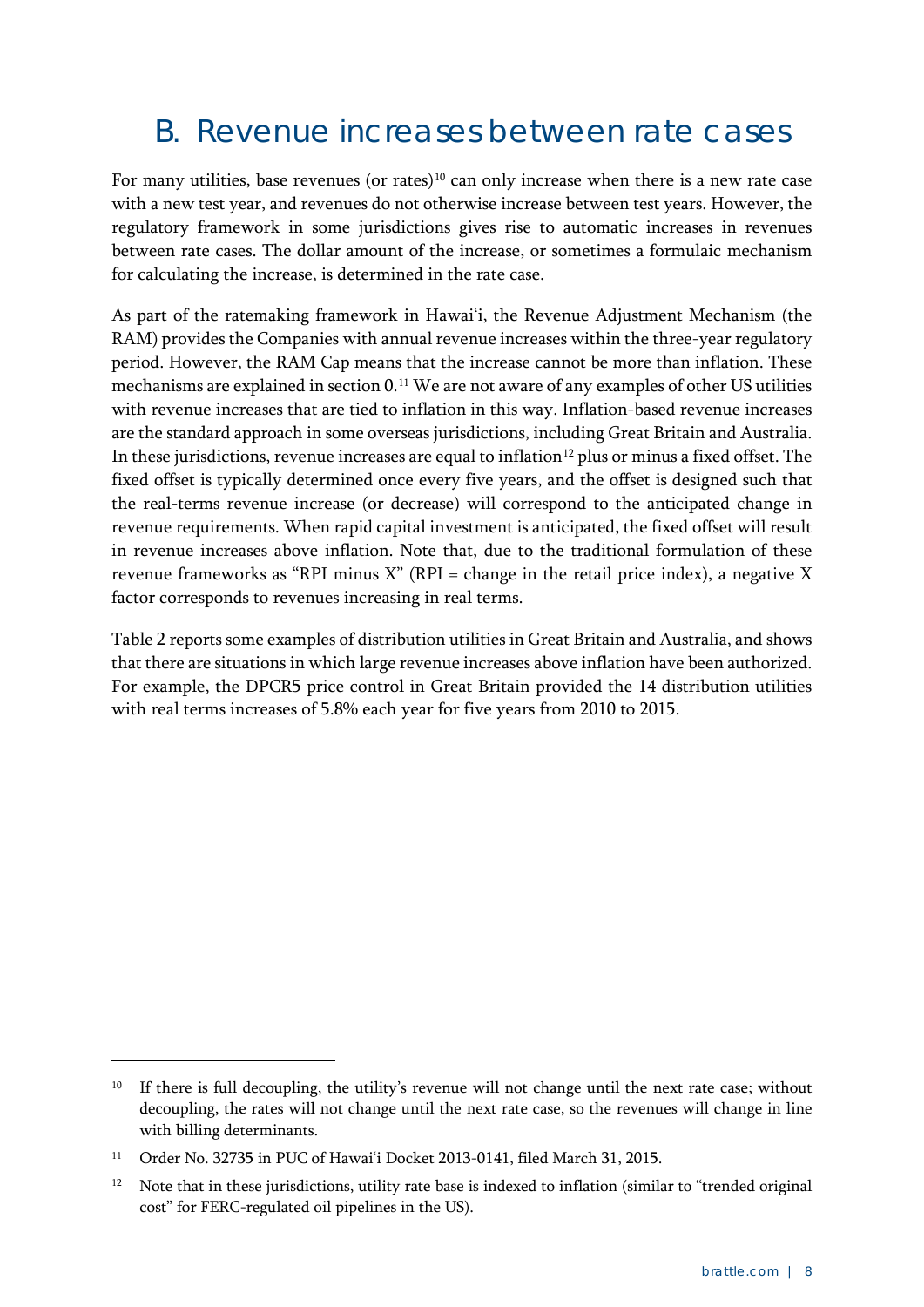<span id="page-12-0"></span>

| Jurisdiction          |       | <b>Regulatory Period</b> | <b>Average Annual Real-</b><br><b>Terms Revenue</b><br>Increase (%) | <b>Companies with Actual</b><br><b>Revenue Growth in Real</b><br>Terms |
|-----------------------|-------|--------------------------|---------------------------------------------------------------------|------------------------------------------------------------------------|
|                       | $[1]$ | 2009-2014                | 6.1                                                                 | $3$ of $3$                                                             |
| New South Wales (AER) | [2]   | 2015-2019*               | $-0.2$                                                              | $1$ of $3$                                                             |
|                       | [3]   | 2011-2015                | 2.6                                                                 | 4 of 5                                                                 |
| Victoria (AER)        | [4]   | 2016-2020                | 1.8                                                                 | $5$ of $5$                                                             |
| Great Britain (Ofgem) | [5]   | DPCR5 (2010-2015)        | 5.8                                                                 | 13 of 14                                                               |

Sources: The Brattle Group. Calculations derived from decisions set by AER and Ofgem. For further details, see Workpaper 1, Table A.1.

Notes: The last column indicates the number of companies with actual revenue growth in real terms, eg, in the regulatory period 2009-2014 in NSW, three out of the three distribution businesses achieved real revenue growth.

\*The 2015-2019 NSW Determinations have been appealed and remitted to the AER for reconsideration, current listed figures are preliminary.

[Table 2](#page-12-0) shows a wide range of real revenue changes of between zero and 6% over a five year period. This wide range reflects the fact that the anticipated change in revenue requirement is highly idiosyncratic and depends on the situation of specific utilities, which will change over time (for example, in line with system growth or the need for asset replacement).

In 2013, Ofgem modified the RPI – X framework (used prior to 2015, including DPCR4 and DPCR5) to place a greater emphasis on the use of output measures and revenue drivers. The current framework is known as "RIIO" (Revenue = Incentives + Innovation + Outputs). Under RIIO a greater proportion of total revenue is updated or adjusted during the price control period, therefore Ofgem did not report an explicit X factor for the regulatory period RIIO-ED1 (2015-2023). [13](#page-12-1) Revenues for the distribution companies during RIIO-ED1 to date have been broadly flat or slightly declining.<sup>[14](#page-12-2)</sup>

While US utilities do not typically have revenue increases linked to inflation, the regulatory framework in many US jurisdictions permits multiyear rate plans with revenue adjustments between rate cases. Later in this report we discuss two examples: Consolidated Edison in New York and Pacific Gas and Electric in California.<sup>[15](#page-12-3)</sup> These utilities have three-year regulatory periods<sup>[16](#page-12-4)</sup> with annual revenue adjustments that are determined at the outset (as part of the rate case decision). Expected changes in revenue requirements during the regulatory period, including due to expected investment and growth in rate base, are an input to this determination. Both PG&E and Consolidated Edison have recently had revenue increases for the distribution function slightly above forecast inflation, as shown in [Table 3.](#page-13-1) The regulatory framework for PG&E and Consolidated Edison is similar in some respects to the RPI –  $X$ framework in Great Britain, though the revenue increases in Great Britain are specified in real terms whereas those in California and New York are usually specified in nominal terms.

<span id="page-12-1"></span><sup>&</sup>lt;sup>13</sup> We use the term "regulatory period" to mean the period between general rate cases (five years for the utilities in [Table 2\)](#page-12-0).

<span id="page-12-2"></span><sup>14</sup> Ofgem, ["RIIO-ED1 Annual Report 2016-17,](https://www.ofgem.gov.uk/system/files/docs/2017/12/riio-ed1_annual_report_2016-17.pdf)" 19 December 2017, p. 13.

<span id="page-12-3"></span><sup>15</sup> See section [IV.B.](#page-24-0)

<span id="page-12-4"></span><sup>&</sup>lt;sup>16</sup> Similar to the current framework in Hawai'i, these utilities file rate cases every three years.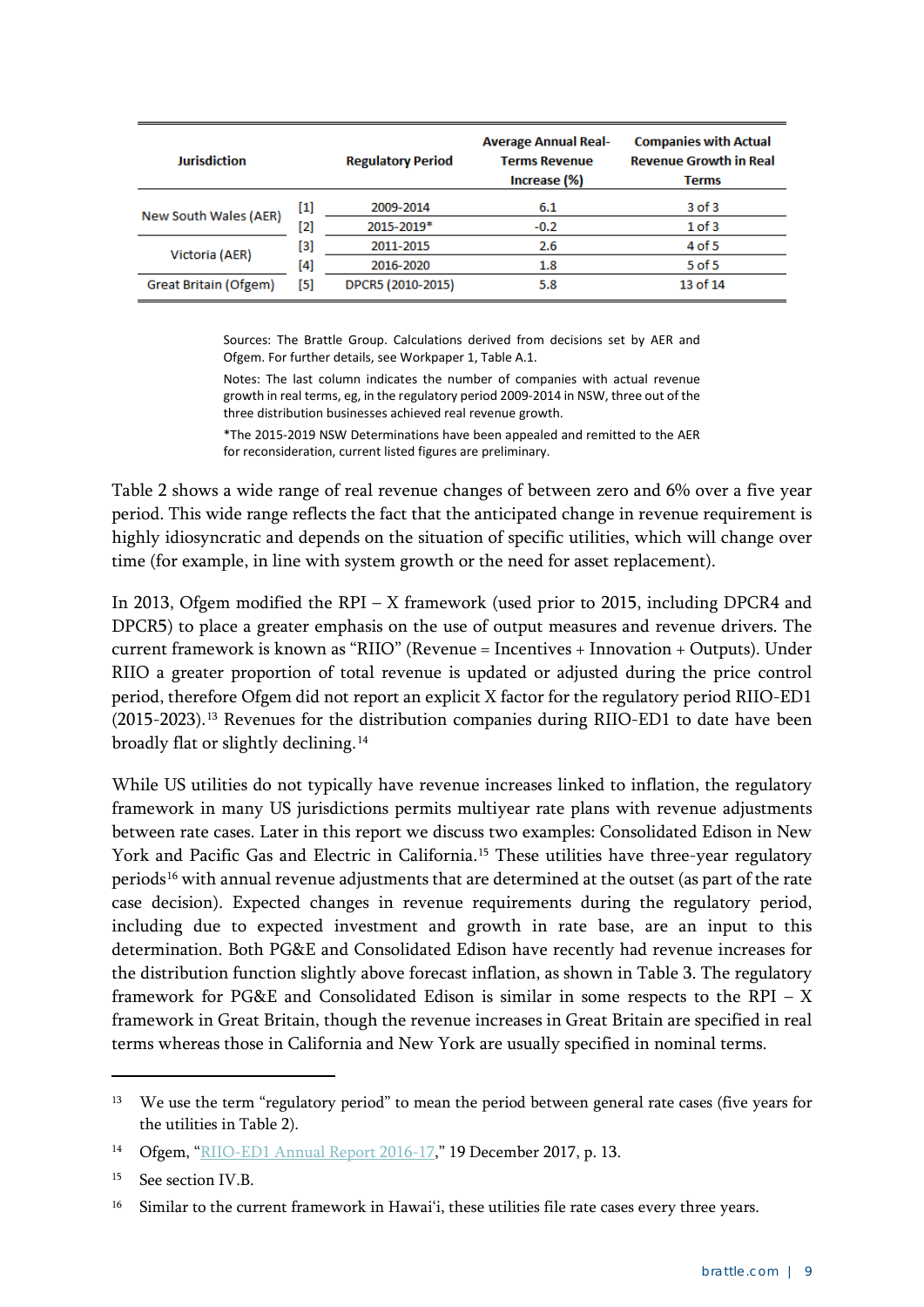| Company                         | <b>Regulatory</b><br><b>Period</b> | <b>Average Real</b><br><b>Revenue</b><br>Increase (%) |
|---------------------------------|------------------------------------|-------------------------------------------------------|
| Pacific Gas and Electric (CPUC) | 2017-2019                          | 0.8                                                   |
| Consolidated Edison (NYPSC)     | 2017-2019                          | 0.3                                                   |

#### <span id="page-13-1"></span>**Table 3: Average real revenue increases for the distribution function for PG&E and Consolidated Edison**

Sources: The Brattle Group. Revenue requirements from decisions set by CPUC and NYPSC.

Notes: Average real revenue increase is calculated as the simple average of the revenue requirement percent increases during the indicated regulatory period. For further details, see Workpaper 1, Table A.4.

In California, the three major utilities have had overall authorized revenues increasing faster than inflation for several years. Across both gas and electric utility functions (but excluding the costs of fuel and purchased power), for the period 2007 to 2018 authorized revenues have increased on average by 2.5% per year above the rate of GDPPI.[17](#page-13-2)

### <span id="page-13-0"></span>C. Examples of capital trackers or riders

Many utilities in North America have adjustment mechanisms to increase rates between rate cases. [Table 1](#page-10-0) gave some examples. Capital trackers are increasingly widespread: for example, a recent survey shows that just over half of the major gas and electric utilities in the US have capital trackers for "generic infrastructure".[18](#page-13-3)

In some jurisdictions, the use of these mechanisms has been encouraged by statewide legislation. For example, an amendment to the Pennsylvania Public Utility Code in 2012 authorized utilities to request a Distribution System Improvement Charge (DSIC), a surcharge to customer bills that recovers reasonable and prudently incurred costs for the repair, improvement, and replacement of its distribution system. [19](#page-13-4) Under this amendment, PECO Energy received approval in 2015 to implement a DSIC mechanism recovering eligible costs from its Long-Term Infrastructure Improvement Plan, which forecast \$324.3 million in

<span id="page-13-2"></span><sup>&</sup>lt;sup>17</sup> This average excludes test years 2012 and 2016 for SDG&E and test years 2009, 2012, and 2015 for SCE, because previously authorized revenue requirements were not reported in a consistent fashion. It also excludes 2018 for SCE because the 2018 GRC has not yet been decided, and 2007 for SDG&E. The average of 2.5% per year is the simple average of the 29 annual real-terms increases for each utility in each year.

<span id="page-13-3"></span><sup>18</sup> S&P Global Market Intelligence, "RRA Regulatory Focus: Adjustment Clauses", September 28, 2018. The survey includes 158 electric utilities, of which 65 have trackers for "generic infrastructure".

<span id="page-13-4"></span><sup>&</sup>lt;sup>19</sup> Act 11 of 2012 amending Title 66 of the PSC, February 14, 2012, accessed October 9, 2018, [http://www.legis.state.pa.us/WU01/LI/LI/US/HTM/2012/0/0011..HTM.](http://www.legis.state.pa.us/WU01/LI/LI/US/HTM/2012/0/0011..HTM)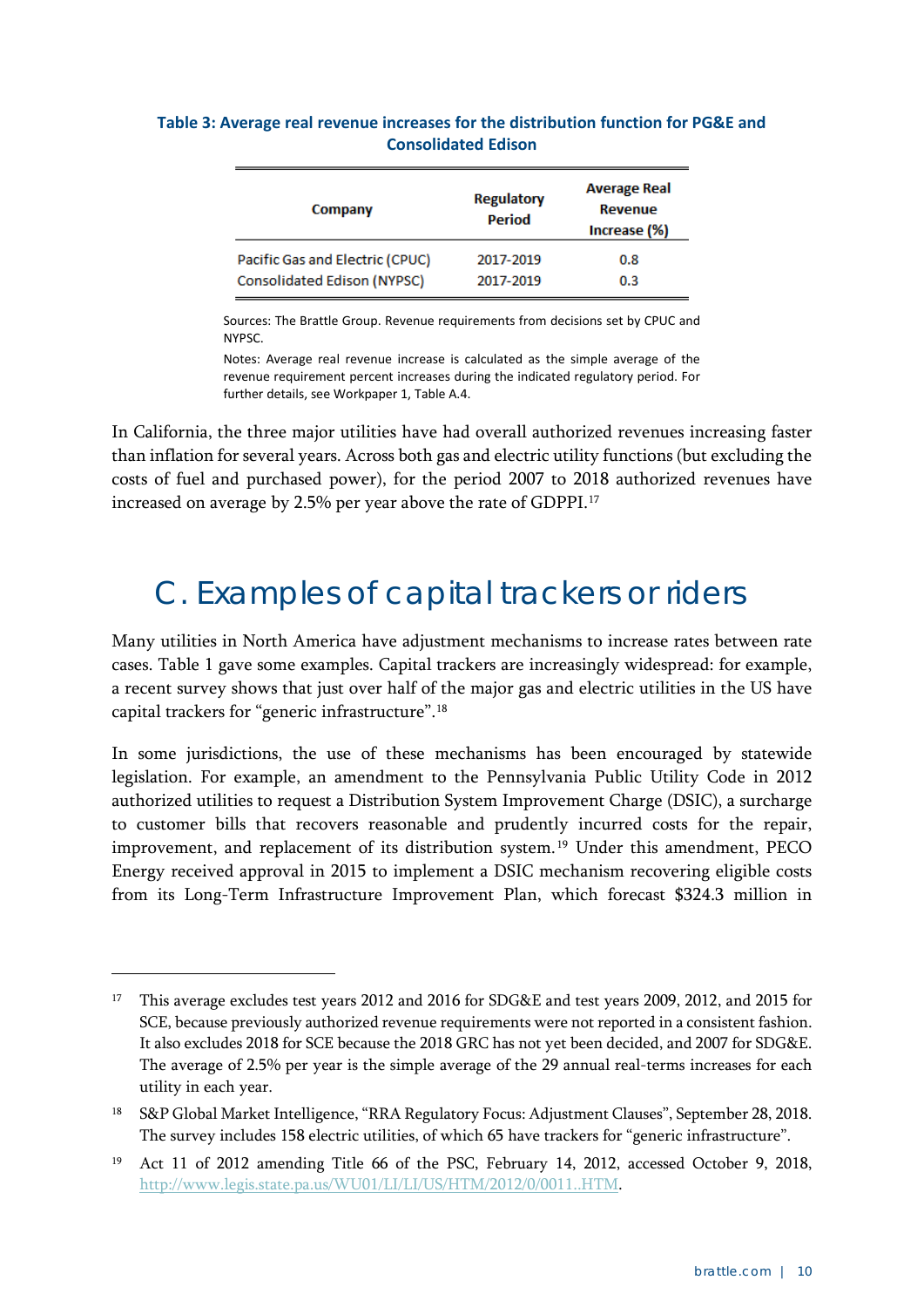additional spending between 2016 and 2020 for storm hardening and resiliency measures, underground cable replacement, substation retirements, and facility relocations.<sup>20</sup>

<span id="page-14-0"></span>Texas Administrative Code similarly allows utilities to request a Distribution Cost Recovery Factor (DCRF), a rate adjustment mechanism for timely recovery of distribution infrastructure costs between rate cases.[21](#page-14-2) CenterPoint Energy Houston Electric was approved a DCRF in 2015 allowing it to recover the change in net distribution rate base since its last rate case in 2009.<sup>[22](#page-14-3)</sup> Since 2015, CenterPoint has filed annual updates to its DCRF to account for changes in its distribution invested capital.<sup>[23](#page-14-4)</sup>

<span id="page-14-1"></span><sup>&</sup>lt;sup>20</sup> Opinion and Order in Pennsylvania PUC Docket No. P-2015-2471423, filed October 22, 2015.

<span id="page-14-2"></span><sup>21</sup> Texas Administrative Code §25.243, October 13, 2011, accessed October 9, 2018, [https://www.puc.texas.gov/agency/rulesnlaws/subrules/electric/25.243/25.243ei.aspx.](https://www.puc.texas.gov/agency/rulesnlaws/subrules/electric/25.243/25.243ei.aspx)

<span id="page-14-3"></span><sup>22</sup> Order in Texas PUC Docket No. 44572, filed August 5, 2015.

<span id="page-14-4"></span><sup>23</sup> Texas PUC Dockets No. 45757, 47032, 48226.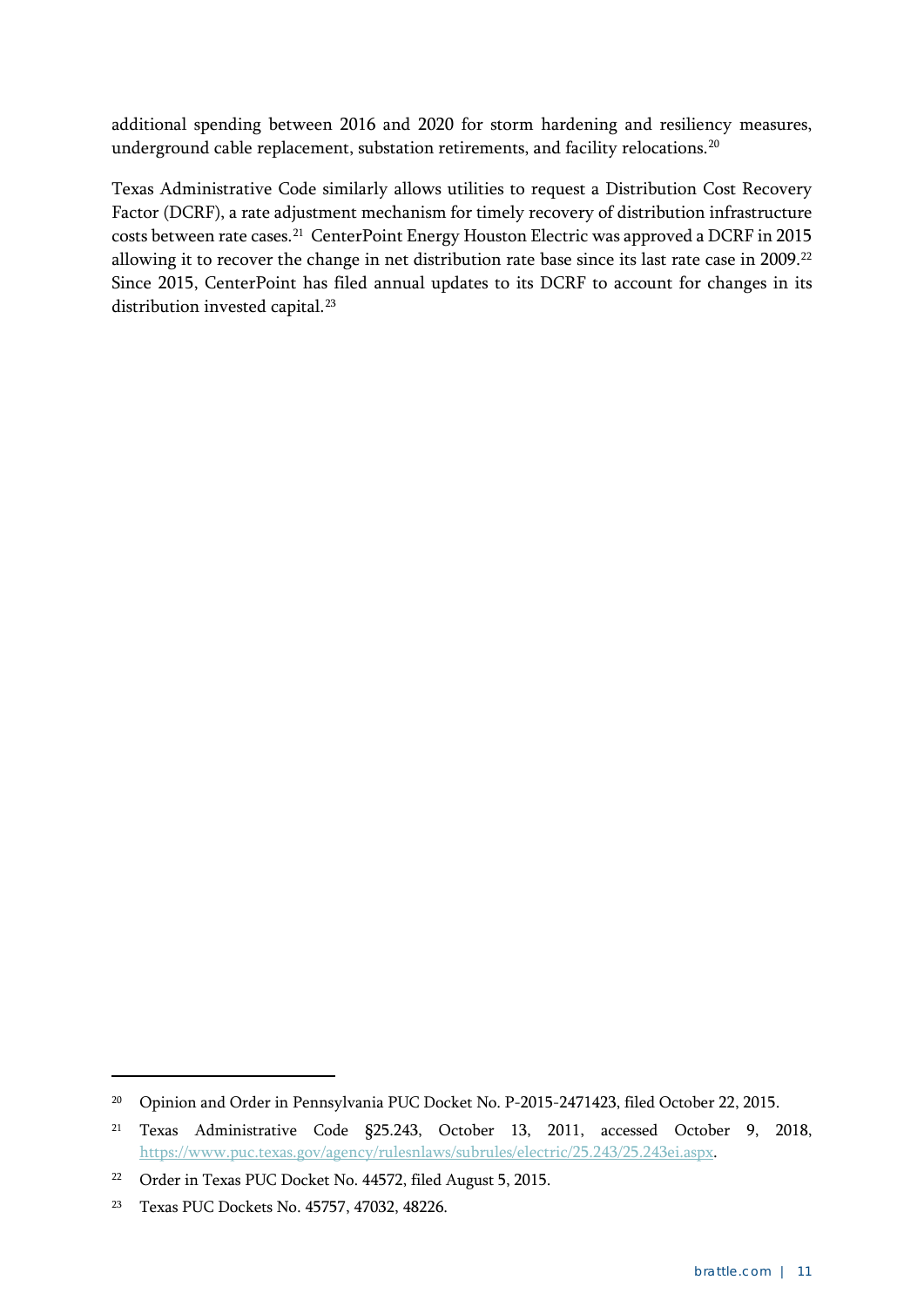## <span id="page-15-0"></span>III. The current regulatory framework in Hawai'i

## <span id="page-15-1"></span>A. Overview of key features

The regulatory framework in Hawai'i includes general rate cases on a three-year cycle with a prospective test year, and automatic recovery of fuel costs through a separate mechanism.<sup>[24](#page-15-2)</sup> In addition, key features which are relevant to a discussion of investment incentives are the Revenue Balancing Account (the RBA), the Revenue Adjustment Mechanism (RAM), the RAM Cap, and the Major Projects Interim Recovery (MPIR) mechanism.

The regular triennial cycle of rate cases means that, following review and approval through the rate case process, the Companies' reasonable costs to provide utility service are reflected in authorized revenues. Changes in costs between rate cases can give rise to a change in base revenues at the next rate case.

The RBA is a "decoupling mechanism". The Companies' rates automatically adjust as needed to collect authorized base revenues if billing determinants change over time.

The RAM adjusts revenues between rate cases as follows.[25](#page-15-3)

- The O&M RAM: revenue increases<sup>[26](#page-15-4)</sup> each year based on contractual bargaining unit labor rate changes (less an assumed productivity factor) and inflation of non-labor expenses. Importantly, the revenue increase between rate cases does not depend on how actual O&M expenditures change between rate cases.
- The depreciation RAM: revenue increases each year to cover changes in the depreciation expense. The depreciation RAM is updated in line with actual plant balances, so the depreciation RAM increase captures changes in actual depreciation expense between rate cases. In particular, if gross plant increases (due to rapid capital additions), the depreciation RAM provides additional revenue each year corresponding to the additional depreciation expense associated with the new additions.
- The rate base RAM: revenue increases each year to provide return on additional rate base corresponding to plant additions between test years.<sup>[27](#page-15-5)</sup> The revenue increase corresponds to a return on the historical average amount of baseline plant

<span id="page-15-2"></span><sup>&</sup>lt;sup>24</sup> We understand that the mechanism for recovering fuel costs has recently been modified so that it recovers less than 100% of the changes in fuel costs.

<span id="page-15-3"></span><sup>&</sup>lt;sup>25</sup> Final Decision and Order in PUC of Hawai'i Docket 2008-0274, filed August 31, 2010, pp. 47-76.

<span id="page-15-4"></span><sup>&</sup>lt;sup>26</sup> RAM revenues exclude recovery of fuel and purchased power expenses and costs that are subject to recovery through separate surcharge or rate tracking mechanisms.

<span id="page-15-5"></span><sup>&</sup>lt;sup>27</sup> The rate base RAM does not adjust for changes in all components of rate base: beginning of year net plant in service, accumulated deferred income taxes (ADIT) and contributions in aid of construction (CIAC) are updated to actuals, but the other components of the rate base are not adjusted.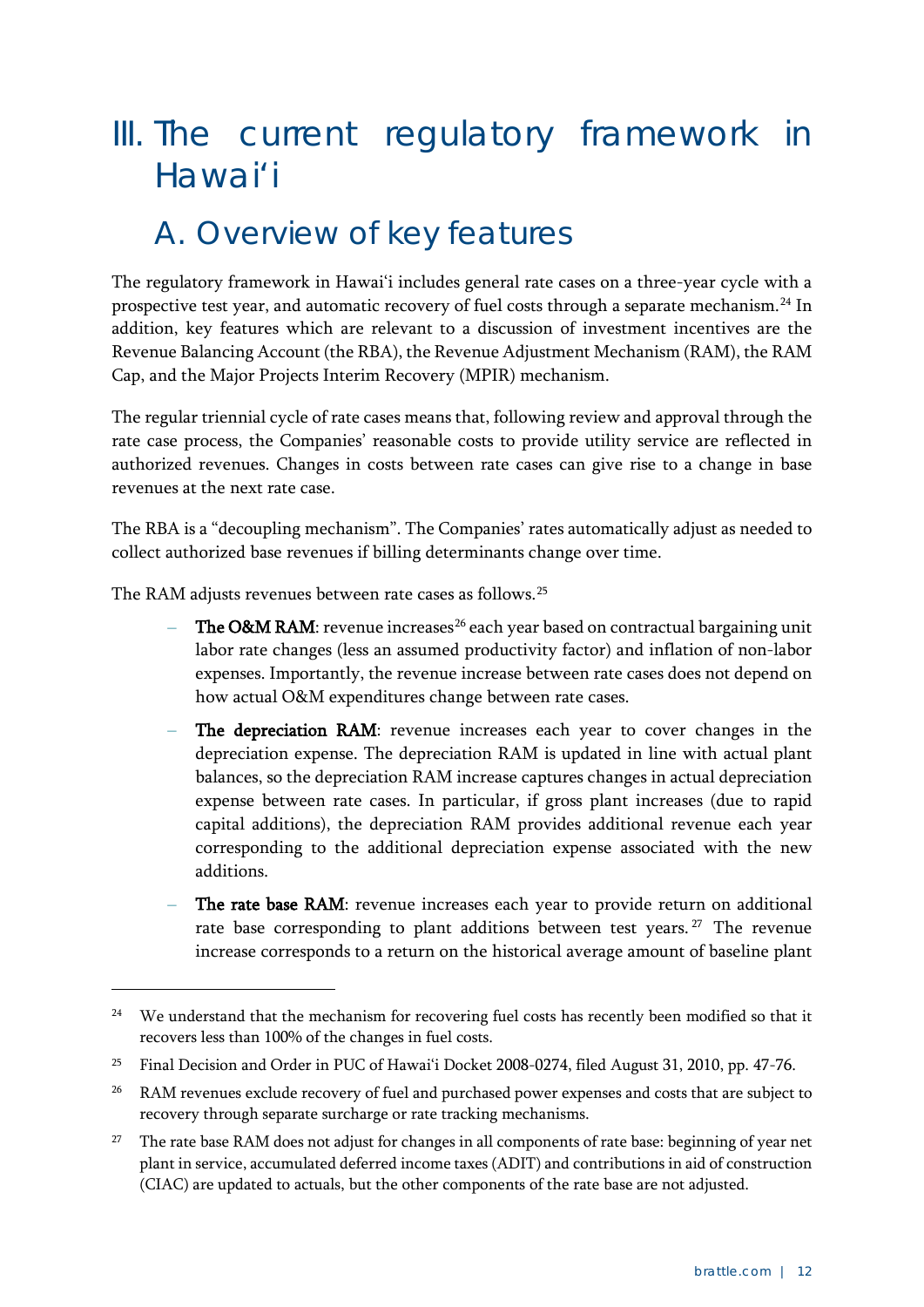additions in each year and projected major project additions, plus a return on actual rate base from the end of the prior year. Thus actual baseline plant additions do not give rise to additional return during the year in which they are added to rate base, but do give rise to additional return in subsequent years.

In addition, the RAM Cap<sup>[28](#page-16-0)</sup> may limit the revenue adjustment: total RAM adjustments cannot result in a revenue increase greater than inflation times base (target) revenues. In the discussion below, we refer to situations when revenue increases are limited by the RAM Cap as situations when the RAM Cap is binding.

In addition to the mechanisms above, the MPIR can provide additional revenue for specific investments that have been approved by the Commission. MPIR revenues are not counted towards the RAM Cap.

Together, the mechanisms described above have the following features relevant for a discussion of investment incentives.

- **–** A change in O&M expense from one year to the next between rate cases cannot result in a change in revenue until the next test year. Therefore, an increase in O&M expense from one year to the next will result in a reduction in utility profits, other things equal (and, correspondingly, a reduction in O&M expense will result in a profits increase). A "one-off" O&M expense (an expense that is incurred in one year but which does not recur in subsequent years) does not give rise to any additional revenue;<sup>[29](#page-16-1)</sup> a "recurring" O&M expense which gives rise to a commitment to similar spending in future years (such as salary expense or a multi-year services contract) can give rise to additional revenue in the next test year, which will be one, two or three years away depending on when in the rate case cycle the new recurring expense starts. This is the case whether or not the RAM Cap is binding.
- **–** When the RAM Cap is not binding, capital expenditure gives rise to additional revenue in the year following the year of the corresponding addition to rate base.<sup>[30](#page-16-2)</sup> The first (part) year of return associated with the addition to rate base is not recovered. Return (and depreciation) in years following the addition to rate base are recovered in full. Under usual regulatory accounting conventions in Hawai'i, depreciation expense is in any case not collected until the start of the year following an addition to rate base.
- **–** When the RAM Cap is binding, capital expenditure does not give rise to any additional revenue until the next test year, which will be one, two or three years away depending on when in the rate case cycle the corresponding addition to rate base is made.

<span id="page-16-0"></span><sup>28</sup> Order No. 32735 in PUC of Hawai'i Docket 2013-0141, filed March 31, 2015, pp. 80-91.

<span id="page-16-1"></span><sup>&</sup>lt;sup>29</sup> We understand that some expenses that occur regularly but not every year (such as periodic maintenance) may be normalized for inclusion in test year expenses.

<span id="page-16-2"></span><sup>&</sup>lt;sup>30</sup> Major project additions can give rise to return in the year that the project goes into service on a forecast basis (provided that, at the time of the annual filing in March, the project is expected to go into service by the end of September).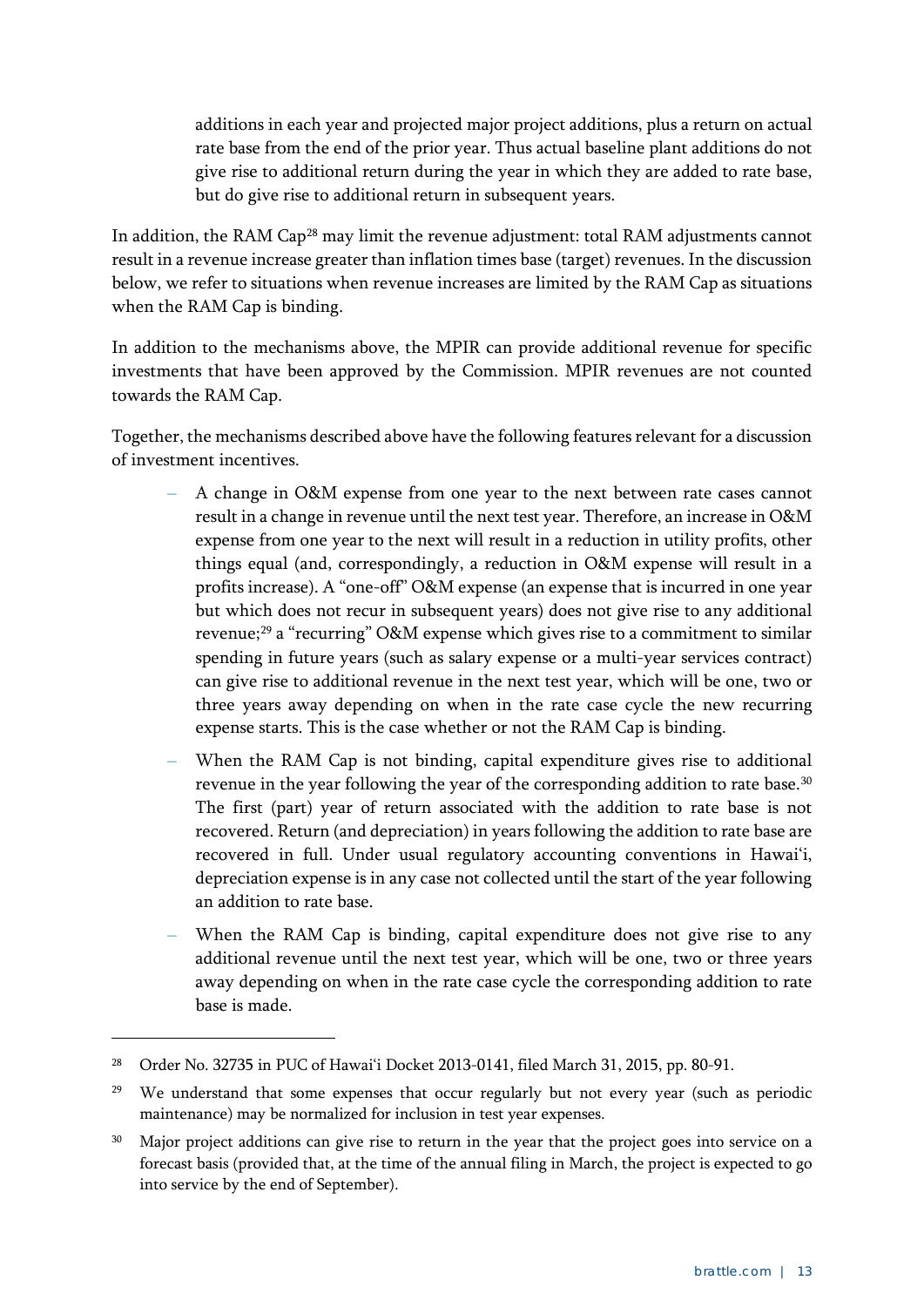**–** The MPIR can provide additional revenue for investments approved by the Commission. The guidelines for the MPIR state that a wide range of projects may be funded through the MPIR, but that this mechanism cannot be used for "routine replacements of existing equipment or systems with like kind assets, relocations of existing facilities, restorations of existing facilities, or other kinds of business-asusual investments."[31](#page-17-1) MPIR revenues are additional to the RAM (and RAM Cap).

### <span id="page-17-0"></span>B. Implications for financial incentives

The nature of the regulatory framework, and in particular how authorized revenues are derived, is an important influence on the behavior of utilities. It is of course not the only influence: utilities are required to provide a safe and reliable service; they are subject to many safety, environmental and other obligations; and they are directly influenced by investors, customers and other stakeholders. Any discussion of financial incentives provided by the regulatory framework is therefore not a complete picture of the factors which influence utility behavior. Nonetheless, when changes to the regulatory framework are contemplated, or where the utility has a choice between two actions that will give rise to different financial outcomes under the existing framework, it can be instructive to examine the financial incentives produced by the regulatory framework. In particular, we consider below the financial consequences for the utility of additional expenditure between rate cases, and specifically how those financial consequences differ according to whether the additional expenditure is an operating expense or a capital expenditure.

For the purposes of this discussion, we consider three possible options facing the utility: continue with previously planned expenditures (ie, the baseline); undertake an additional project involving capex; or undertake an additional project involving opex. We define the "financial burden" on the utility as the cost of the project, less additional revenues (if any) that will be collected as a result of having undertaken the project. Due to the way in which the regulatory framework operates in Hawai'i, the financial burden will vary according to whether the project is opex or capex (and according to parameters such as asset life and the period over which O&M commitments are made, as we explain below). Additional cost, additional revenues, and hence financial burden are all zero by definition under the baseline option where only previously planned expenditures are undertaken.

In the examples below we express the financial burden in percentage terms, representing the proportion of the project's cost that will be paid by the utility and not recovered from customers through future revenue increases. In these examples we take into account only the regular cycle of rate cases and the operation of the RAM (and the RAM Cap), and we do not consider the risk of disallowance. [32](#page-17-2) Similarly, if a previously planned project is not undertaken (or a project is completed at reduced cost), the utility will benefit from the reduced cost but will also

<span id="page-17-1"></span><sup>31</sup> Order No. 34514 in PUC of Hawai'i Docket 2013-0141, filed April 27, 2017, PDF p. 130, paragraph 3a.

<span id="page-17-2"></span><sup>&</sup>lt;sup>32</sup> Other assumptions include: return on rate base of 7.5%; discount rate of 7.5%; 30 year asset life; all cash flows occur at the end of the year; and we do not take taxes into account.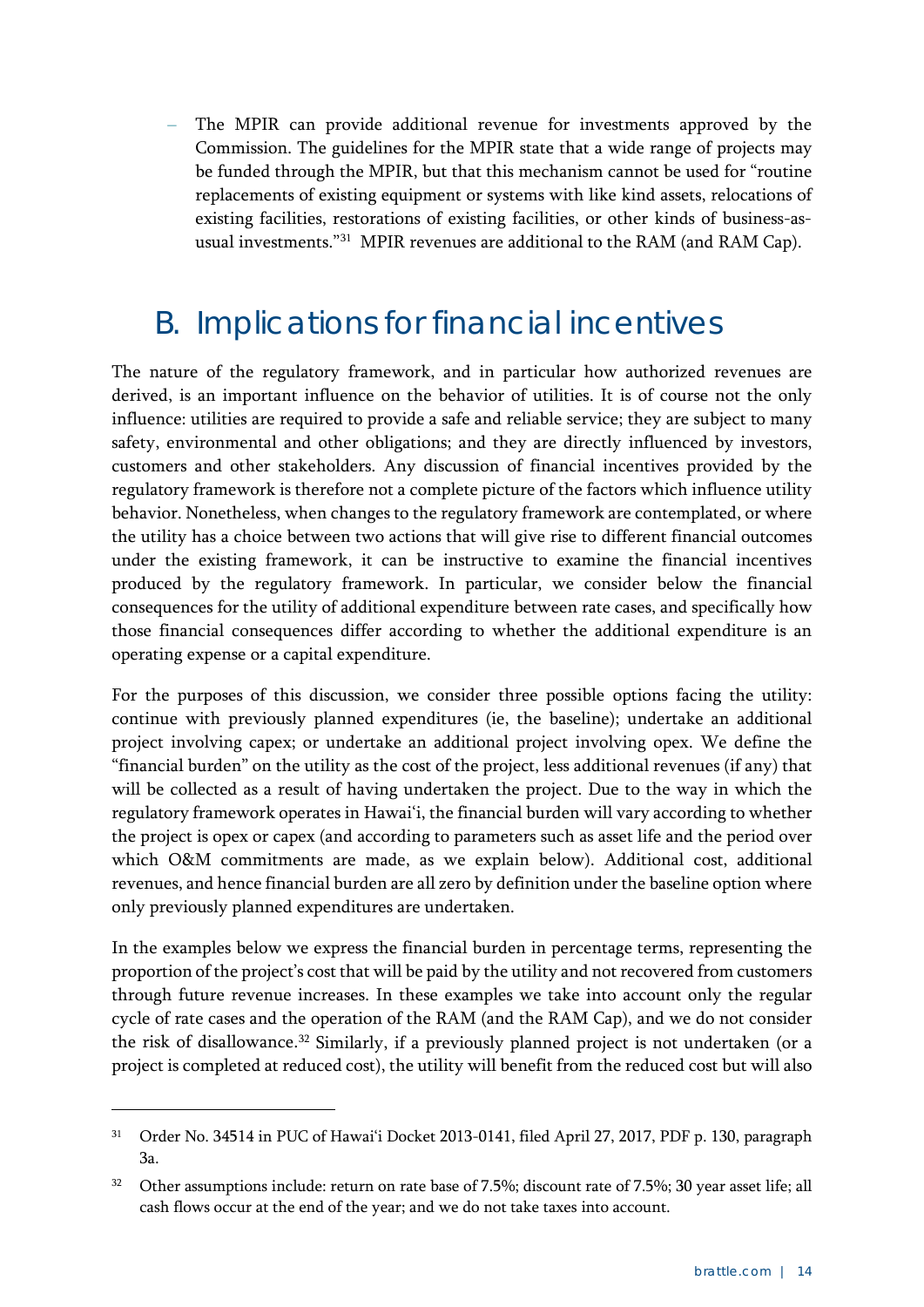collect lower revenues in the future. In percentage terms, the "financial benefit" to the utility will be the same as the financial burden we calculate below for an additional project or a cost over-run.

When the RAM cap is not binding (the RAM increase is below inflation), additional capex results in additional revenue from the year following the addition to rate base. Therefore the financial burden on the utility is relatively low: additional revenues are equal in net present value terms to the cost of the investment, except for the return on the expenditure in the year when the addition is made. For example, assuming a return on rate base of 7.5%, the financial burden on the utility is in the range 0%–7.5%, depending on when during the year the addition is made. [33](#page-18-1)

For O&M, whether or not the RAM Cap is binding, additional unexpected O&M expenditure does not result in additional revenue until the next rate case. Supposing that the O&M is a recurring commitment (such as a salaried employee), the financial burden on the utility is in the range 7%–20%, depending on whether the expenditure starts at the end of the three-year regulatory period or at the beginning. These figures represent the net present value of the utility's share of the expenditure as a percentage of the total net present value of the overall project. If the O&M does not recur permanently but is (say) a five-year commitment, the financial burden is greater in percentage terms. The corresponding figures are shown in [Table](#page-18-0)  [4](#page-18-0) below, together with an intermediate case of a 30-year commitment.

| Expenditure<br>starting in year | 1    | 2    | 3    |
|---------------------------------|------|------|------|
| Permanently<br>recurring opex   | 20%  | 13%  | 7%   |
| Opex for 30 years               | 22%  | 15%  | 8%   |
| Opex for 5 years                | 64%  | 44%  | 23%  |
| Opex for 1 year                 | 100% | 100% | 100% |

#### <span id="page-18-0"></span>**Table 4: Utility financial burden of opex projects**

Sources: The Brattle Group cash flows analysis. See further details in Workpaper 1, Table A.5 (switch allows users to vary expenditure start year).

Notes: Assuming an asset life of 30 years and a discount rate of 7.5%.

-

[Table 4](#page-18-0) also shows that a "one-off" O&M expenditure is fully borne by the utility—the financial burden is 100%.

<span id="page-18-1"></span>We understand that conventional regulatory accounting in Hawai'i is such that depreciation starts at the beginning of the year following an addition to rate base, therefore the financial burden on the utility does not include any depreciation. If the expenditure is made at the beginning of the year, about 7.5% of return is "missing", whereas if the expenditure is made towards the end of the year, a smaller amount of return is missing. For the purposes of this analysis we do not take into account any differences of timing between capital expenditures and capital additions.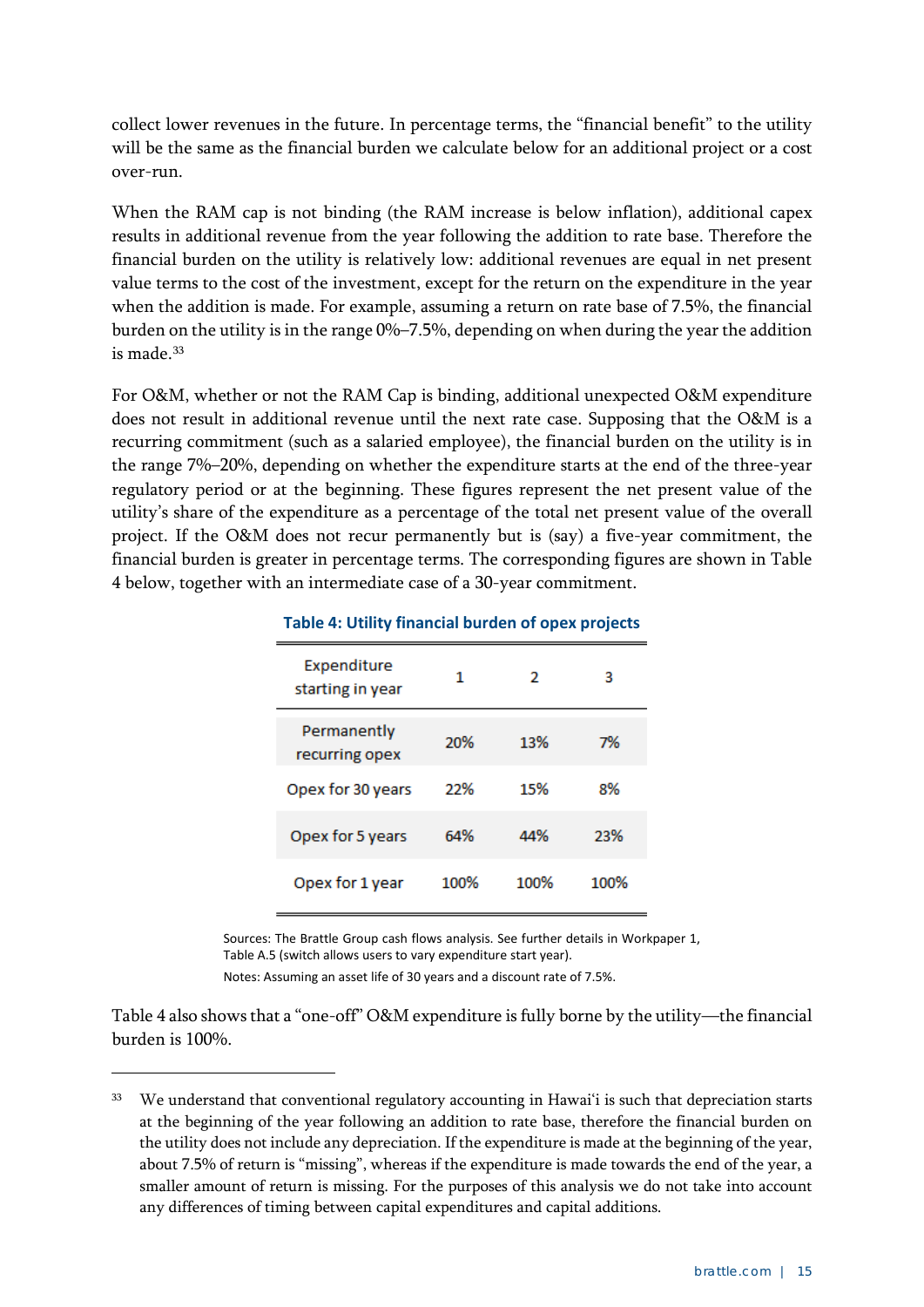[Table 4](#page-18-0) and [Table 5](#page-19-0) indicate that for two projects that cost the same but where one is capex and one is opex, the financial burden on the utility is always greater for O&M unless the expenditure is right at the start of the third year of the regulatory period, when the burdens may be about equal for capex and permanently recurring opex. If the opex project has a defined lifespan, the shorter the commitment period, the greater is the financial burden on the utility (assuming that all the project options have equal total cost).

The picture is more nuanced if the RAM Cap is binding.<sup>[34](#page-19-1)</sup> If the RAM Cap is binding, neither capex nor opex results in additional revenue until the next test year. The picture for opex is therefore unchanged from the discussion above, as is the picture for capex in the third year of the regulatory period. However, capex in years one and two results in greater financial burden for the utility. We estimate a financial burden of 10%-16% for capex in year two and 19%-25% in year one, as shown in [Table 5.](#page-19-0)

| Expenditure<br>starting in year |     | 2   | з  |
|---------------------------------|-----|-----|----|
| Capex at end of<br>vear         | 19% | 10% | 0% |
| Capex at start of<br>vear       | 25% | 16% | 7% |

#### <span id="page-19-0"></span>**Table 5: Utility financial burden of capex projects (when the RAM Cap is binding)**

Sources: The Brattle Group cash flows analysis. See further details in Workpaper 1, Table A.5 (switch allows users to vary expenditure start year).

Notes: Assuming an asset life of 30 years and a discount rate of 7.5%.

Note that in [Table 5](#page-19-0) there is a small "step" in the size of the financial burden between a project towards the end of one year and the start of the next. This is due to an extra year's worth of depreciation which becomes the responsibility of the utility if the in-service date moves from the start of one year to the end of the prior year.

When the RAM Cap is binding, the financial burden of a capex project and an equally costly opex project is similar, if the opex represents a commitment that will last for a long time. This makes sense: for a capex project with a 30 year life and an opex project with a 30 year commitment (ie, expenses recurring annually for 30 years), the financial burden will be similar because in both cases the cost of the project is spread out over 30 years. The financial burden will not be exactly the same because we have assumed equal annual payments for opex, whereas straight line depreciation implies a "front end loading" to cost recovery for a capex project. However, if the opex commitment is for a shorter period than the lifetime of the capex project, the financial burden of the opex project is increasingly greater than that of the capex project. In the limit, a one-off opex project is entirely the responsibility of the utility (whereas a capex project of equal total cost will give rise to revenues over most of the asset's lifetime).

<span id="page-19-1"></span><sup>34</sup> The RAM Cap would be binding if the already-anticipated expenditures caused the RAM calculations to result in a revenue adjustment greater than inflation.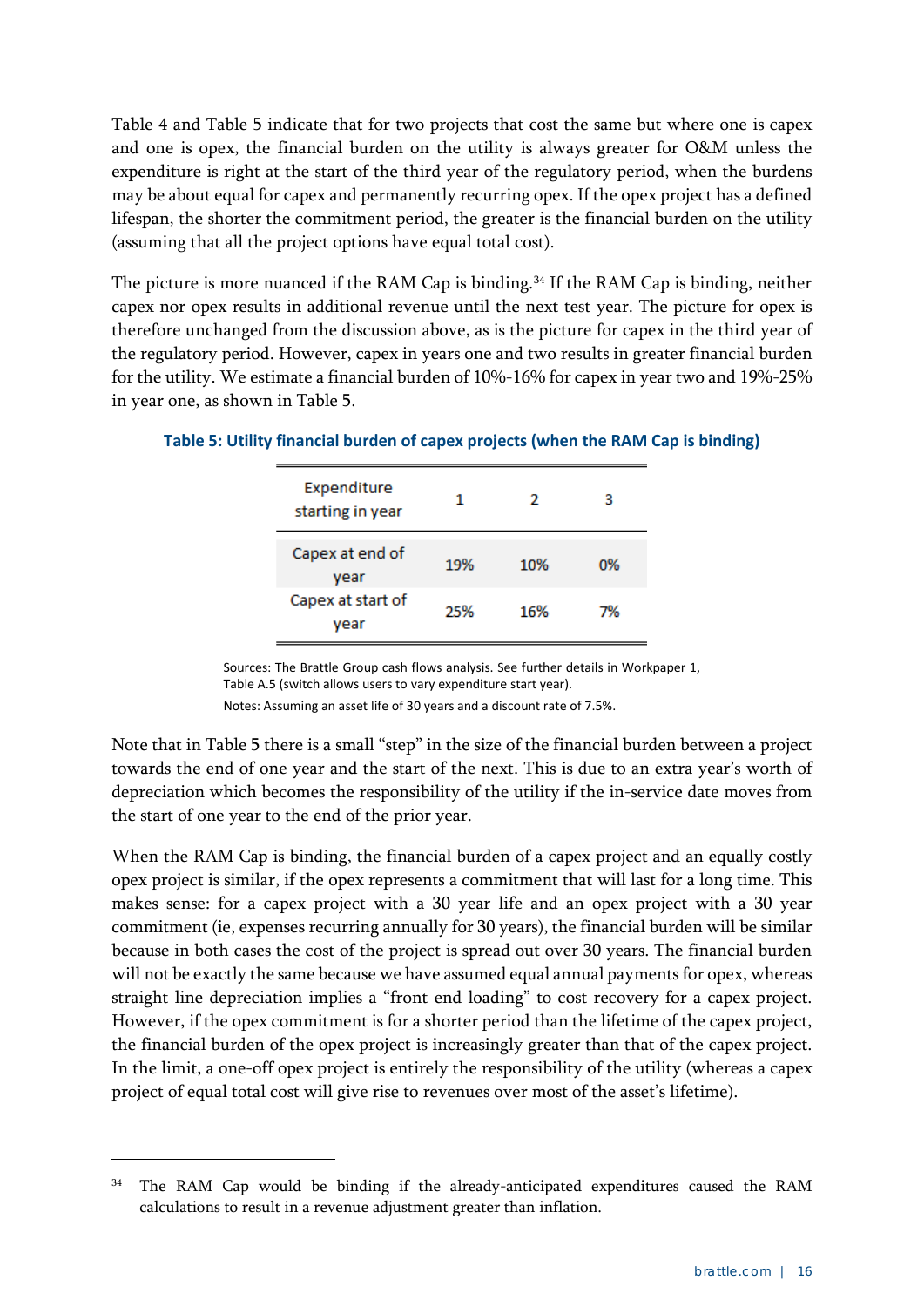For all of the calculations above, the total cost of all the options is the same in net present value terms.

Based on the discussion above, we conclude that when the RAM Cap is not binding, the financial burden on the utility of an opex project is greater than of a corresponding capex project. When the RAM Cap is binding, the financial burden is similar if the opex project is a long-lasting commitment, but the burden of the opex project is greater if the opex commitment is shorter than the lifetime of the capex project.

In the discussion above, we have analyzed the current regulatory framework in Hawai'i. In order to illustrate the relevance of the period of time between rate cases on financial burden and differences in the treatment of capex and opex projects, we have extended the calculations above to examine a hypothetical modification where the current framework is adjusted by extending the period between rate cases from three to five years. [Table 6](#page-20-0) shows the financial burden on the utility of opex projects where base revenues are not adjusted for actual opex for a period of five years. The financial burden of opex starting in year one of the longer regulatory period would be greater (increasing from 20% to 30% for permanently recurring opex).

| Expenditure<br>starting in year | 1    | 2    | 3    | 4    | 5    |
|---------------------------------|------|------|------|------|------|
| Permanently<br>recurring opex   | 30%  | 25%  | 20%  | 13%  | 7%   |
| Opex for 30 years               | 34%  | 28%  | 22%  | 15%  | 8%   |
| Opex for 5 years                | 100% | 83%  | 64%  | 44%  | 23%  |
| Opex for 1 year                 | 100% | 100% | 100% | 100% | 100% |

#### <span id="page-20-0"></span>**Table 6: Utility financial burden of opex projects (5-year regulatory period)**

Sources: The Brattle Group cash flows analysis. See further details in Workpaper 1, Table A.6 (switch allows users to vary expenditure start year).

<span id="page-20-1"></span>Similarly, [Table 7](#page-20-1) shows that capex projects at the start of a five-year regulatory period would give rise to a financial burden of 35%-40% when the RAM Cap is binding.

#### **Table 7: Utility financial burden of capex projects (5-year regulatory period)**

| Expenditure<br>starting in year | 1   | 2   | з   | 4   | 5  |
|---------------------------------|-----|-----|-----|-----|----|
| Capex at end of<br>year         | 35% | 28% | 19% | 10% | 0% |
| Capex at start of<br>vear       | 40% | 33% | 25% | 16% | 7% |

Sources: The Brattle Group cash flows analysis. See further details in Workpaper 1, Table A.6 (switch allows users to vary expenditure start year).

Notes: Assuming an asset life of 30 years and a discount rate of 7.5%.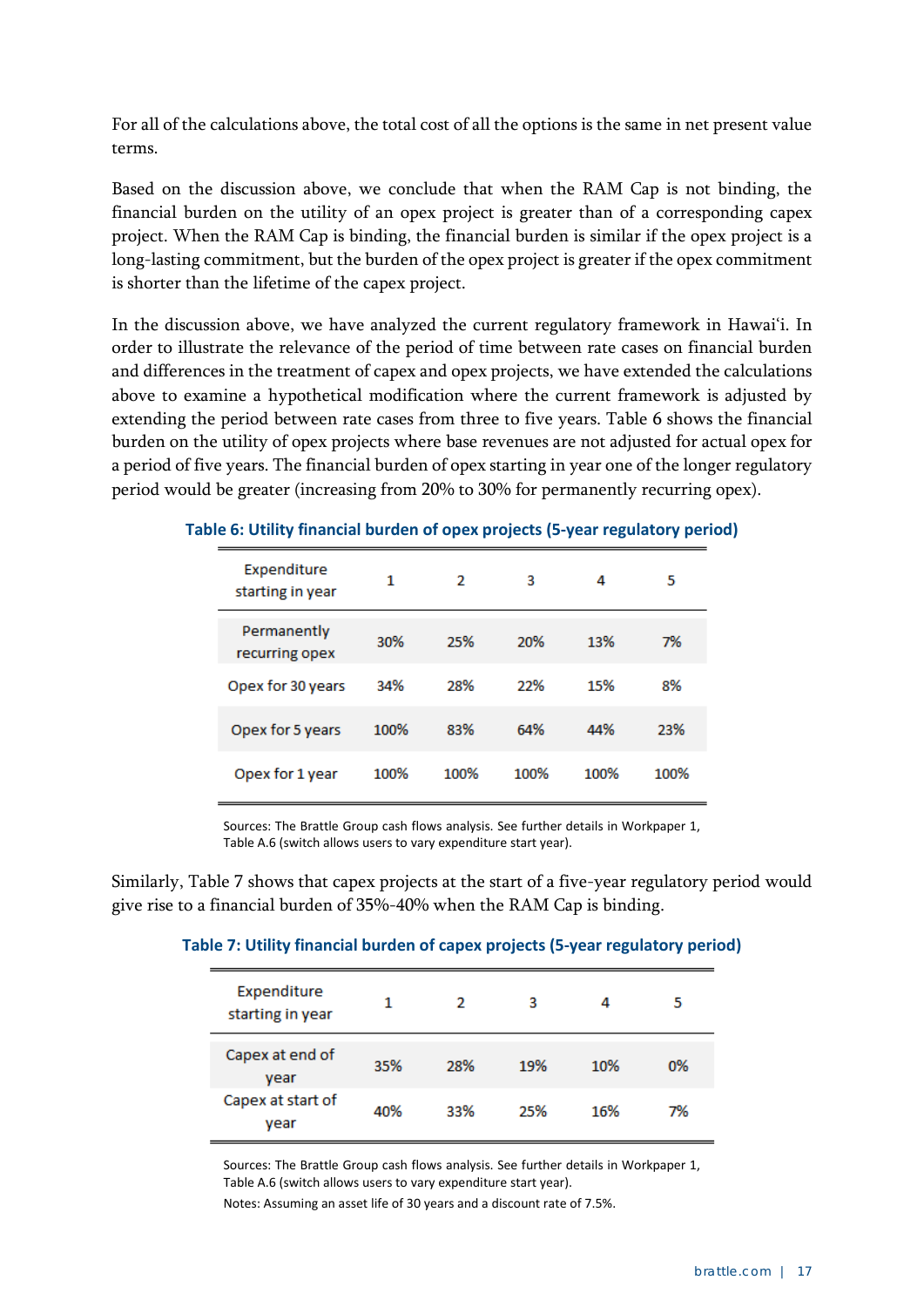Extending the regulatory period to five years increases the existing difference between opex and capex projects when the RAM Cap is not binding.

The discussion above explained how, under the existing regulatory framework in Hawai'i, the Companies' spending influences future revenues, and hence cost recovery. We showed that a significant proportion of costs is borne by the Companies. The proportion of the costs borne by the Companies is increased by the following factors:

- **–** the expenditure is towards the start of the regulatory period;
- **–** the expenditure is opex rather than capex;
- **–** opex is one-off rather than recurring; and
- **–** the RAM Cap is binding (this has an impact on capex projects but not opex).

The analysis above was expressed in terms of the financial burden of additional opex and capex, and the proportion of the total cost borne by the Companies. The exact same analysis applies to reductions in expenditures: where expenditures are reduced, a proportion of the benefits accrues to the Companies. The proportion of the total savings benefitting the Companies is the same as the financial burdens calculated above.

Sharing the costs of additional expenditure and the benefits of reducing expenditure creates a direct financial incentive for the Companies to control costs. The magnitude of this incentive is indicated by the sharing ratios calculated above.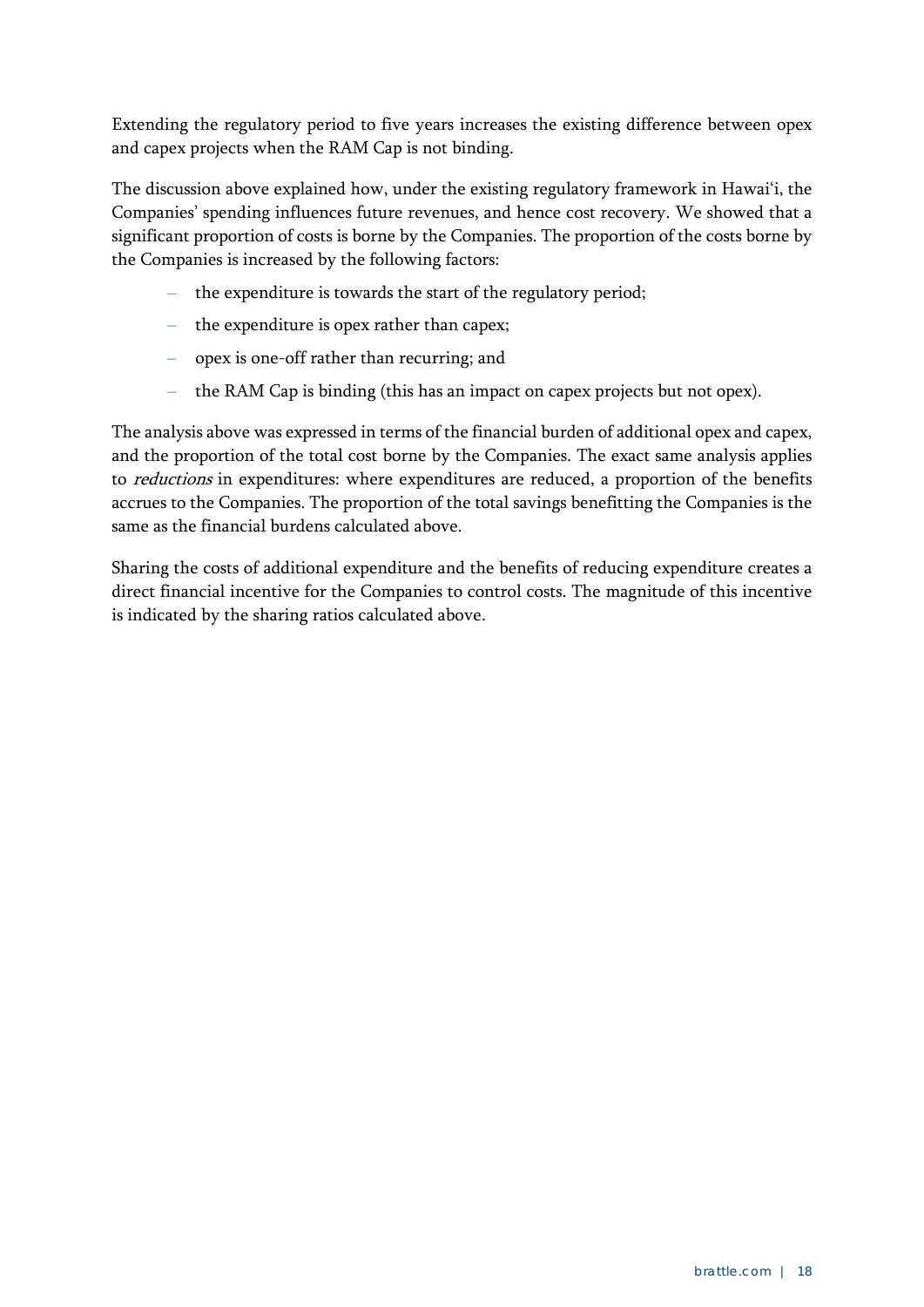## <span id="page-22-0"></span>IV.Perceived bias in favor of traditional utility investment

### <span id="page-22-1"></span>A. The "capex bias"

-

Technological progress and innovation are changing the nature of utility decision-making for infrastructure related-expenditures. Network service providers now have a growing range of options, some of which require investment and some permit investment to be avoided through the purchase of services. For example, advanced metering infrastructure may allow some substitution of communications infrastructure for manual meter reading. In other contexts, the substitution may go the other way: purchasing demand response services from customers (or from an aggregator) could substitute for investment in substation capacity. As a result, the nature of cost-efficient network operations may be changing, so regulators are increasingly interested in the factors that influence utility decision-making (especially in relation to options that no longer completely rely on traditional pole-and-wire capital expenditure). Regulators are particularly interested in the incentives resulting from the operation of the regulatory framework itself, in order to understand whether the regulatory framework itself should be modified to support uptake of new technologies.

Regulators in several jurisdictions have expressed concern with the optimal trade-off between capital expenditure ("capex") and operational expenditure ("opex"). This concern would arise particularly where there is a choice between investing in traditional assets (capex) versus contracting for a new demand response service (opex).

In almost all jurisdictions,<sup>[35](#page-22-2)</sup> a dollar of capex and a dollar of opex do not result in the same pattern of cash flows and revenue recovery, even though in economic terms both result in an overall cost of one dollar. We illustrated these direct financial effects under the regulatory framework in Hawai'i in section [0](#page-14-0) above. Furthermore, if a regulator were to set the authorized cost of capital higher than the actual cost of capital (the rate of return anticipated by investors when they provide funds), investment opportunities would have positive net present value for the utility<sup>36</sup>, but this would not be true for opex opportunities.

In addition to these direct financial effects, regulators have other concerns about the risk of a capex bias, generally framed around four areas. First regulators have identified that utilities and investors seem to express a preference for stable rate base growth. In connection with a recent

<span id="page-22-2"></span><sup>35</sup> Arguably an exception is the "totex" framework applied in Great Britain, where to first approximation the pattern of utility cash flows is the same for a dollar of opex and a dollar of capex. Even in Great Britain there may be some differences since utility income tax does differentiate between capex and opex and income tax is not a pass through.

<span id="page-22-3"></span><sup>&</sup>lt;sup>36</sup> If the regulator were to specify an authorized rate of return above the cost of capital, the future return and depreciation of a capital addition, discounted at the actual cost of capital, would have positive net present value. It would be as if the company were able to borrow money at (say) 5% and lend it on to customers at 6%: in such a situation, the company would benefit from lending as much as possible.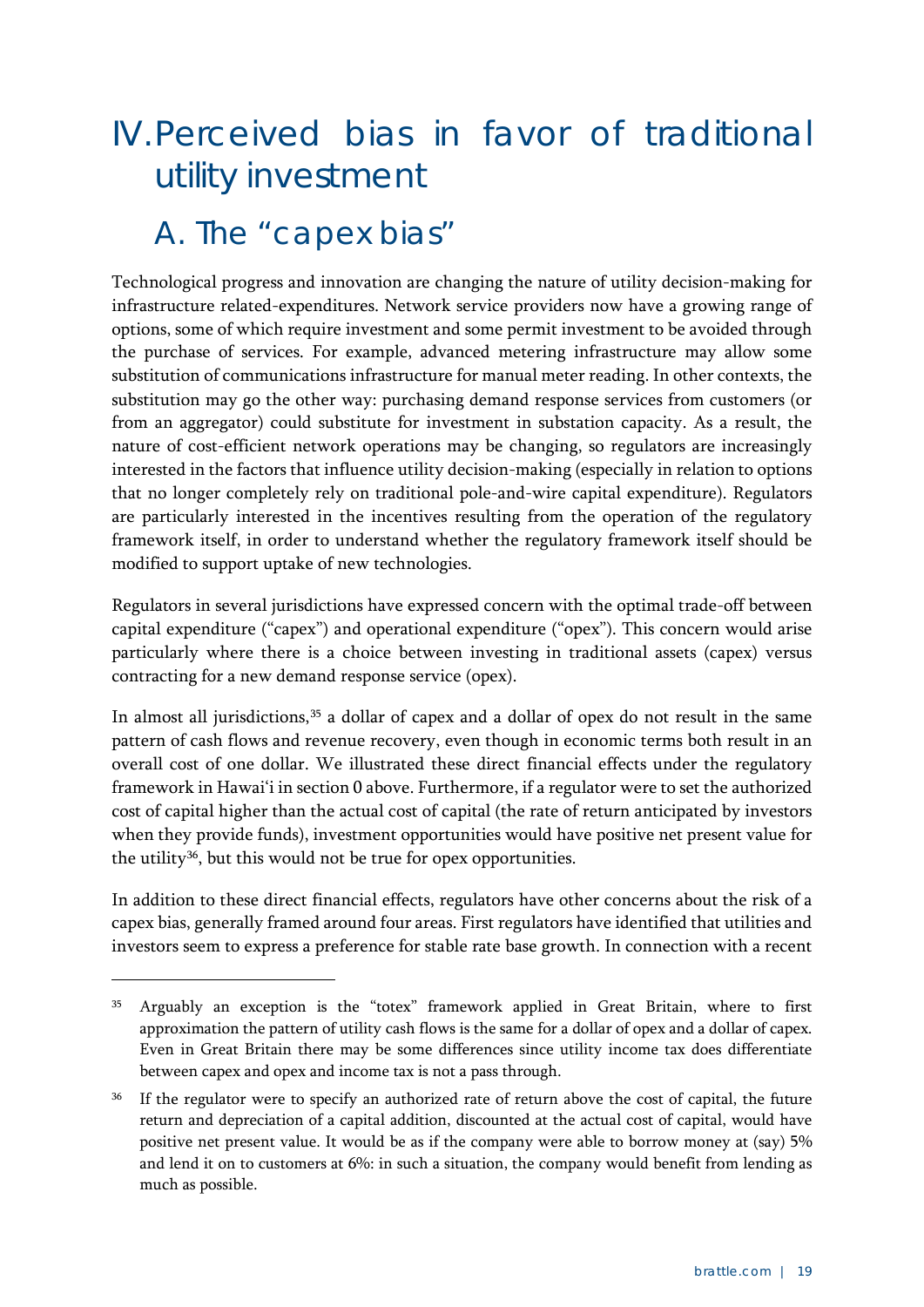review of this topic in Australia, one of the regulatory authorities commissioned a survey of analyst opinion. The survey noted that capex biases were formed through favorable views of rate base growth (by analysts and investors), regardless of the difference between the regulated return and the actual cost of capital:<sup>[37](#page-23-0)</sup> meaning pursuing rate base growth was a desirable outcome for investment analysts under all circumstances. Ofwat (the regulator of the water sector in England and Wales) also found that both management and investors exhibit preferences for rate base growth due to its use as a proxy for company growth.<sup>[38](#page-23-1)</sup> This preference drives a self-reinforcing pathway: if managers believe that investors desire a growing rate base, they will design (internal) management incentives aligned with rate base growth. The AEMC, in agreement with Ofwat,<sup>[39](#page-23-2)</sup> believes that an accepted perception of a capex bias is self-fulfilling, and "the perception is likely to have a large impact on [utility] preference for capex over opex.["40](#page-23-3)

Second, regulators have noted that opex solutions are exposed to continuous scrutiny whereas a decision to employ a capex solution is scrutinized only once.<sup>[41](#page-23-4)</sup> Once a project has been approved to enter rate base, it will not be re-examined, whereas the expense associated with a project can in principle be re-examined at every test year.

Third, regulators are concerned that opex solutions may give rise to more performance uncertainty from a utility perspective, as the utility may feel that it has less direct control over the underlying assets or processes when it is procuring services from third parties. [42](#page-23-5) For example, the utility may be less willing to rely on a third-party demand response aggregator than on an expanded substation.

Fourth, regulators note that opex alternatives may be disadvantaged relative to capex options because risks from cost uncertainties in opex solutions are not compensated with a risk-based return. Existing frameworks typically do not explicitly provide for a margin to be earned on opex to compensate for the uncertainty/risk (of cost over-runs, or performance failures).<sup>[43](#page-23-6)</sup>

<span id="page-23-0"></span><sup>&</sup>lt;sup>37</sup> CEPA, ["Expenditure incentives faced by network service providers, Final Report,](https://www.aemc.gov.au/sites/default/files/2018-07/CEPA%20Final%20Report.pdf)" 25 May 2018.

<span id="page-23-1"></span><sup>&</sup>lt;sup>38</sup> Ofwat, ["Capex bias in the water and sewerage sectors in England and Wales –](http://webarchive.nationalarchives.gov.uk/20150603202050/https:/www.ofwat.gov.uk/future/monopolies/fpl/pap_tec1105capex.pdf) substance, perception [or myth? A discussion paper,](http://webarchive.nationalarchives.gov.uk/20150603202050/https:/www.ofwat.gov.uk/future/monopolies/fpl/pap_tec1105capex.pdf)" May 2011.

<span id="page-23-2"></span><sup>&</sup>lt;sup>39</sup> "A couple of the companies suggested that the perception that a bias exists is becoming 'selffulfilling' in the sectors. Indeed, one company said that, 'to an extent, it doesn't matter how theoretically balanced the regime is, it matters how companies perceive it to be.'" See Ofwat, ["Capex](http://www.hwa.uk.com/site/wp-content/uploads/2018/02/CD.OTH_.13-Atkins-Barton-High-Level-Bridge-Monitoring-Report-November-2013.pdf)  [bias in the water and sewerage sectors in England and Wales –](http://www.hwa.uk.com/site/wp-content/uploads/2018/02/CD.OTH_.13-Atkins-Barton-High-Level-Bridge-Monitoring-Report-November-2013.pdf) substance, perception or myth? A [discussion paper,](http://www.hwa.uk.com/site/wp-content/uploads/2018/02/CD.OTH_.13-Atkins-Barton-High-Level-Bridge-Monitoring-Report-November-2013.pdf)" May 2011.

<span id="page-23-3"></span><sup>40</sup> AEMC, "Economic regulatory framework review – promoting efficient investment in the grid of the [future,](https://www.aemc.gov.au/sites/default/files/2018-07/Final%20Report.pdf)" 26 July 2018, p. 35.

<span id="page-23-4"></span><sup>41</sup> AEMC, "Economic regulatory framework review – promoting efficient investment in the grid of the [future,](https://www.aemc.gov.au/sites/default/files/2018-07/Final%20Report.pdf)" 26 July 2018, p. 32.

<span id="page-23-5"></span><sup>42</sup> AEMC, "Economic regulatory framework review – [promoting efficient investment in the grid of the](https://www.aemc.gov.au/sites/default/files/2018-07/Final%20Report.pdf)  [future,](https://www.aemc.gov.au/sites/default/files/2018-07/Final%20Report.pdf)" 26 July 2018, p. 32.

<span id="page-23-6"></span><sup>&</sup>lt;sup>43</sup> Ofwat, ["Capex bias in the water and sewerage sectors in England and Wales –](http://webarchive.nationalarchives.gov.uk/20150603202050/https:/www.ofwat.gov.uk/future/monopolies/fpl/pap_tec1105capex.pdf) substance, perception [or myth? A discussion paper,](http://webarchive.nationalarchives.gov.uk/20150603202050/https:/www.ofwat.gov.uk/future/monopolies/fpl/pap_tec1105capex.pdf)" May 2011.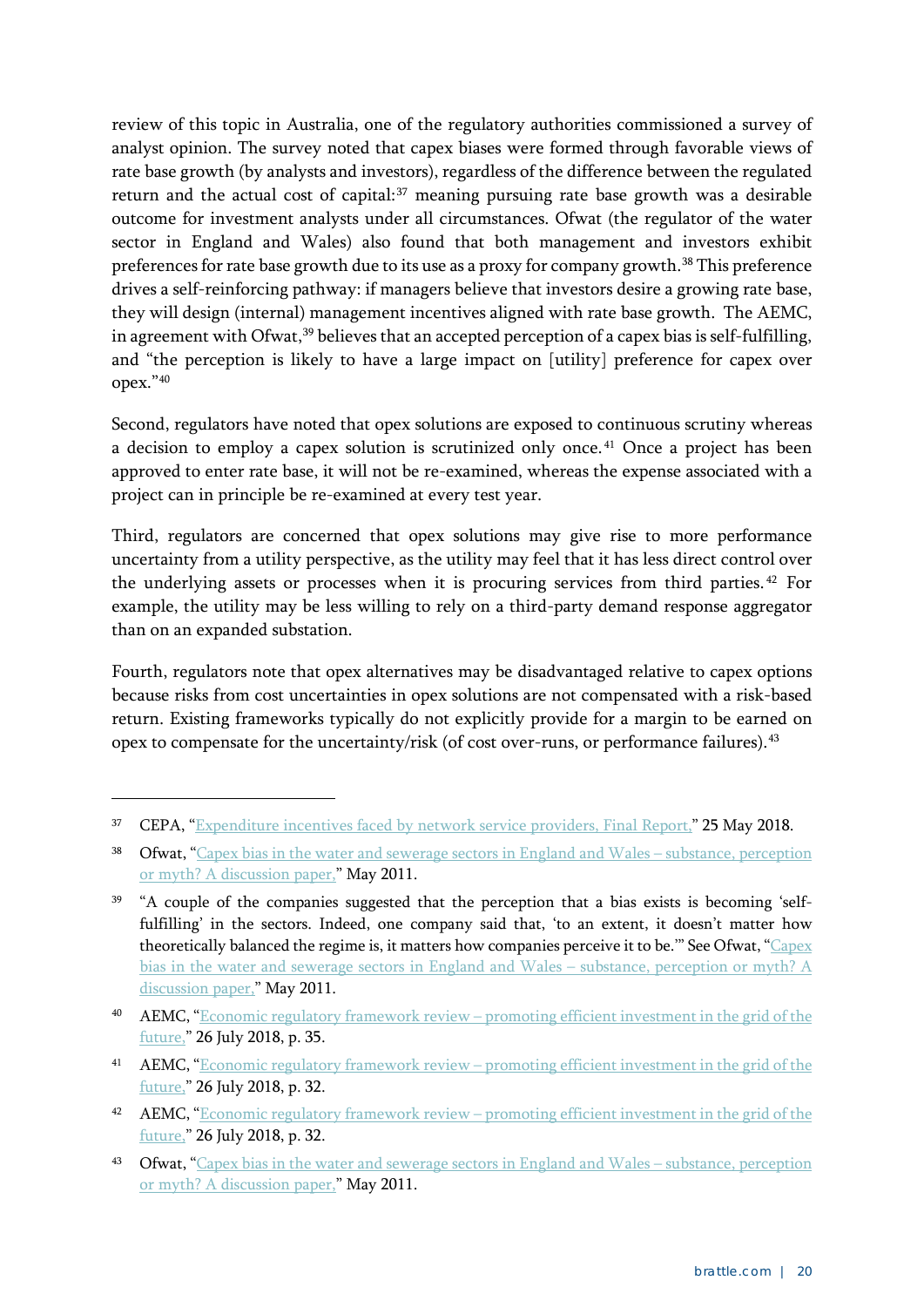Despite the above theoretical concerns, there is little empirical evidence for a bias in favor of capex. [44](#page-24-1) The AEMC's 2018 Economic Regulatory Framework Review found inconclusive evidence for a capex bias in historical expenditure data for Australian network businesses. The AEMC examined indicators such as capex:opex ratios, actual expenditure versus regulatory allowance, and the consideration given to non-network solutions. The inconclusive findings were apparently caused by the difficulty in untangling the effects of changes in the operating environment and regulatory framework from other non-financial incentives that would result in a capex bias. However, the AEMC did observe a misalignment between capex and opex incentives, [45](#page-24-2) and has implemented modifications to the regulatory framework to support alternatives to traditional utility investment (described below).

Similarly, while neither Ofgem nor Ofwat were able to put forward irrefutable evidence of a capex bias, both nonetheless recognized it as an important issue to address and have implemented totex as part of their regulatory framework.<sup>[46](#page-24-3)</sup>

We describe regulatory responses to the risk of a capex bias in the sections below.

### <span id="page-24-0"></span>B. Regulatory responses

-

We describe below three modifications to the regulatory framework which can be used to address the risk of a capex bias: an efficiency carryover mechanism; a "totex" (total expenditure) framework; and tailored ratemaking treatment specifically for service-based projects which avoid or defer the need for traditional utility investments (non-wires alternatives or NWA). We describe efficiency carryover mechanisms in Australia and New Zealand; totex in Great Britain; and ratemaking treatment for NWA in New York, California, and Australia. The NWA arrangements in New York, California and Australia are a type of targeted Performance Incentive Mechanism (PIM).[47](#page-24-4)

<span id="page-24-1"></span><sup>44</sup> This mirrors the well-known "Averch–Johnson effect", or "gold-plating", which is often discussed in theoretical terms but is not supported empirically. See, for example, "Regulation and Deregulation after 25 Years: Lessons Learned for Research in Industrial Organization," Review of Industrial Organization (2005), Volume 26, pp. 169-193 by Paul L. Joskow, p. 188.

<span id="page-24-2"></span><sup>45</sup> AEMC, "Economic regulatory framework review – promoting efficient investment in the grid of the [future,](https://www.aemc.gov.au/sites/default/files/2018-07/Final%20Report.pdf)" 26 July 2018.

<span id="page-24-3"></span><sup>46</sup> CEPA, ["Expenditure Incentives Faced by Network Service Providers,](https://www.aemc.gov.au/sites/default/files/2018-07/CEPA%20Final%20Report.pdf)" 25 May 2018.

<span id="page-24-4"></span>Some of the information in this report is based on, and updated from, an earlier Brattle report on incentive regulation and innovation (Toby Brown, et al. (The Brattle Group), ["Incentive](https://comcom.govt.nz/__data/assets/pdf_file/0020/106076/Brattle-Group-on-behalf-of-ENA-Incentive-mechanisms-in-regulation-of-electricity-distribution-innovation-and-evolving-business-models-October-2018.PDF)  [Mechanisms in Regulation of Electricity Distribution: Innovation and Evolving Business Models,](https://comcom.govt.nz/__data/assets/pdf_file/0020/106076/Brattle-Group-on-behalf-of-ENA-Incentive-mechanisms-in-regulation-of-electricity-distribution-innovation-and-evolving-business-models-October-2018.PDF)" prepared for the Energy Networks Association of New Zealand, October 2018).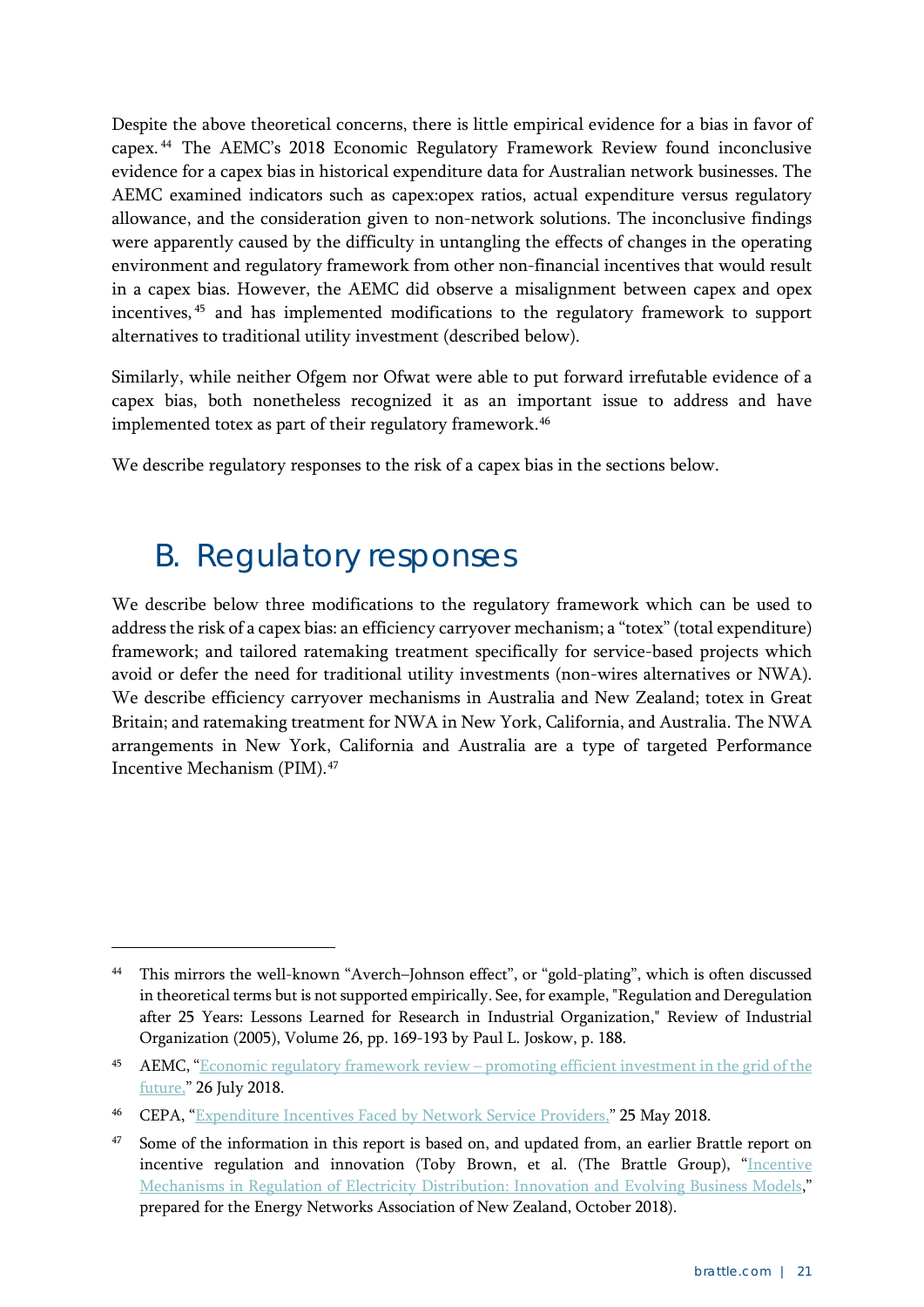### <span id="page-25-0"></span>1. Efficiency carryover mechanism in Australia

As we explained above with reference to the regulatory framework in Hawai'i, the strength of incentives to control costs is stronger at the start of the regulatory period than at the end, and is different for capex and opex projects. In general terms, an "efficiency carryover mechanism" (ECM) is designed to adjust the strength of the incentive and allow the incentive to be sustained until the end of the regulatory period. Without an ECM the desirable incentive properties of a multi-year regulatory period will be lost towards the end of the period as the cost-based reset approaches. That is, the savings from efficiency gains are limited to the years remaining in the regulatory period. An ECM can be designed to address this by "carrying over" the results from one regulatory period into the next, providing an additional incentive to control costs. Also, since the ECM adjusts the strength of the incentive, the ECM can be used to adjust the strength of incentives for opex projects relative to capex projects, and hence address the risk of capex bias.

Electricity distribution businesses on the east and south coast of Australia<sup>[48](#page-25-1)</sup> are regulated by the Australian Energy Regulator (AER) on a revenue cap basis.<sup>[49](#page-25-2)</sup> Since January 2008, electricity distribution businesses have been required to submit revenue requirement proposals to the AER on a five-year cycle.<sup>[50](#page-25-3)</sup> The regulatory framework includes a type of ECM that is designed to do two things: first, it addresses the drop-off in the strength of the incentive to control costs that otherwise occurs as the end of the regulatory period approaches; and second, the ECM attempts to "equalize" financial incentives between opex and capex, so as to remove any direct cash-flow incentive biasing in favor of capex. The ECM is in two parts: the Efficiency Benefit Sharing Scheme (EBSS) for opex; and the Capital Expenditure Sharing Scheme (CESS) for capex. These schemes aim to provide a continuous financial incentive for utilities to pursue opex and capex improvements (at any point during the regulatory period) and share savings between the networks and customers. As we explained above, in a multi-year regulatory period additional capex and additional opex results in a financial burden on the utility (i.e., the utility recovers less than 100% of the cost), and the ratio of sharing between the utility and customers is different for opex and capex, and varies according to when the expenditure is made. The EBSS and CESS correct this so that the financial burden (sharing ratio) is 30%. [51](#page-25-4) The ECM, by

<span id="page-25-1"></span><sup>48</sup> These utilities are in New South Wales, the Australian Capital Territory, Victoria, South Australia, Queensland, and Tasmania.

<span id="page-25-2"></span><sup>&</sup>lt;sup>49</sup> Previously, some distribution businesses were regulated via a weighted average price cap. Starting in 2012, the AER began to consider moving to a revenue cap, and implemented the changes starting in 2015. AER, "Preliminary positions: Framework and approach paper, Ausgrid, Endeavour Energy [and Essential Energy,](https://www.aer.gov.au/system/files/AER%20Preliminary%20Framework%20%26%20approach%20-%20NSW_0.pdf)" June 2012, p. ix. AER, "Final decision: Ausgrid distribution determination [2015-16 to 2018-19, Overview,](https://www.aer.gov.au/system/files/AER%20-%20Final%20decision%20Ausgrid%20distribution%20determination%20-%20Overview%20-%20April%202015_0.pdf)" April 2015, p. 45.

<span id="page-25-3"></span><sup>50</sup> AER, ["Issues paper: Potential development of demand management incentive schemes for Energex,](https://www.aer.gov.au/system/files/Issues%20paper%20-%20deman%20management%20incentive%20schemes%20for%20QLD%20and%20SA%20-%20April%202008.pdf)  [Ergon Energy and ETSA Utilities for the 2010-15 regulatory control period,](https://www.aer.gov.au/system/files/Issues%20paper%20-%20deman%20management%20incentive%20schemes%20for%20QLD%20and%20SA%20-%20April%202008.pdf)" April 2008, p. 1.

<span id="page-25-4"></span><sup>&</sup>lt;sup>51</sup> The sharing ratio depends on assumptions such as the commitment period for opex, asset life for capex, and discount rate. The assumptions behind the AER's calculation of a 30% sharing ratio are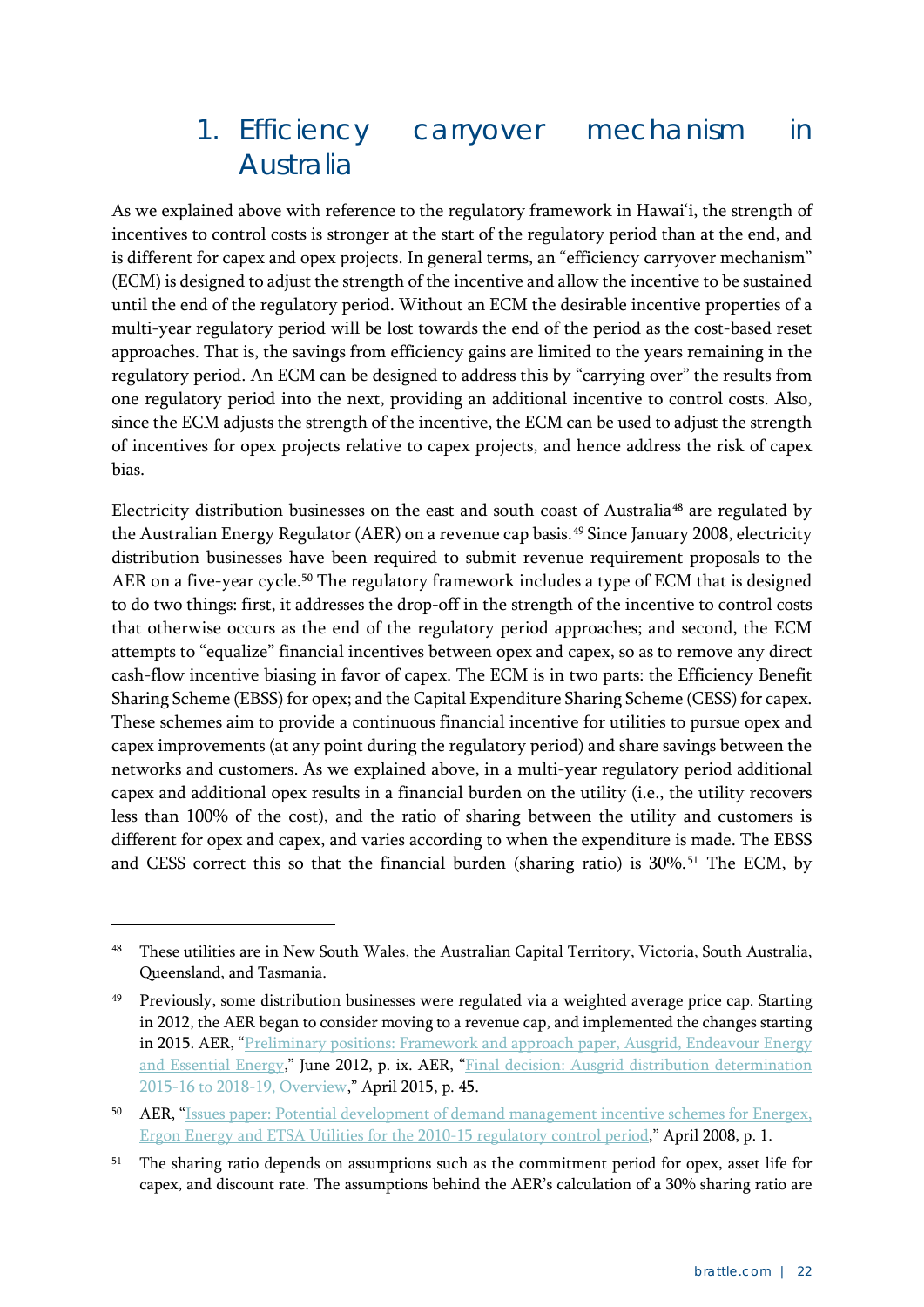allowing utilities to receive the benefit for a saving for a specified carryover period (regardless of when the saving was made), smooths out incentives for finding opex and capex savings throughout and across regulatory periods.

The sharing ratio of 30% means that the utility receives 30% of the net present value of any savings (and bears 30% of the net present value of cost over-runs), with the remaining 70% accruing to customers in the form of reduced revenues (increased revenues for an over-run). The larger is the sharing factor, the stronger is the financial incentive on the utility to control costs, but the smaller is the benefit for customers of successful cost control. The figure of 30% is approximately the sharing ratio for a reduction in permanently recurring opex in the first year of a five year regulatory period.

The opex efficiency carryover mechanism, EBSS, works as follows: [52](#page-26-0)

- **–** The regulatory regime derives the allowed revenue, and annual revenue adjustments, based on a forecast of opex for each year of the regulatory period which has been reviewed and approved by the regulator. If actual opex is different from the forecast, the difference is retained by the utility.
- **–** The ECM operates by providing the utility with a carryover amount in each year that represents the sum of incremental opex gains (or losses) for the prior five years.
- **–** The carryover amounts are additional to the authorized revenues, and the five year "look back" reaches across the rate reset at the start of the period, so that gains or losses in the prior regulatory period are carried forward.

Under this approach, any recurring savings (or losses) relative to the forecast opex allowance is shared approximately 30:70 between utilities and customers.<sup>[53](#page-26-1)</sup>

We include the AER's worked example below [\(Table 8\)](#page-27-0) of a hypothetical \$5 million savings starting in year four of a five-year regulatory period. [54](#page-26-2) The example assumes that the utility has an opex allowance of \$100 million for each year of the first regulatory period, and that the utility is able to reduce its expenditure by \$5 million each year (ie, a "recurring" reduction) starting in the penultimate regulatory year of the first regulatory period.

Under the EBSS ECM, the utility retains the \$10 million savings (\$5 million in years four and five), plus \$5 million annually in carryover payments for an additional four years in the next regulatory period. In total, the efficiency saving of \$5m benefits the utility in the year the saving is made, plus five years following.

explained below. For the project parameters chosen by the AER, the sharing ratio for opex and capex projects is equal (and independent of timing) at 30%.

<span id="page-26-0"></span><sup>52</sup> This is also called the revealed cost base-step-trend forecasting method. See AER, "Efficiency Benefit [Sharing Scheme, Explanatory Statement"](https://www.aer.gov.au/system/files/4.%20AER%20explanatory%20statement%20-%20efficiency%20benefit%20sharing%20scheme%20-%20November%202013.pdf), November 2013, pp. 5-6.

<span id="page-26-1"></span><sup>53</sup> This is estimated by: (carryover period x savings) / (savings / discount rate) = 30% assuming carryover period of five years and a discount rate of 6%.

<span id="page-26-2"></span><sup>&</sup>lt;sup>54</sup> AER, ["Efficiency Benefit Sharing Scheme, Explanatory Statement"](https://www.aer.gov.au/system/files/4.%20AER%20explanatory%20statement%20-%20efficiency%20benefit%20sharing%20scheme%20-%20November%202013.pdf), November 2013, p. 26.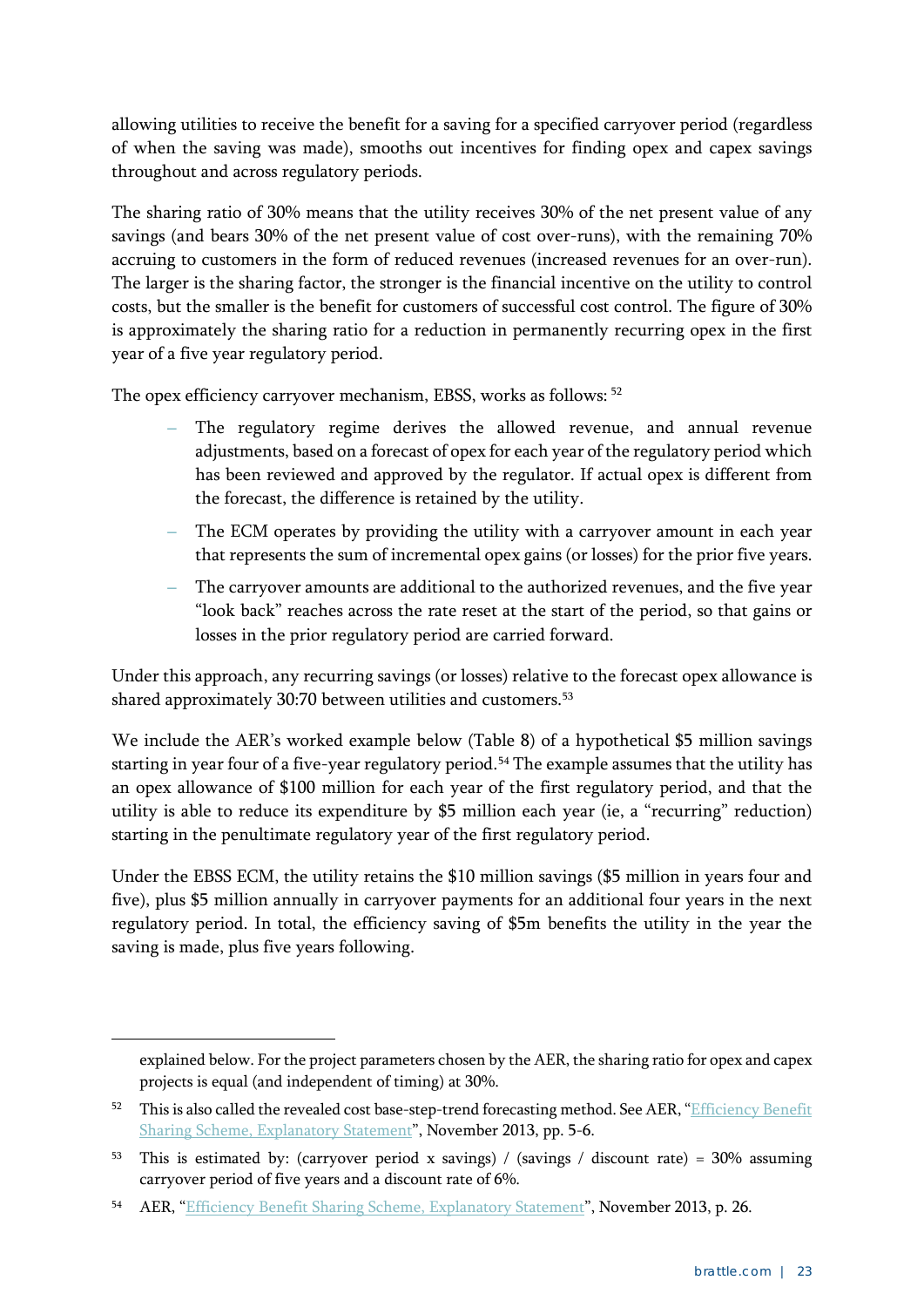The total benefits of a \$5 million saving in perpetuity is approximately \$88.3 million (in NPV terms, as of the end of year four, assuming a discount rate of 6%). The benefit to the utility is \$5 million per year for six years, or a total net present value of \$26.1 million (sum of row [K] below). The utility's share of the savings is thus 30% of the total.

<span id="page-27-0"></span>

|                                               |                                    |      |                | Regulatory period 1 |      |      |      |      | Regulatory period 2 |      |          | <b>NPV</b> |
|-----------------------------------------------|------------------------------------|------|----------------|---------------------|------|------|------|------|---------------------|------|----------|------------|
| Year                                          |                                    |      | $\overline{2}$ | 3                   | 4    | 5    | 6    | 7    | 8                   | 9    | 10       |            |
| Discount rate                                 | [1]:6%                             |      |                |                     |      |      |      |      |                     |      |          |            |
| Discount factor (end of year)                 | $[2] : 1 / (1 + [1]) \wedge (t-4)$ | 1.19 | 1.12           | 1.06                | 1.00 | 0.94 | 0.89 | 0.84 | 0.79                | 0.75 | 0.70     |            |
| Forecast opex                                 | [3]: Assumed                       | 100  | 100            | 100                 | 100  | 100  | 95   | 95   | 95                  | 95   | 95       |            |
| <b>Actual opex</b>                            | [4] : See notes                    | 100  | 100            | 100                 | 95   | 95   | 95   | 95   | 95                  | 95   | 95       |            |
| Opex savings                                  | [5]: Saving lasts forever          | 0    | 0              | 0                   | 5    | 5    | 5    | 5    | 5                   | 5    | 5        | 88.3       |
| Opex savings retained by utility              | [6]: Saving lasts forever          | 0    | 0              | 0                   | 5    | 5    | 0    | 0    | 0                   | 0    | 0        | 9.7        |
| Efficiency carryover mechanism [7]: See notes |                                    | 0    | 0              | $\mathbf 0$         | 0    | 0    | 5    | 5    | 5                   | 5    | 0        | 16.3       |
| Utility share of opex savings                 | [8] : See notes                    | 0    | 0              | $\mathbf 0$         | 5    | 5    | 5    | 5    | 5                   | 5    | $\Omega$ | 26.1       |
| Utility share of opex savings                 | $[9]$ : NPV $[8] / [5]$            |      |                |                     |      |      |      |      |                     |      |          | 30%        |

**Table 8: Worked example of \$5 million opex savings starting in year four**

Sources: Rules in Efficiency Benefit Sharing Scheme (2013); example from EBSS Explanatory Statement, p. 26.

Notes: Assumes the penultimate year in a regulatory period (RP) to be the base year. NPV calculated as of the end of year four.

[4]: Actual opex in the final year of a RP is estimated to be the forecast opex in that year minus the saving in the previous year.

[7]: Realized carryover is the sum of all incremental savings from the past five years.  $[8]$ :  $[6]$  +  $[7]$ .

The capex carryover mechanism, CESS, works similarly, as follows:<sup>[55](#page-27-1)</sup>

- **–** The regulatory regime derives the allowed revenue, and annual revenue adjustments, based on a forecast of capex for each year of the regulatory period which has been reviewed and approved by the regulator. If actual capex is different from the forecast, the consequential difference in revenue requirement terms is retained by the utility.
- **–** The AER calculates the total savings (or overspend) for the current regulatory period in net present value (NPV) terms. A sharing ratio of 30 per cent is applied to calculate the utility's share.
- **–** The benefit already achieved by the utility during the regulatory period is calculated, then subtracted from the utility's share of total savings (or overspend).<sup>[56](#page-27-2)</sup> The benefit achieved during the regulatory period only corresponds to return on capital—there is no corresponding depreciation component because, at the start of

<span id="page-27-1"></span><sup>55</sup> AER, ["Capital Expenditure Incentive Guideline for Electricity Network Service Providers,](https://www.aer.gov.au/system/files/1.%20AER%20explanatory%20statement%20-%20capital%20expenditure%20incentive%20guideline%20-%20November%202013.pdf)  [Explanatory Statement"](https://www.aer.gov.au/system/files/1.%20AER%20explanatory%20statement%20-%20capital%20expenditure%20incentive%20guideline%20-%20November%202013.pdf), November 2013, p. 21.

<span id="page-27-2"></span><sup>56</sup> AER, ["Capital Expenditure Incentive Guideline for Electricity Network Service Providers,](https://www.aer.gov.au/system/files/1.%20AER%20explanatory%20statement%20-%20capital%20expenditure%20incentive%20guideline%20-%20November%202013.pdf)  [Explanatory Statement"](https://www.aer.gov.au/system/files/1.%20AER%20explanatory%20statement%20-%20capital%20expenditure%20incentive%20guideline%20-%20November%202013.pdf), November 2013, p. 8.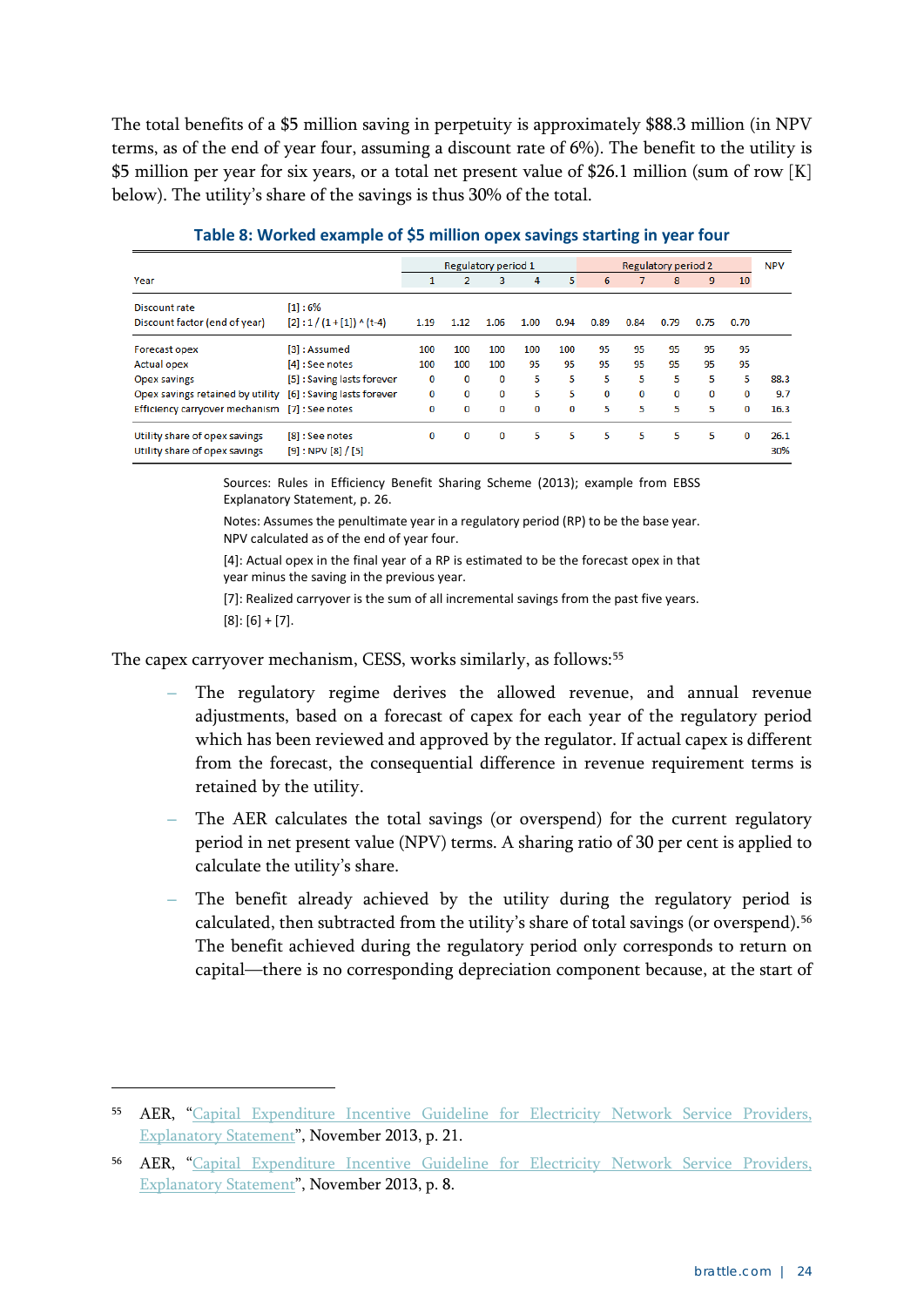the next regulatory period, the opening rate base is calculated using only forecast depreciation (rather than actual depreciation) from the prior regulatory period. [57](#page-28-0)

**–** The CESS payments are added to the authorized revenues.

The savings split is set at: 30% for the utility and 70% for customers. This approximately matches the reward a utility receives for reductions in opex (or penalty for increases in opex). The AER expects that this will encourage "more efficient substitution between capex and opex"[.58](#page-28-1)

We include the AER's worked example below of hypothetical capex underspends [\(Table 9\)](#page-29-1).<sup>[59](#page-28-2)</sup> The example assumes a capex allowance for each year of the regulatory period, and that the utility is able to reduce its capex below this amount in some years, and spends more than the allowance in other years. In total, these differences sum to \$37.03 million (NPV as of the end of year five, assuming a discount rate of 6%).<sup>[60](#page-28-3)</sup>

The capex savings, however, resulted in financing benefits accruing to the utility. This amounts to a total of \$7.03 million (in NPV terms). In order to equalize capex and opex incentives, the utility's share of the capex savings should be 30% or \$11.1 million. Since the utility has already benefitted from a financing saving of \$7.03 million, the CESS ECM needs to provide the utility with additional revenue of \$4.08 million in the following regulatory period.

<span id="page-28-0"></span><sup>&</sup>lt;sup>57</sup> In effect, this means that the opening rate base takes into account differences between actual additions and forecast additions from the prior period, but it does not take into account differences between actual and forecast depreciation. Thus, if actual additions are higher than forecast during the period, at the end of the period rate base will be updated to reflect the undepreciated extra additions, meaning that future authorized revenues will reflect the return of the full (undepreciated) amount of the extra additions. If actual depreciation were used to update the rate base instead, the sharing ratio (before the operation of the CESS) would see the utility bear a greater proportion of overspends because future authorized revenues would include only return of the depreciated extra additions. However, in any event the CESS can be used to "correct" the sharing ratio.

<span id="page-28-1"></span>This is from using forecast depreciation to roll forward the RAB. See AER, "Capital Expenditure [Incentive Guideline for Electricity Network Service Providers, Explanatory Statement"](https://www.aer.gov.au/system/files/1.%20AER%20explanatory%20statement%20-%20capital%20expenditure%20incentive%20guideline%20-%20November%202013.pdf), November 2013, p. 9.

<span id="page-28-2"></span><sup>59</sup> AER, "Capital Expenditure Incentive Guideline for Electricity Network Service Providers, [Explanatory Statement"](https://www.aer.gov.au/system/files/1.%20AER%20explanatory%20statement%20-%20capital%20expenditure%20incentive%20guideline%20-%20November%202013.pdf), November 2013, pp. 60-61.

<span id="page-28-3"></span><sup>60</sup> Capex is assumed to occur mid-year. The discount rate is based on a WACC of 6%.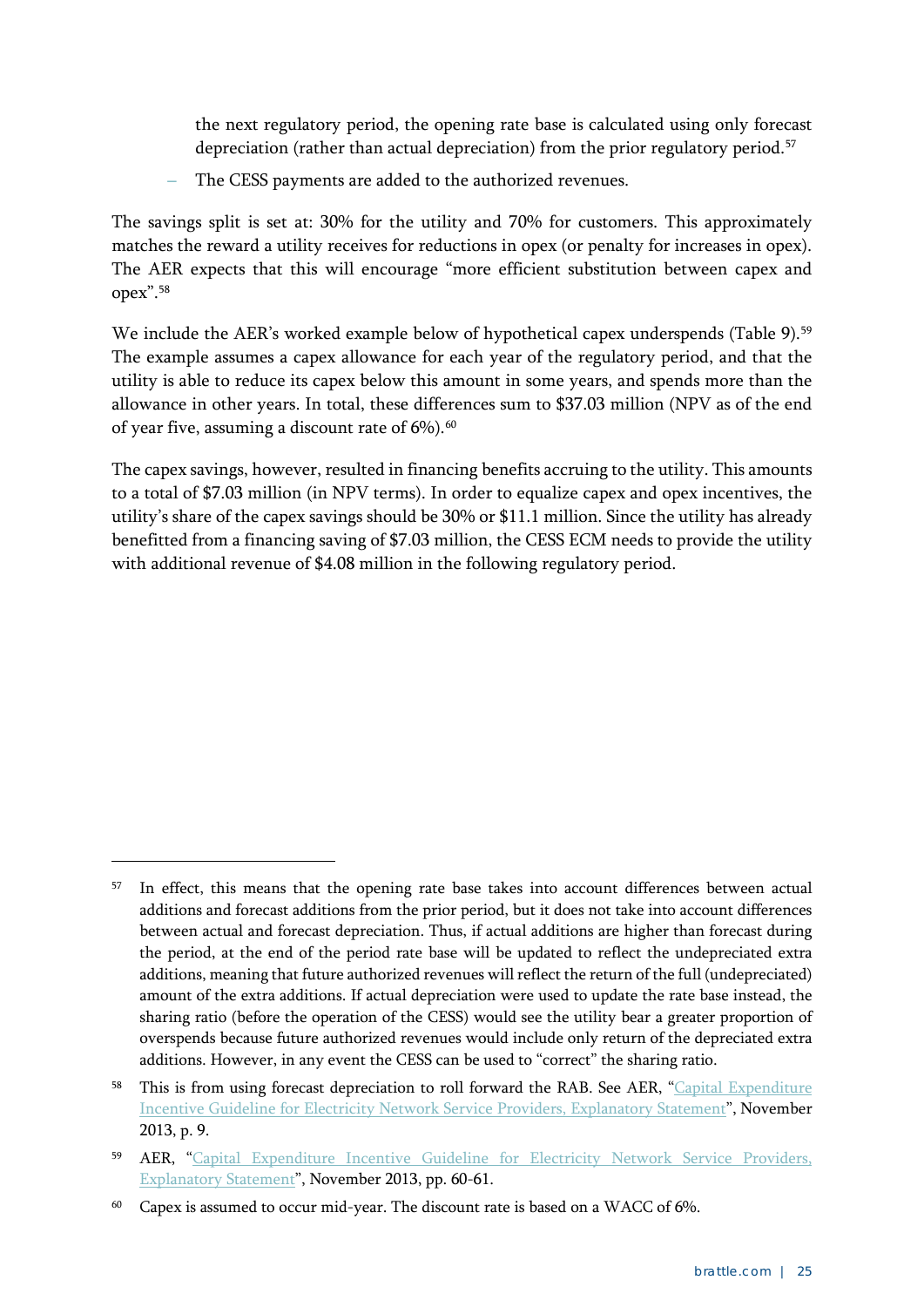<span id="page-29-1"></span>

| Year                                                                                                                          |                                                                                                                                                | 1     | $\overline{2}$ | 3            | 4       | 5                            |  |
|-------------------------------------------------------------------------------------------------------------------------------|------------------------------------------------------------------------------------------------------------------------------------------------|-------|----------------|--------------|---------|------------------------------|--|
| Discount rate                                                                                                                 | [1]:6%                                                                                                                                         |       |                |              |         |                              |  |
| Discount factor (mid-year)                                                                                                    | $[2] : 1 / (1 + [1]) \wedge (t-5.5)$                                                                                                           | 1.30  | 1.23           | 1.16         | 1.09    | 1.03                         |  |
| Discount factor (end of year)                                                                                                 | $[3] : 1 / (1 + [1])$ ^ (t-5)                                                                                                                  | 1.26  | 1.19           | 1.12         | 1.06    | 1.00                         |  |
| Forecast capex                                                                                                                | [4] : Assumed                                                                                                                                  | 300   | 330            | 270          | 300     | 330                          |  |
| <b>Actual capex</b>                                                                                                           | [5]: Assumed                                                                                                                                   | 280   | 310            | 300          | 290     | 320                          |  |
| Capex savings                                                                                                                 | $[6] : [4] - [5]$                                                                                                                              | 20    | 20             | -30          | 10      | 10                           |  |
| <b>Total financing benefit</b>                                                                                                | [7] : Sum of [8] to [12]                                                                                                                       | 0.59  | 1.79           | 1.51         | 0.90    | 1.50                         |  |
| Year 1 benefit                                                                                                                | [8] : See notes                                                                                                                                | 0.59  | 1.20           | 1.20         | 1.20    | 1.20                         |  |
| Year 2 benefit                                                                                                                | $[9]$ : See notes                                                                                                                              |       | 0.59           | 1.20         | 1.20    | 1.20                         |  |
| Year 3 benefit                                                                                                                | $[10]$ : See notes                                                                                                                             |       |                | $-0.89$      | $-1.80$ | $-1.80$                      |  |
| Year 4 benefit                                                                                                                | $[11]$ : See notes                                                                                                                             |       |                |              | 0.30    | 0.60                         |  |
| Year 5 benefit                                                                                                                | $[12]$ : See notes                                                                                                                             |       |                |              |         | 0.30                         |  |
| NPV capex savings                                                                                                             | $[13] : [6] \times [2]$                                                                                                                        | 26.00 |                | 24.52 -34.70 | 10.91   | 10.30                        |  |
| NPV financing benefit                                                                                                         | $[14] : [7] \times [3]$                                                                                                                        | 0.75  | 2.13           | 1.70         | 0.95    | 1.50                         |  |
| <b>Total NPV capex savings</b><br>Utility share of capex savings<br><b>Total NPV financing benefit</b><br><b>CESS payment</b> | $[15]$ : Sum of $[13]$<br>[16] : Selected by the AER to match opex sharing ratio<br>$[17]$ : Sum of $[14]$<br>$[18] : [16] \times [15] - [17]$ |       |                |              |         | 37.03<br>30%<br>7.03<br>4.08 |  |

#### **Table 9: Worked example of capex savings**

Sources: Rules in Capital Expenditure Sharing Scheme (2013); example from CESS Explanatory Statement, pp. 60-61.

Notes: Assumes forecast depreciation. Capex is assumed to occur mid-year. Financing benefit is assumed to occur at the end of the year.

[8] - [12]: [6] of that year x [1], where the first year is based on a half-year discount rate equivalent.

The design of the EBSS and CESS ECM is such that the sharing factor is the same for capex and opex. However, it is important to note that the sharing factors calculated above depend on assumptions, including the asset life and the period over which opex commitments recur. In particular, the calculated sharing ratio for the EBSS applies to "permanent" opex—ie, opex that repeats forever. As we explained above in section [III,](#page-15-0) the sharing ratio will be higher for opex with a shorter commitment period.

### <span id="page-29-0"></span>2. Efficiency carryover mechanism in New Zealand

In New Zealand, there is an ECM called the Incremental Rolling Incentive Schemes (IRIS), which operate similarly to the EBSS and CESS. Absent an IRIS mechanism, the benefit to the company of reducing cost would be greater at the start of the control period than at the end. The IRIS mechanisms, thus, aim to equalize the benefit of reducing costs throughout the regulatory period.<sup>[61](#page-29-2)</sup>

<span id="page-29-2"></span><sup>&</sup>lt;sup>61</sup> Commerce Commission, "Default price-quality paths for electricity distributors from 1 April 2015 [to 31 March 2020 –](https://comcom.govt.nz/__data/assets/pdf_file/0023/62735/Main-Policy-Paper-EDB-DPP-2015-2020-28-November-2014.pdf) Main Policy Paper", 28 November 2014, pp. 46–47.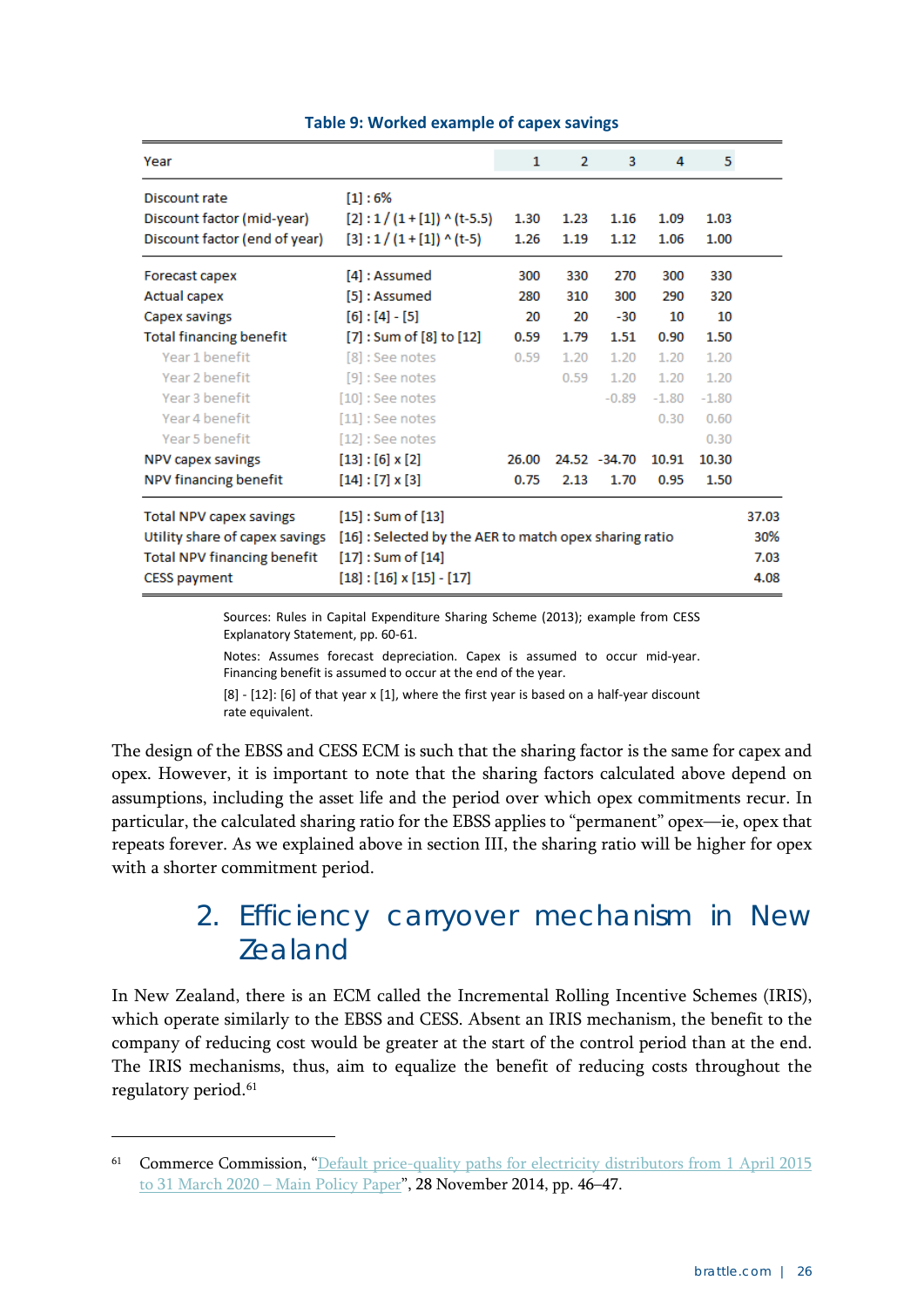For opex, the IRIS is largely similar to the AER's EBSS. As with the EBSS, incremental efficiency gains (or losses) are carried over to the following five years. The New Zealand regulator assumes a discount rate of 7.19%, which corresponds to a sharing ratio of 35%. [62](#page-30-0)

For capex, as with the CESS, the IRIS is designed to achieve a fixed sharing between the utility and customers. However, while AER's CESS is designed to provide the same sharing ratio for capex as for opex, in New Zealand the capex IRIS currently applies a sharing ratio of 15% As explained above, without the ECM the sharing ratio would depend on which year of the regulatory period the savings was made. The average split (average across savings made in year 1, year 2, year 3, year 4 and year 5) is about 15%, and the Commerce Commission decided to adopt this figure in the IRIS mechanism.<sup>[63](#page-30-1)</sup> With the IRIS ECM, the utility keeps 15% of capex savings, whichever year of the regulatory period the saving is made in. In the most recent Commerce Commission decision (for Powerco, one of the larger distribution utilities in New Zealand), the same retention rate of 15% was retained.<sup>[64](#page-30-2)</sup> In support of its decision, the regulator said that "a higher retention factor could have incentivised Powerco to under-deliver, or reward it for under-delivery of the investments required to stabilise network reliability and meet capacity needs on its network."[65](#page-30-3)

While recognizing that having a different savings factor for opex and capex (35% vs 15%) may create biases for one kind of expenditure over another, the regulator considers that, given the uncertainty of capex forecasts, current arrangement represents an improvement relative to prior arrangements.<sup>[66,](#page-30-4)[67](#page-30-5)</sup>

<span id="page-30-0"></span><sup>62</sup> Commerce Commission, "Further amendments to input methodologies for electricity distributors [subject to price-quality regulation"](https://comcom.govt.nz/__data/assets/pdf_file/0026/62639/Final-reasons-paper-Further-amendments-to-IRIS-for-electricity-distributors-25-November-2015.pdf), 25 November 2015, footnote 38.

<span id="page-30-1"></span><sup>63</sup> Commerce Commission, "Default price-quality paths for electricity distributors from 1 April 2015 to 31 March 2020, [Main Policy Paper"](https://comcom.govt.nz/__data/assets/pdf_file/0023/62735/Main-Policy-Paper-EDB-DPP-2015-2020-28-November-2014.pdf), 28 November 2014, p. 47.

<span id="page-30-2"></span><sup>&</sup>lt;sup>64</sup> For Powerco's latest customized price-quality path determination.

<span id="page-30-3"></span><sup>65</sup> Commerce Commission, ["Powerco's customised price-quality path"](https://comcom.govt.nz/__data/assets/pdf_file/0028/78715/Final-decision-on-Powercos-2018-2023-customised-price-quality-path-28-March-2018.PDF), 28 March 2018, p. 127.

<span id="page-30-4"></span><sup>66</sup> "[O]ur likely starting position for future resets is that the retention factor for capital expenditure should generally be equal to the retention factor for operating expenditure, except where there are good reasons to prefer a different value… [I]n our view, incentives would be improved simply by avoiding large differences in the strength of the incentive to economise on operating relative to capital expenditure, which would occur if a symmetric IRIS is applied to one type of expenditure but not the other." See Commerce Commission, "Amendments to input methodologies for electricity [distribution services and Transpower New Zealand"](https://comcom.govt.nz/__data/assets/pdf_file/0028/62659/Final-reasons-paper-Incremental-rolling-incentive-scheme-IRIS-27-November-2014-.pdf), 27 November 2014, pp. 27-28.

<span id="page-30-5"></span><sup>&</sup>lt;sup>67</sup> "As discussed above, we have applied a 15% retention factor for capital expenditure for the forthcoming reset due to the significant uncertainty we have in capital expenditure forecasts. Clearly, this choice of retention factor does not equalise the incentive between capital expenditure and operating expenditure, but it does represent an improvement relative to the existing arrangements." See Commerce Commission, "Default price-quality paths for electricity distributors [from 1 April 2015 to 31 March 2020,](https://comcom.govt.nz/__data/assets/pdf_file/0023/62735/Main-Policy-Paper-EDB-DPP-2015-2020-28-November-2014.pdf) Main Policy Paper", 28 November 2014, p. 53.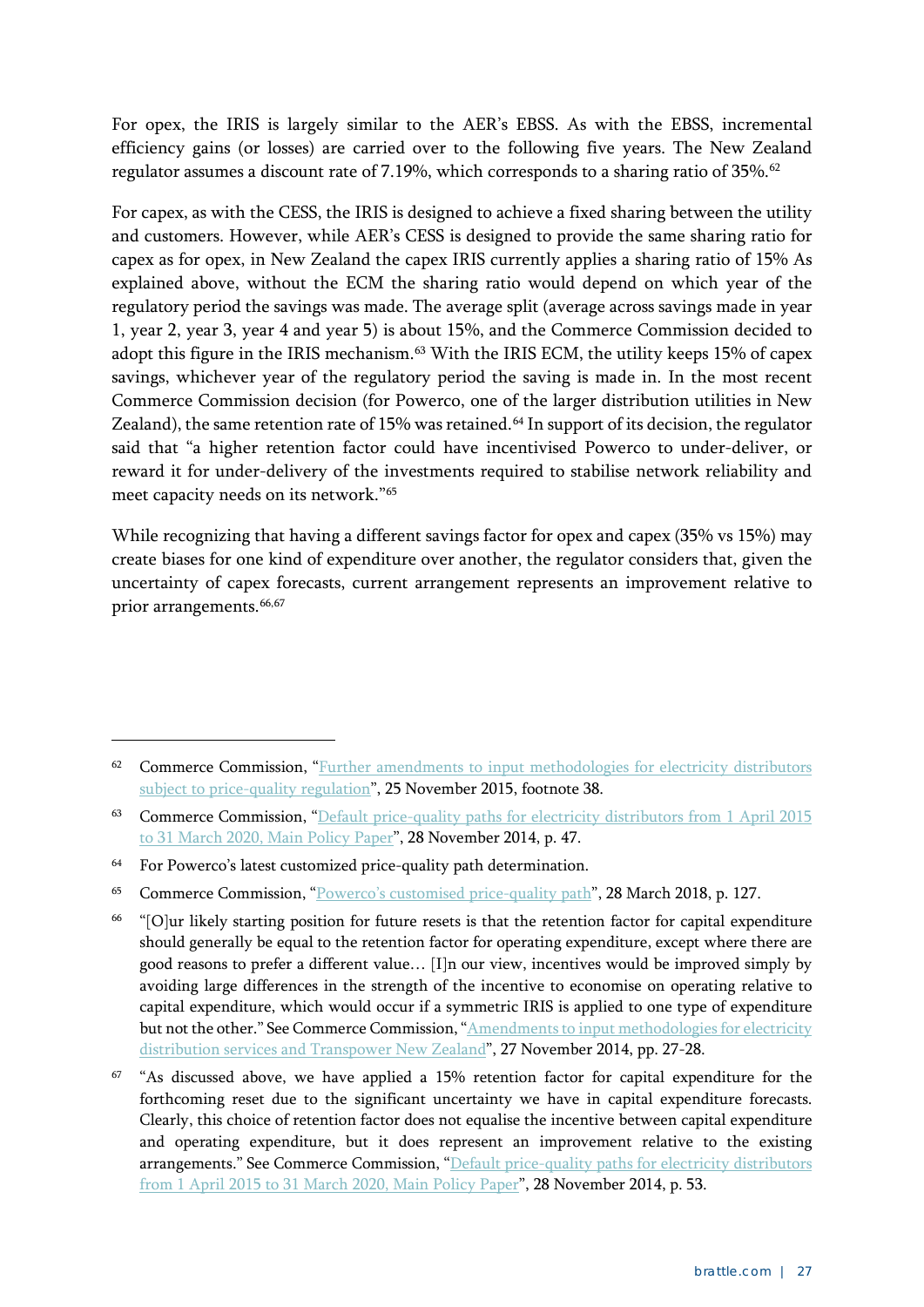### 3. Totex in Great Britain

<span id="page-31-0"></span>Totex is a completely new approach to regulatory accounting. Under traditional regulatory accounting, most items of expenditure are classified either as capex or opex (there can be some exceptions, such as overheads which may be partly capitalized). Under totex there is no such thing as capex or opex: all expenditure is treated in the same way. For regulatory accounting purposes, a fixed proportion of all expenditure is capitalized, added to rate base, and depreciated. Similarly, when the regulator is assessing utility expenditures, it does not examine capex and opex separately, but rather looks at all expenditures together. If expenditure is disaggregated, this is done on the basis of the underlying activity or reason for spending the money, not on the basis of whether the expenditure is capex or opex. Because all expenditure is treated in the same way, the risk of a "capex bias" is reduced, [68](#page-31-1) although totex does not address concerns about non-financial reasons that utilities might prefer capex, such as opex solutions being subject to repeated regulatory scrutiny or involving greater reliance on new technologies and third parties.<sup>[69](#page-31-2)</sup>

Ofgem's application of a total expenditure framework (totex) was a direct move to address the bias towards traditional utility investment (capex). Under the traditional approach in Great Britain (prior to implementation of totex), the utilities would bear a proportion of the total cost for incremental expenditures. Specifically, distribution businesses faced anywhere from 29- 40% of additional capex, compared to up to 100% of additional opex, depending on factors such as asset lives, assumed discount rate, and the length of the commitment for opex.<sup>[70](#page-31-3)</sup> In other words, Ofgem considered that the sharing ratio or financial burden for capex could be much smaller than for opex.

Due to distorted incentives between capex and opex, Ofgem has recognized that utilities are benefited by making substitutions from opex to capex, in a reporting and accounting sense (where opex spends are classified as opex spends), and in actual business decision making (substituting suitable non-wires alternatives with traditional capex).[71](#page-31-4)

From DPCR5 (2010-2015) onwards, a totex approach was adopted which combined opex and capex spending into a single totex figure. Since, under the totex approach, additions to rate base are no longer influenced by whether expenditures are categorized or reported as capex or opex. Thus, any inclination to pursue inefficient tradeoffs between capex and opex should be removed, or at least much reduced.

<span id="page-31-1"></span><sup>68</sup> Even under a totex framework the distinction between opex and capex may still matter from a direct financial perspective because of tax: the tax treatment of opex is more favorable than the tax treatment of capex, and this difference is not removed by the application of a totex framework.

<span id="page-31-2"></span><sup>69</sup> See the second, third and fourth concerns described above in section [IV.A.](#page-22-1)

<span id="page-31-3"></span><sup>70</sup> Ofgem, ["Workshops for Electricity Distribution Price Control Review, Networks Breakout Session](https://www.ofgem.gov.uk/sites/default/files/docs/2009/02/networks---briefing-note.pdf)  – [Briefing Notes,](https://www.ofgem.gov.uk/sites/default/files/docs/2009/02/networks---briefing-note.pdf)" 2 February 2009.

<span id="page-31-4"></span><sup>71</sup> Ofgem, ["Electricity Distribution Price Control Review, Initial consultation document,](https://www.ofgem.gov.uk/ofgem-publications/47047/initial-consultation-documentpdf)" 28 March 2008, pp. 60-61.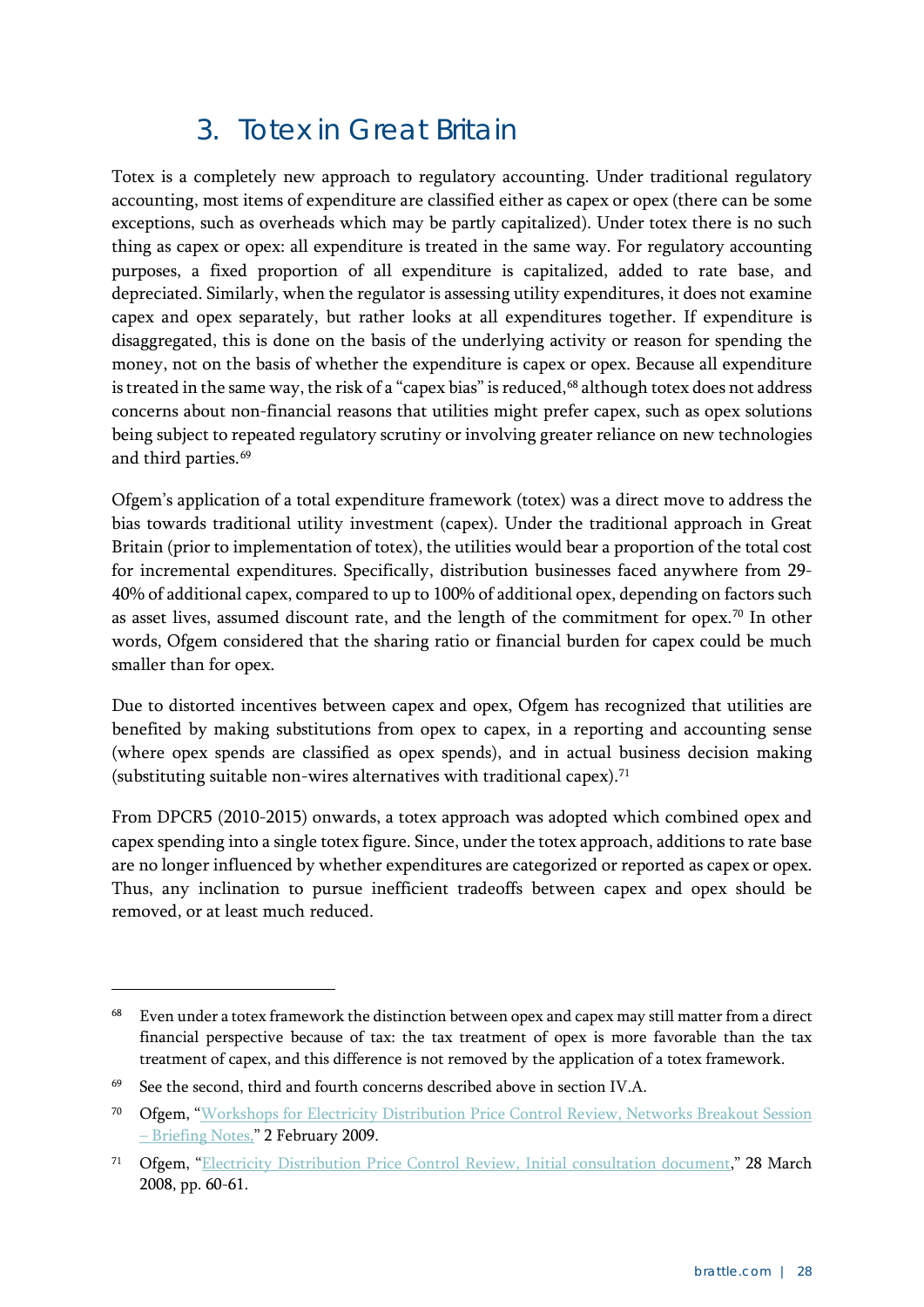Thus, the key elements of a totex framework can be distilled down to two simple points:<sup>[72](#page-32-1)</sup>

- Rather than approving spending as either opex or capex, expenditure is approved in aggregate with no distinction between the two.
- A proportion of total expenditure is capitalized into the rate base ("slow money"), with the rest received in the relevant regulatory period ("fast money").

As part of Ofgem's move to totex, in addition to the deliberation around the imbalance of incentives between opex and capex spending, part of the reason for totex was the amount of resources dedicated to reporting and monitoring "boundary issues", which occurred when expenses can be classified as either opex or capex (e.g. fault costs, asset replacement, site engineer costs).<sup>[73](#page-32-2)</sup>

#### 4. New York REV

<span id="page-32-0"></span>Distribution utilities in New York are typically regulated under a framework similar to that applying to the Companies in Hawai'i. In particular, there is full decoupling, rate cases occur every three years, and revenues are adjusted in between rate cases. The most recent rate case for Consolidated Edison provided for revenue increases slightly above inflation, as shown in [Table 3.](#page-13-1) [74](#page-32-3)

In recent years, a claw-back mechanism has been added to return the benefits of capex underspends to consumers.[75](#page-32-4)

In 2014 the New York Public Services Commission (PSC) launched Reforming the Energy Vision (REV), a program of regulatory reform with a particular focus on energy efficiency and integrating distributed energy resources (DERs).<sup>[76](#page-32-5)</sup> The policy background and context for this initiative includes concerns over high and increasing distribution tariffs, and tariff increases are linked to increasing investment requirements (aging plant, need for storm response/resilience spending), and inefficient capital deployment under the traditional regulatory framework (i.e., a "capex bias"). Despite earlier reforms, the NY PSC observed that utilities "still [had] an incentive to maximize their capital expenditures, and little incentive to optimize system efficiency to reduce capital needs" and proposed that the PSC "consider ratemaking approaches that encourage the most efficient allocation between capital and

<span id="page-32-1"></span><sup>72</sup> Frontier Economics, "Why totex? – [discussion paper"](https://www.energynetworks.com.au/sites/default/files/072418_why_totex_discussion_paper_web.pdf), 24 July 2018.

<span id="page-32-2"></span><sup>73</sup> Ofgem, ["Workshops for Electricity Distribution Price Control Review, Networks Breakout Session](https://www.ofgem.gov.uk/sites/default/files/docs/2009/02/networks---briefing-note.pdf)  – [Briefing Notes,](https://www.ofgem.gov.uk/sites/default/files/docs/2009/02/networks---briefing-note.pdf)" 2 February 2009.

<span id="page-32-3"></span><sup>74</sup> Authorized delivery revenue increases were approximately 2.5% per year in each of 2017, 2018 and 2019. See State of New York Public Service Commission (NYPSC), "Order Approving Electric and Gas Rate Plans," Dockets 16-E-0060, 16-G-0061, and 16-E-0196, January 25, 2017, pp. 3, 19.

<span id="page-32-4"></span><sup>75</sup> New York PSC, "Case 14-M-0101 – Proceeding on Motion of the Commission in Regard to Reforming the Energy Vision," 19 May 2016, p. 99.

<span id="page-32-5"></span><sup>76</sup> State of New York Department of Public Service, "Case 14-M-0101- [Reforming the Energy Vision:](https://webcache.googleusercontent.com/search?q=cache:_vY7HxOzIT8J:https://www3.dps.ny.gov/W/PSCWeb.nsf/96f0fec0b45a3c6485257688006a701a/26be8a93967e604785257cc40066b91a/%2524FILE/ATTK0J3L.pdf/Reforming%2520The%2520Energy%2520Vision%2520(REV)%2520REPORT%25204.25.%252014.pdf+&cd=1&hl=en&ct=clnk&gl=au)  [NYS Department of Public Service Staff Report and Proposal,](https://webcache.googleusercontent.com/search?q=cache:_vY7HxOzIT8J:https://www3.dps.ny.gov/W/PSCWeb.nsf/96f0fec0b45a3c6485257688006a701a/26be8a93967e604785257cc40066b91a/%2524FILE/ATTK0J3L.pdf/Reforming%2520The%2520Energy%2520Vision%2520(REV)%2520REPORT%25204.25.%252014.pdf+&cd=1&hl=en&ct=clnk&gl=au)" 24 April 2014, p. 2.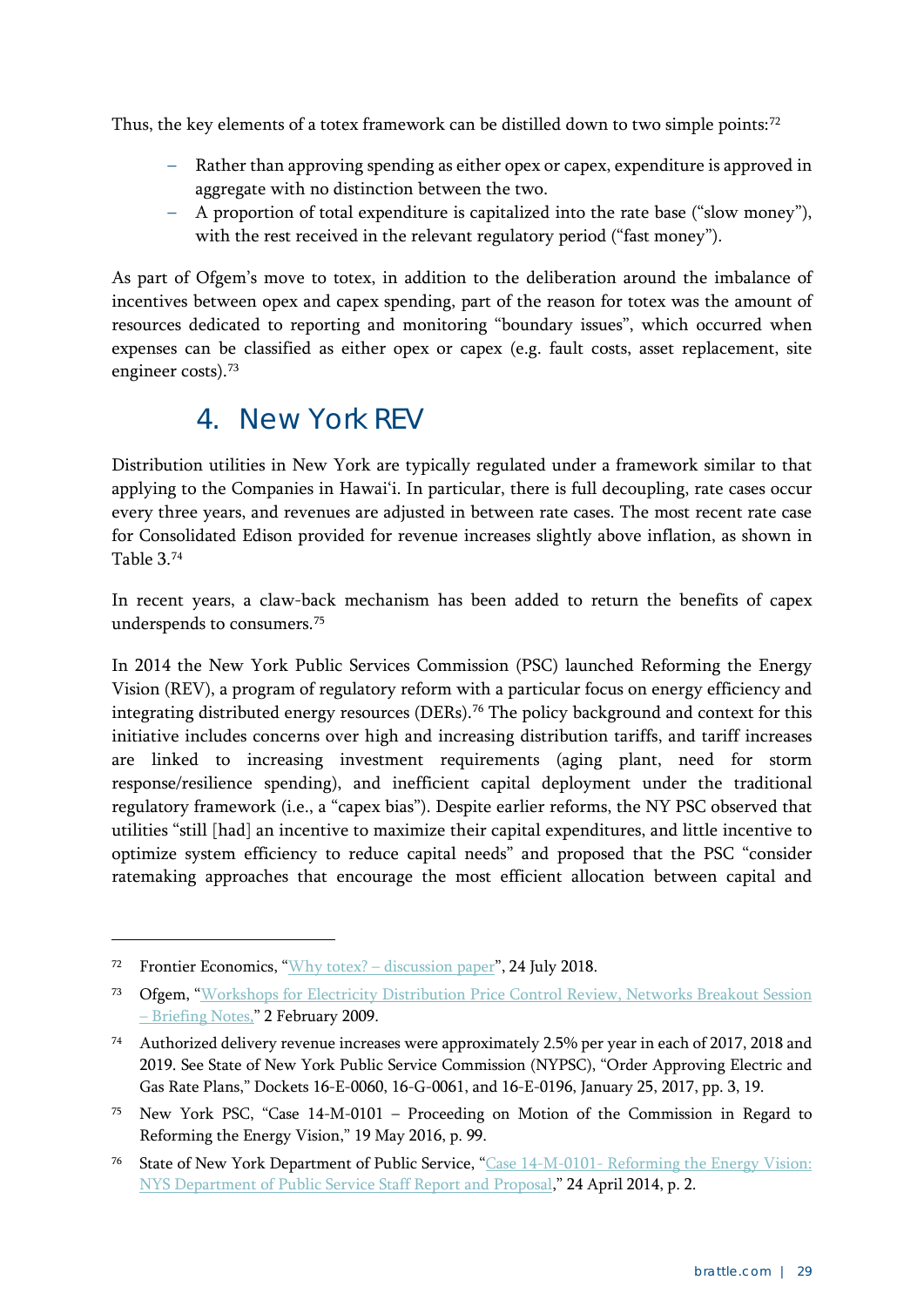operating expenses."[77](#page-33-0) Under the New York multi-year regulatory period, the risk of capex bias is increased by the fact that capex underspends are "clawed back", so that utilities see no financial benefit from investing less than anticipated when their authorized revenues were set.[78](#page-33-1) The framework in New York is thus similar to the framework in Hawai'i when the RAM Cap is not binding.[79](#page-33-2) The NY PSC's REV program is giving rise to a range of initiatives which the utilities are bringing forward for PSC approval. The PSC has approved various mechanisms which modify the traditional multi-year regulatory period framework and which are designed to encourage the utilities to adopt non-wires alternatives, and therefore to address the risk of a capex bias.

Growth in system load typically requires significant capital investments. The REV mechanisms provide an opportunity for the utility to earn a financial reward from adopting solutions involving DERs to meet load growth at lower costs than conventional solutions. The difference between the cost of conventional and DER-based solutions provides a shared savings opportunity for customers and utilities. [80](#page-33-3) Non-wires alternatives (NWAs) involve utilities procuring DER services (such as demand response) as an alternative to investment in conventional utility assets.

A well-known NWA example is Consolidated Edison's Brooklyn-Queens Demand Management (BQDM) program. The PSC approved the project in 2014, when growth in the NYC boroughs of Brooklyn and Queens resulted in an anticipated 69 MW shortfall in feeder capacity by 2018. The expected cost of addressing the shortfall through traditional utility investment was estimated at \$1.2 billion for new substations, feeders, and switching stations. [81](#page-33-4) To encourage Consolidated Edison to pursue NWA (demand management, energy efficiency and distributed generation) rather than traditional capex, the Commission approved two incentives in relation to BODM:<sup>[82](#page-33-5)</sup>

**–** All costs incurred for delivering the NWA solutions will be treated as an investment, to be recovered from customers over a 10 year period. These costs can include both "utility side" and "customer side" costs, and both capex and opex. The costs are capped at \$200m.[83](#page-33-6) Consolidated Edison is permitted to earn its authorized

- <span id="page-33-4"></span>81 R Walton, ["Pushed by REV, ConEd tests new utility](https://www.utilitydive.com/news/pushed-by-rev-coned-tests-new-utility-business-models-in-new-york/435489/) business models in New York," 3 April 2017.
- <span id="page-33-5"></span>82 New York PSC, "Case 14-E-0302 - Petition of Consolidated Edison Company of New York, Inc. for Approval of Brooklyn Queens Demand Management Program: Order Establishing Brooklyn/Queens Demand Management Program," 11 December 2014, Appendix B, p. 1.
- <span id="page-33-6"></span><sup>83</sup> Consolidated Edison, "BQDM Quarterly Expenditures & Program Report, Q2-2018," 1 September 2018, p. 3.

<span id="page-33-0"></span><sup>77</sup> State of New York Department of Public Service, "Case 14-M-0101- [Reforming the Energy Vision:](https://webcache.googleusercontent.com/search?q=cache:_vY7HxOzIT8J:https://www3.dps.ny.gov/W/PSCWeb.nsf/96f0fec0b45a3c6485257688006a701a/26be8a93967e604785257cc40066b91a/%2524FILE/ATTK0J3L.pdf/Reforming%2520The%2520Energy%2520Vision%2520(REV)%2520REPORT%25204.25.%252014.pdf+&cd=1&hl=en&ct=clnk&gl=au)  [NYS Department of Public Service Staff Report and Proposal,](https://webcache.googleusercontent.com/search?q=cache:_vY7HxOzIT8J:https://www3.dps.ny.gov/W/PSCWeb.nsf/96f0fec0b45a3c6485257688006a701a/26be8a93967e604785257cc40066b91a/%2524FILE/ATTK0J3L.pdf/Reforming%2520The%2520Energy%2520Vision%2520(REV)%2520REPORT%25204.25.%252014.pdf+&cd=1&hl=en&ct=clnk&gl=au)" 24 April 2014, pp. 50, 54.

<span id="page-33-1"></span><sup>78</sup> New York PSC, "Case 14-M-0101 – Proceeding on Motion of the Commission in Regard to Reforming the Energy Vision," 19 May 2016, p. 99.

<span id="page-33-2"></span><sup>&</sup>lt;sup>79</sup> We explained above (section [IV\)](#page-14-0) that the framework in Hawai'i is more balanced as between opex and capex when the RAM Cap is binding because then additional capex results in additional revenue only at the start of the next regulatory period.

<span id="page-33-3"></span><sup>80</sup> New York State, ["Track Two: REV Financial Mechanisms,](https://nyrevconnect.com/rev-briefings/track-two-rev-financial-mechanisms/)" last accessed 19 September 2018.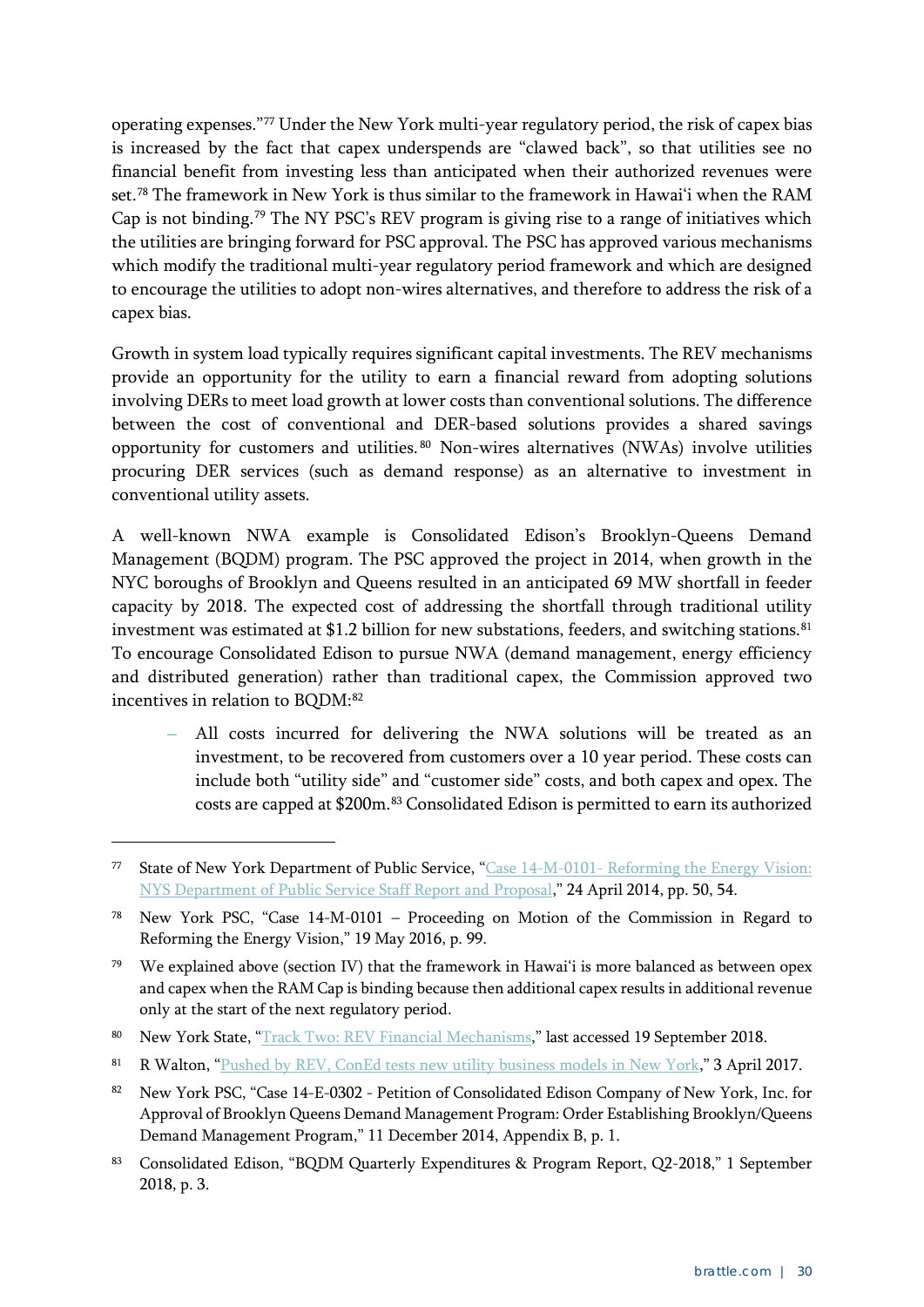overall rate of return (as approved in its most recent rate case) on all BQDM costs up to the \$200m cap.

The utility can earn up to an additional 100 basis points (incremental to its authorized rate of return on equity) on the BQDM costs. The 100 basis points consists of 45 basis points to be earned if a target amount of alternative capacity is procured; 25 basis points for achieving "diversity" in DER providers (i.e., contracting with multiple smaller providers rather than a few larger ones); and 30 basis points for achieving BQDM costs below the cost of the traditional alternative.[84](#page-34-0),[85](#page-34-1)

The PSC also required satisfactory performance on the company's existing reliability PIMs. Consolidated Edison also proposed that it should be allowed an additional incentive based on sharing the net benefits of the project, but this proposal was rejected.<sup>[86](#page-34-2)</sup>

The BQDM program (together with some traditional investment) was originally designed to defer the need for a substantial upgrade from 2017 to 2019. Subsequently, Consolidated Edison developed additional traditional infrastructure projects which further delayed the requirement for substantial upgrade to 2026.<sup>[87](#page-34-3)</sup> As of the most recent program update, Consolidated Edison has spent \$75m of the approved \$200m BQDM budget, and has achieved 41 MW of peak reduction.<sup>[88](#page-34-4)</sup>

In January 2018, the PSC approved Consolidated Edison's request to apply a new incentive structure to additional NWA projects, including the extension of the BQDM program after the original funding is exhausted.<sup>[89](#page-34-5)</sup> For this and future NWA projects, Consolidated Edison will receive 30% of the net benefits as an incentive (in place of the 100 basis points ROE adder

<span id="page-34-0"></span><sup>84</sup> New York PSC, "Case 14-E-0302 - Petition of Consolidated Edison Company of New York, Inc. for Approval of Brooklyn Queens Demand Management Program: Order Establishing Brooklyn/Queens Demand Management Program," 11 December 2014, pp. 19-22.

<span id="page-34-1"></span><sup>85</sup> New York PSC, "Joint Proposal: Cases 16-E-0060, 16-G-0061, 15-E-0050, and 16-E-0196," 19 September 2016, p. 29.

<span id="page-34-2"></span><sup>86</sup> New York PSC, "Case 14-E-0302 - Petition of Consolidated Edison Company of New York, Inc. for Approval of Brooklyn Queens Demand Management Program: Order Establishing Brooklyn/Queens Demand Management Program," 11 December 2014, pp. 9, 22.

<span id="page-34-3"></span><sup>87</sup> New York PSC, "Case 14-E-0302 - Petition of Consolidated Edison Company of New York, Inc. for Approval of Brooklyn/Queens Demand Management Program: Order Granting Modification and Clarification," 18 January 2018, p. 2.

<span id="page-34-4"></span><sup>88</sup> Consolidated Edison, "BQDM Quarterly Expenditures & Program Report, Q2-2018," 1 September 2018, pp. 2-5.

<span id="page-34-5"></span><sup>89</sup> New York PSC, "Case 14-E-0302 - Petition of Consolidated Edison Company of New York, Inc. for Approval of Brooklyn/Queens Demand Management Program: Order Granting Modification and Clarification," 18 January 2018, p. 6.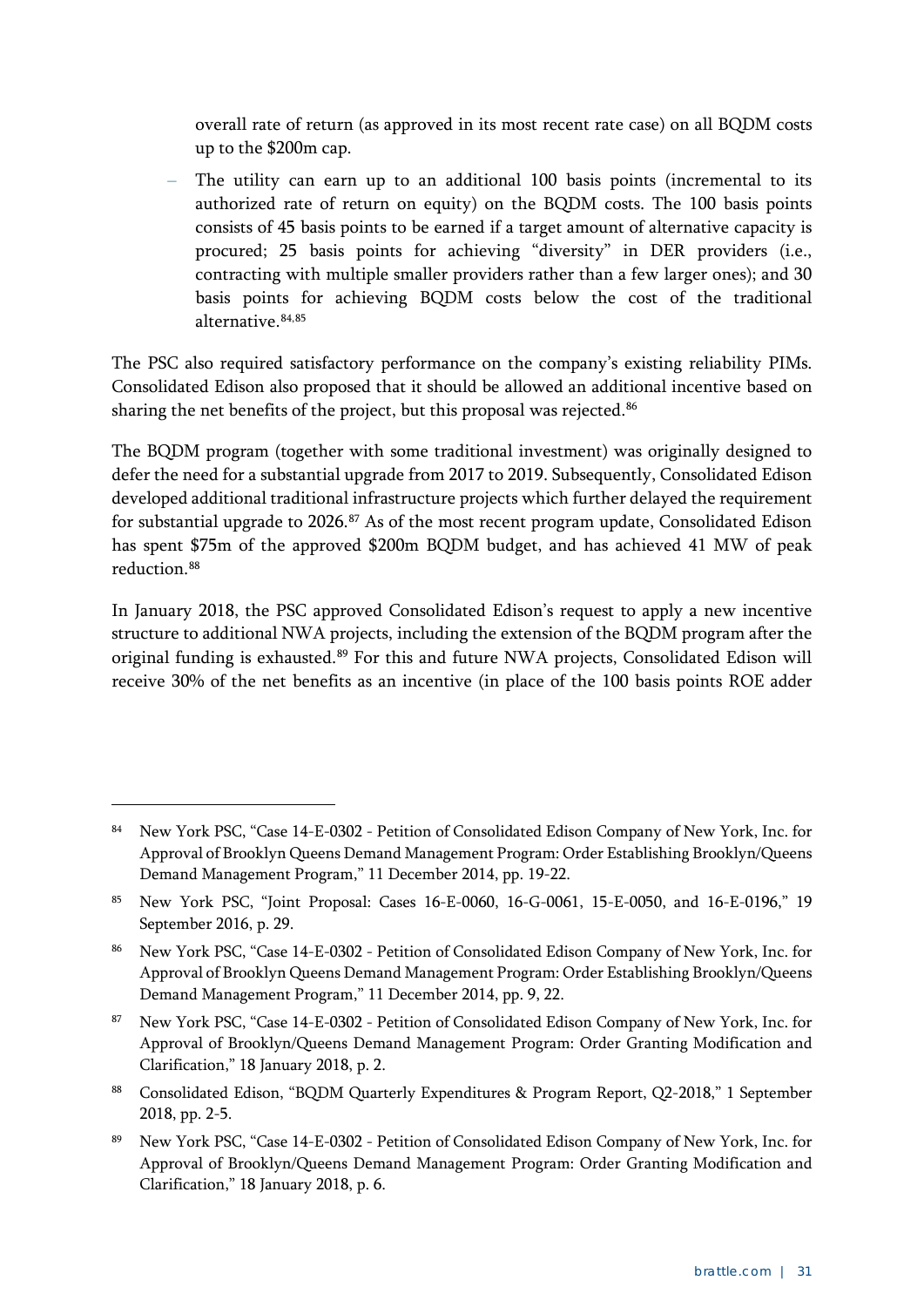described above for the BQDM project).<sup>[90](#page-35-1)</sup> The net benefits are to be calculated according to a defined methodology, but the objective is to capture the full "social" cost–benefit (for example, with a value placed on changes in emissions).<sup>[91](#page-35-2)</sup> The PSC explained that the advantages of an incentive calculated in this way are that the incentive is greater if customers have greater net benefits, and (unlike a return-based incentive) it avoids the perverse outcome of a larger incentive associated with higher-cost projects.<sup>[92](#page-35-3)</sup> When a new NWA project is first approved, Consolidated Edison will be authorized to collect an initial incentive equal to 30% of the projected net savings; as the NWA project is implemented, any cost overruns or savings will be shared with customers 50:50, except that the total incentive to Consolidated Edison (if NWA costs turn out below forecast) cannot exceed 50% of the net savings. Consolidated Edison can recover the prudent costs of NWA projects even if the savings from deferring the traditional investment are less than anticipated (for example, if the traditional investment is not deferred for as long as originally anticipated), and its exposure to cost overruns on the NWA project is limited to the amount of the incentive. $93$ 

<span id="page-35-0"></span>As with the BQDM project, other NWA project costs will be treated as investment and recovered over a ten year period, including a return at the usual authorized rate.<sup>[94](#page-35-5)</sup>

### 5. California IDER

-

The electricity distribution function in California is regulated under a framework similar to that in Hawai'i. There is full revenue decoupling, there are rate cases every three years, and revenue is adjusted between test years. The revenue requirement in the first year of the period (called the "test year") is set on the basis of a detailed forecast of costs in that year. For the second and third years of the period, the revenue requirement is typically adjusted for anticipated changes in costs. These anticipated changes in costs are usually determined using broad trends rather than a detailed line-by-line forecast of costs as is used for the test year.

As early as 2007, CPUC had considered integration of DERs within the investment plans of the utilities, <sup>[95](#page-35-6)</sup> including via distribution-connected generation resources, energy efficiency, energy

<span id="page-35-1"></span><sup>90</sup> New York PSC, "Case 15-E-0229 - Petition of Consolidated Edison Company of New York, Inc. for Implementation of Projects and Programs That Support Reforming the Energy Vision: Order Approving Shareholder Incentives," 24 January 2017, p. 2.

<span id="page-35-2"></span><sup>91</sup> Consolidated Edison, "Benefit Cost Analysis Handbook," Revised 19 August 2016; New York PSC, "Case 14-M-0101 - Proceeding on Motion of the Commission in Regard to Reforming the Energy Vision: Order Establishing the Benefit Cost Analysis Framework," 21 January 2016.

<span id="page-35-3"></span><sup>92</sup> New York PSC, "Case 15-E-0229 - Petition of Consolidated Edison Company of New York, Inc. for Implementation of Projects and Programs That Support Reforming the Energy Vision: Order Approving Shareholder Incentives," 24 January 2017, p. 9.

<span id="page-35-4"></span><sup>93</sup> New York PSC, "Case 15-E-0229 - Petition of Consolidated Edison Company of New York, Inc. for Implementation of Projects and Programs That Support Reforming the Energy Vision: Order Approving Shareholder Incentives," 24 January 2017, pp. 10-13.

<span id="page-35-5"></span><sup>94</sup> New York PSC, "Joint Proposal: Cases 16-E-0060, 16-G-0061, 15-E-0050, and 16-E-0196," 19 September 2016, p. 29.

<span id="page-35-6"></span><sup>95</sup> CPUC, ["Integrated Distributed Energy Resources,](http://www.cpuc.ca.gov/General.aspx?id=10710)" viewed 12 September 2018.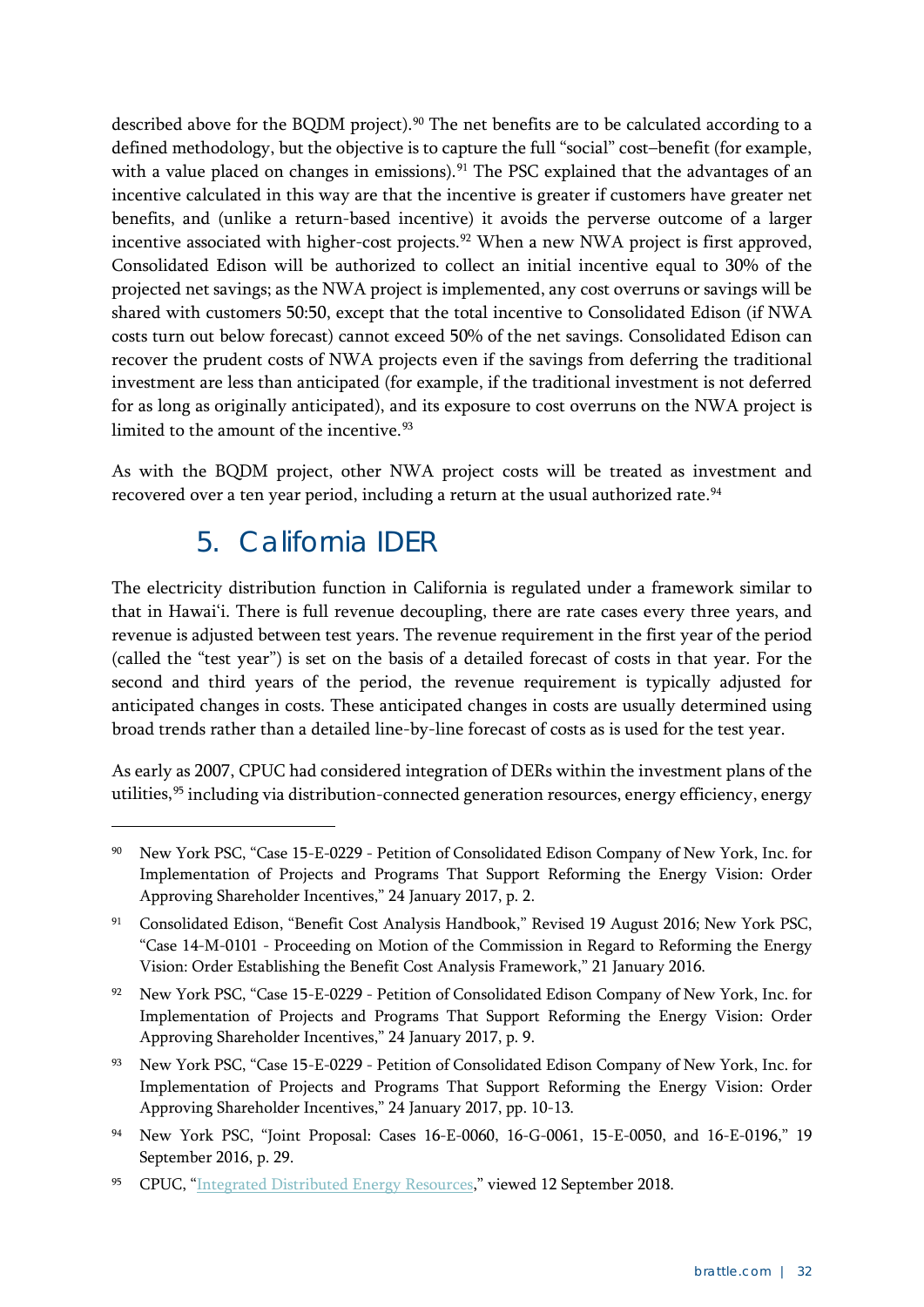storage, electric vehicles, and demand response technologies. The CPUC labels these technologies Integrated Distributed Energy Resources (IDER).

Despite numerous CPUC decisions (and action from the state legislature), stakeholders have felt that the full potential benefits of DERs are not being realized, for example because utilities are reluctant to rely on DERs in place of traditional network solutions, and that they may face a financial disincentive in adopting them over traditional network solutions. [96](#page-36-0) The CPUC recognized this financial disincentive using an "r minus k" approach to estimating the value to shareholders, where r is the return on equity and k is the cost of capital. The CPUC argued that the differential between the cost of equity capital and the authorized return on equity that generated shareholder value, and that this differential had consistently exceeded  $2.5 - 3.5$ percent in recent years. Thus, "utilities are creating investor value every time they make capital investments," but procuring DERs would displace such investments, thus resulting in the disincentive. In order to incentivize the procurement of DERs, the CPUC undertook the development of a framework such that shareholders could achieve returns from IDER at least as large as what they would otherwise earn from traditional investments.<sup>[97](#page-36-1)</sup>

The CPUC's rulemaking R.14-10-003 proposed an incentive mechanism for the deployment of DERs specifically to address the possibility that utilities may face a financial disincentive for facilitating DERs over traditional utility investment. The underlying logic expressed by the CPUC rulemaking is that if utilities view investment in wires and other fixed assets as creating value for their shareholders, then utilities will resist DER deployments to the extent that DERs crowd out traditional investment and thereby destroy shareholder value. The rulemaking points to an apparent wedge between the historically observed actual return on equity invested in utilities and the cost of equity capital. This wedge (named "the value engine") was purported to have incentivized traditional capital intensive infrastructure investment. [98](#page-36-2) And because DER solutions would displace capital investment, this sets up a "conflict with the company's [distribution businesses'] fundamental financial objectives".<sup>[99](#page-36-3)</sup> Thus the rulemaking proposes a similarly sized offsetting incentive arrangement to balance the purported disincentive: the same "wedge" should be provided to the utility as an adder over and above expenditure incurred in deploying DERs.

<span id="page-36-0"></span><sup>96</sup> CPUC, ["Order Instituting Rulemaking to Create a Consistent Regulatory Framework for the](http://docs.cpuc.ca.gov/PublishedDocs/Efile/G000/M159/K702/159702148.PDF) [Guidance, Planning, and Evaluation of Integrated Distributed Energy Resources"](http://docs.cpuc.ca.gov/PublishedDocs/Efile/G000/M159/K702/159702148.PDF) (Rulemaking 14- 10-003, filed 2 October 2014), p. 3.

<span id="page-36-1"></span><sup>97</sup> CPUC, ["Order Instituting Rulemaking to Create a Consistent Regulatory Framework for the](http://docs.cpuc.ca.gov/PublishedDocs/Efile/G000/M159/K702/159702148.PDF) [Guidance, Planning, and Evaluation of Integrated Distributed Energy Resources"](http://docs.cpuc.ca.gov/PublishedDocs/Efile/G000/M159/K702/159702148.PDF) (Rulemaking 14- 10-003, filed 2 October 2014), pp. 3-7.

<span id="page-36-2"></span><sup>98</sup> The gap between a distribution businesses' return on equity and its cost of equity was said to be between 2.5% and 3.5% in recent years. See CPUC, "Order Instituting Rulemaking to Create a [Consistent Regulatory Framework for the Guidance, Planning, and Evaluation of Integrated](http://docs.cpuc.ca.gov/PublishedDocs/Efile/G000/M159/K702/159702148.PDF)  [Distributed Energy](http://docs.cpuc.ca.gov/PublishedDocs/Efile/G000/M159/K702/159702148.PDF) Resources," 2 October 2014.

<span id="page-36-3"></span><sup>99</sup> CPUC, ["Order Instituting Rulemaking to Create a Consistent Regulatory Framework for the](http://docs.cpuc.ca.gov/PublishedDocs/Efile/G000/M159/K702/159702148.PDF)  [Guidance, Planning, and Evaluation of Integrated Distributed Energy Resources,](http://docs.cpuc.ca.gov/PublishedDocs/Efile/G000/M159/K702/159702148.PDF)" 2 October 2014.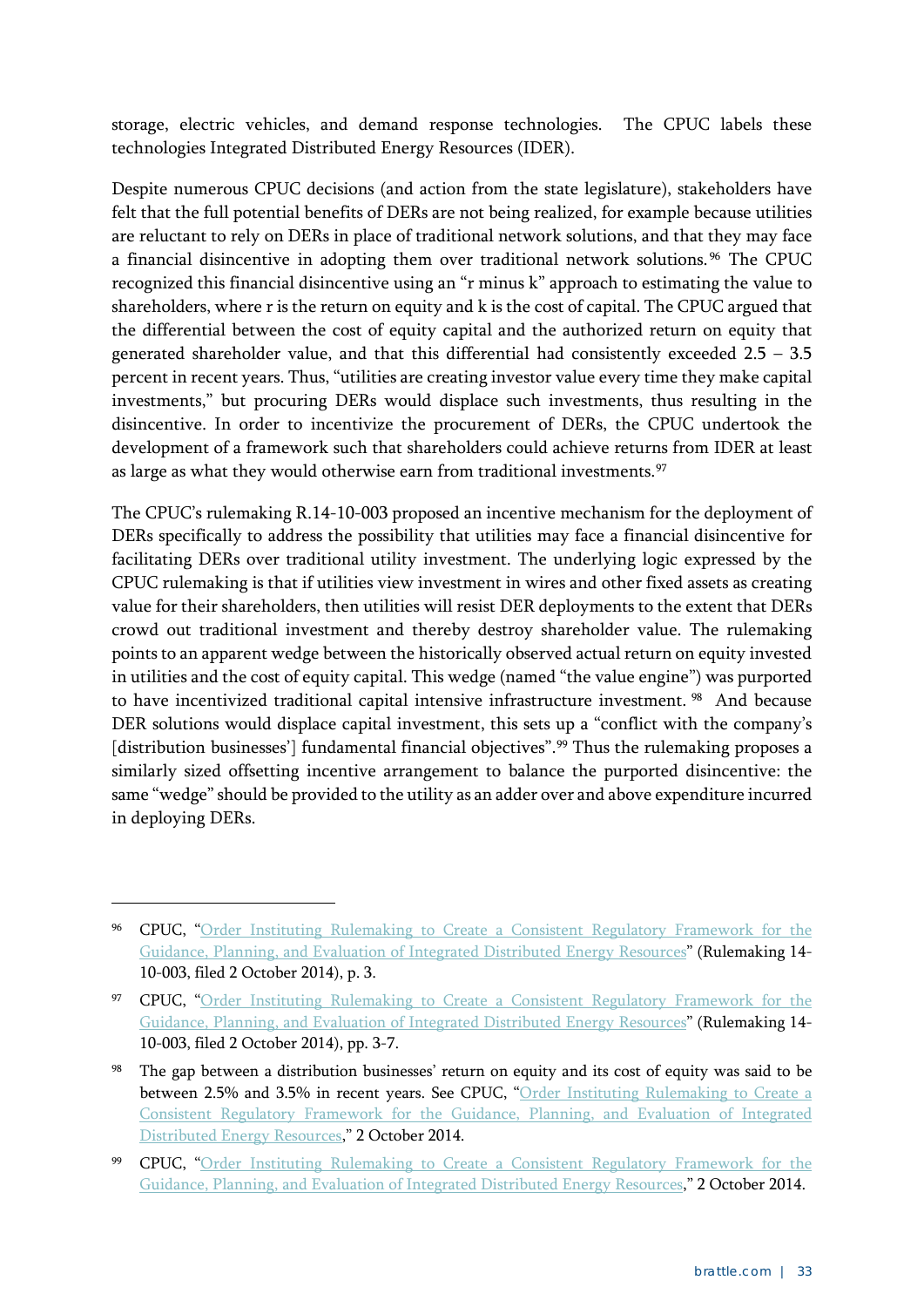In 2016, CPUC's Decision D16-12-036 laid out steps for the adoption of the Regulatory Incentive Mechanism Pilot. [100](#page-37-0) The framework aimed to create a competitive solicitation process for DER projects.[101](#page-37-1) The pilot was deemed to have received general support due to it being a first step in examining alternative payment structures for distribution businesses, while managing to strike "a reasonable balance"<sup>[102](#page-37-2)</sup> between the need to implement the pilot on an expedited schedule and ensuring adequate oversight of ratepayer costs. Under the pilot, distribution businesses were required to identify at least one project where DER deployment would displace or defer capital expenditure, but were also encouraged to select up to three additional projects.

To date, no IDER projects have successfully commenced for the three regulated Californian distribution businesses:

**–** Pacific Gas & Electric (PG&E) originally identified Rincon Substation as a viable project, after rigorous screening to find a suitable candidate. [103](#page-37-3)Although PG&E initially considered four use cases where DERs could substitute for distribution investment: distribution capacity, voltage support, reliability (back-tie), and resiliency (microgrid),[104](#page-37-4) the proposed project would only supply one—distribution capacity. The existing Rincon Substation had a capacity of 16MW, with plans for it to be upgraded to 30MW, though this could be deferred if 2MW to 4MW of additional distribution capacity could be acquired by summer 2020.<sup>[105](#page-37-5)</sup> The area has a diverse customer mix with a mix of residential, small and medium businesses, and large commercial and industrial customers, implying demand response could potentially be procured from a diverse group of customers. However, after the proposal was filed, conditions changed and PG&E found that DER was no longer a

<span id="page-37-0"></span><sup>100</sup> Listed, these include: (i) formation of the advisory group, (ii) identification of projects, (iii) advice letter process, (iv) solicitation approval process, (v) solicitation process, (vi) contract approval process, and (vii) pilot evaluation process. See, CPUC, "Decision Addressing Competitive [Solicitation Framework and Utility Regulatory Incentive Pilot,](http://docs.cpuc.ca.gov/PublishedDocs/Published/G000/M171/K555/171555623.PDF)" 15 December, 2016.

<span id="page-37-1"></span><sup>101</sup> CPUC, ["Decision Modifying Decision 16-12-036,](http://docs.cpuc.ca.gov/PublishedDocs/Published/G000/M216/K689/216689151.PDF)" 21 June, 2018.

<span id="page-37-2"></span><sup>102</sup> CPUC, ["Decision Addressing Competitive Solicitation Framework and Utility Regulatory Incentive](http://docs.cpuc.ca.gov/PublishedDocs/Published/G000/M171/K555/171555623.PDF)  [Pilot,](http://docs.cpuc.ca.gov/PublishedDocs/Published/G000/M171/K555/171555623.PDF)" 15 December, 2016, p. 42.

<span id="page-37-3"></span><sup>&</sup>lt;sup>103</sup> This included two sets of screens, and an evaluation to determine if the DERs were incremental and likely to be cost effective. See more at: PG&E, ["Advice 5096-E, Request for approval of distributed](https://www.pge.com/tariffs/assets/pdf/adviceletter/ELEC_5096-E.pdf)  [energy resource \(DER\) procurement for the IDER Utility Regulatory Incentive Mechanism Pilot](https://www.pge.com/tariffs/assets/pdf/adviceletter/ELEC_5096-E.pdf)  [\(Incentive Pilot\),](https://www.pge.com/tariffs/assets/pdf/adviceletter/ELEC_5096-E.pdf)" June 16, 2017.

<span id="page-37-4"></span><sup>104</sup> Reliability services (such as back-tie) provide fast reconnection and/or excess reserves to reduce demand, and resiliency services (such as microgrids) provide power to stranded end-use customers. See California Energy Storage Alliance, ["Comments of the California Energy Storage Alliance on the](http://www.storagealliance.org/sites/default/files/Filings/2018-03-29%20CESA%27s%20Comments%20on%20IDER%20Amended%20Scoping%20Memo%20-%20FINAL.pdf)  [Amended Scoping Memo of Assigned Commissioner and Joint Ruling with Administrate Law](http://www.storagealliance.org/sites/default/files/Filings/2018-03-29%20CESA%27s%20Comments%20on%20IDER%20Amended%20Scoping%20Memo%20-%20FINAL.pdf)  [Judge,](http://www.storagealliance.org/sites/default/files/Filings/2018-03-29%20CESA%27s%20Comments%20on%20IDER%20Amended%20Scoping%20Memo%20-%20FINAL.pdf)" 29 March 2018, p. 5.

<span id="page-37-5"></span><sup>105</sup> PG&E, ["Advice 5096-E, Request for approval of distributed energy](https://www.pge.com/tariffs/assets/pdf/adviceletter/ELEC_5096-E.pdf) resource (DER) procurement for [the IDER Utility Regulatory Incentive Mechanism Pilot \(Incentive Pilot\),](https://www.pge.com/tariffs/assets/pdf/adviceletter/ELEC_5096-E.pdf)" 16 June 2017.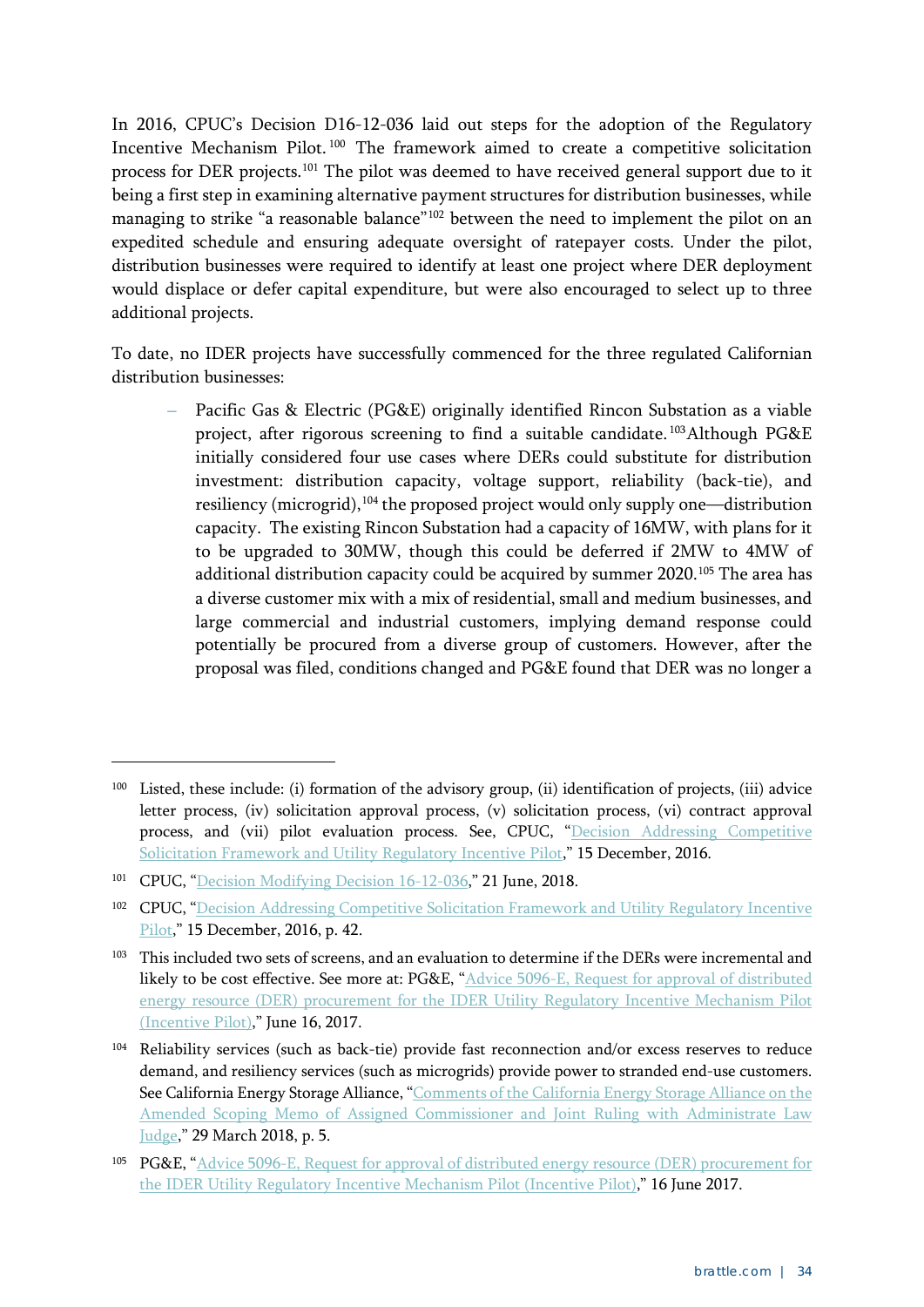viable or cost-effective solution.<sup>[106](#page-38-1)</sup> Unusually hot conditions, wildfire damage, and two new connection requests from large customers, pushed the timing of the capacity need forward, resulting in a timeframe that was not tenable for the deployment of DERs under IDER. Moreover, it was found that reconductoring could meet the capacity needs at a third of the previously preferred alternative to DERs of expanding the Rincon Substation. PG&E submitted another request for an alternate IDER project in May 2018 to solicit 2MW of distribution capacity at the Gonzales Substation by summer 2021. This request for procurement was approved by the CPUC in October 2018, and PG&E was ordered to complete the competitive solicitation process for the DER services by February 2019.[107](#page-38-2)

- **–** San Diego Gas & Electric (SDG&E) received three bidders for its solicitation to provide distribution capacity on two circuits in Carlsbad California (which if successfully provided, would defer the need for a new circuit to 2026)<sup>[108](#page-38-3)</sup> and ultimately did not receive bids that were cost-effective, meaning it will proceed with traditional investment.<sup>[109](#page-38-4)</sup>
- **–** Southern California Edison has not announced a winner for its IDER RFO, despite the final selection date having passed several months ago.<sup>[110](#page-38-5)</sup> This suggests that there were also no conforming bids to displace the traditional wires investment.

### 6. Australia DMIS & DMIA

<span id="page-38-0"></span>We explained above that the electricity distribution utilities in most of Australia are regulated on a revenue-cap basis with a five-year regulatory period. In addition to the ECM described above, the regulatory framework includes mechanisms to encourage the utilities to consider NWA.

The Demand Management Incentive Scheme (DMIS) was developed in 2008/9,<sup>[111](#page-38-6)</sup> and was designed to facilitate (rather than directly incentivize) the investigation and implementation of demand management projects. The DMIS gave electric distribution businesses a fixed annual

<span id="page-38-1"></span><sup>106</sup> PG&E, ["Advice 5096-E-A, Supplemental: Request for Approval of Distributed Energy Resource](https://www.pge.com/tariffs/assets/pdf/adviceletter/ELEC_5096-E-A.pdf)  [\(DER\) Procurement for the IDER Utility Regulatory Incentive Mechanism Pilot \(Incentive Pilot\)](https://www.pge.com/tariffs/assets/pdf/adviceletter/ELEC_5096-E-A.pdf)  [Pursuant to Resolution E-4889 and D.16-12-036,](https://www.pge.com/tariffs/assets/pdf/adviceletter/ELEC_5096-E-A.pdf)" 1 May 2018.

<span id="page-38-2"></span><sup>107</sup> CPUC, ["Resolution E-4956: Approves, with modifications Pacific Gas and Electric Company \(PG&E\)](http://docs.cpuc.ca.gov/PublishedDocs/Published/G000/M227/K110/227110359.PDF)  [Distributed Energy Resource \(DER\) Procurement for the IDER Utility Regulatory Incentive](http://docs.cpuc.ca.gov/PublishedDocs/Published/G000/M227/K110/227110359.PDF)  [Mechanism Pilot \(Incentive Pilot\) Pursuant to Resolution E-4889 and D.16-12-036,](http://docs.cpuc.ca.gov/PublishedDocs/Published/G000/M227/K110/227110359.PDF)" October 11, 2018.

<span id="page-38-3"></span><sup>108</sup> SDG&E, "San Diego Gas & Electric Company's Request to Procure a Distributed Energy Resource [Solution as Required in Ordering Paragraph 14 of Decision \(D.\) 16-12-036,](http://regarchive.sdge.com/tm2/pdf/3089-E.pdf)" 21 June 2017.

<span id="page-38-4"></span><sup>109</sup> CESA, ["CESA's Response to SDG&E Advice Letter on IDER Pilot RFO Results,](http://www.storagealliance.org/sites/default/files/Filings/2018-07-23%20CESA%27s%20Response%20to%20SDG%26E%20Advice%20Letter%20on%20IDER%20Pilot%20RFO%20Results%20-%20FINAL.pdf)" 23 July 2018.

<span id="page-38-5"></span><sup>110</sup> SCE, ["SCE IDER RFO Schedule,](https://sceider.accionpower.com/_sceider_1701/calendar.asp)" viewed 13 September 2018.

<span id="page-38-6"></span><sup>&</sup>lt;sup>111</sup> The DMIS mechanism was rolled out separately across the states in the NEM, which at this stage didn't have a common regulatory framework. See, for example: AER, "Demand management incentive [scheme: Energex, Ergon Energy and ETSA Utilities 2010-15,](https://www.aer.gov.au/system/files/Demand%20management%20incentive%20scheme%20for%20QLDSA%20-%20October%202008.pdf)" October 2008.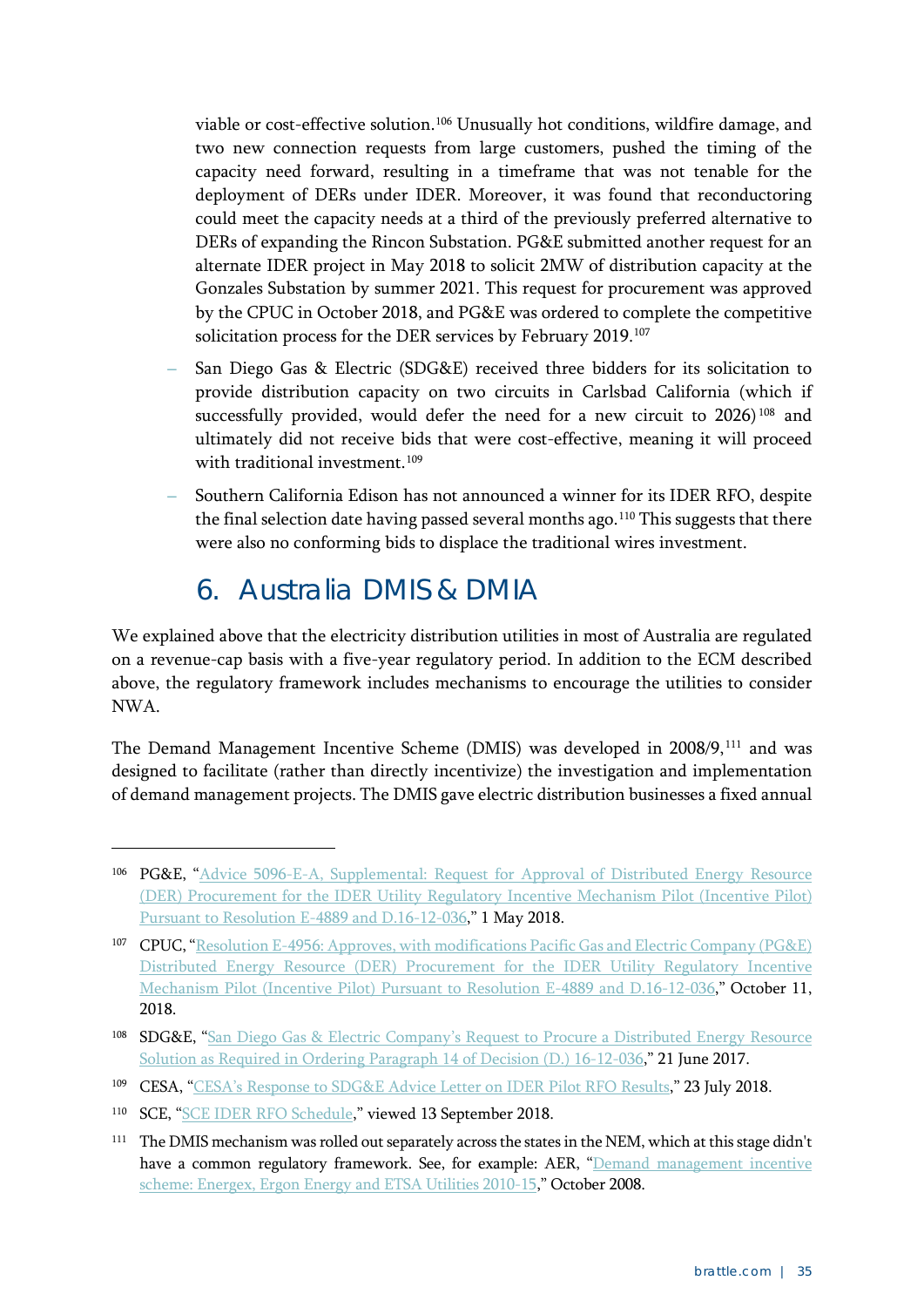allowance to be used for non-network demand management projects.<sup>[112](#page-39-0)</sup> The allowance was added to the annual allowed revenue each year and any underspends or unapproved amounts would be transferred back to customers in the next 5-year regulatory period, while any overspends would be borne by the distribution business. Distribution businesses were required to submit annual reports on the cost and outcomes of their project to improve industry knowledge. For distribution businesses that were not under a revenue cap, $113$  there was an additional true-up for any revenue lost due to sales reductions that could be directly attributed to the demand management program.<sup>[114](#page-39-2)</sup>

In 2012, the Australian Energy Market Commission (AEMC) revised the National Electricity Rules (NER) governing electricity network regulation to give the AER more discretion to reject inefficient network investment proposals and establish a national framework for distribution network planning. [115](#page-39-3) The reforms included measures designed to make the distribution businesses neutral between capex and opex solutions, and to encourage further consideration of NWA.

**–** The Regulatory Investment Test for Distribution (RIT-D). A cost-benefit analysis that networks are required to perform when they identify the need for an investment in the network, and the most expensive credible option to address that need costs \$5 million or more. Networks must consult with stakeholders to consider all credible network and nonnetwork options, and identify the option that maximizes the "economic benefit to all those who produce, consume, and transport electricity in the NEM".<sup>[116](#page-39-4)</sup> The AER provides guidelines on how to quantify these benefits, such as changes in voluntary load curtailment, interruptions caused by outages, energy losses, and costs.<sup>[117](#page-39-5)</sup> In December 2018, the AER completed a large-scale review of the RIT-D guidelines. Changes include (i) recommending consistent and early engagement with stakeholders before and throughout the RIT-D process; and (ii) encouraging flexibility when considering stakeholder suggestions made

<span id="page-39-0"></span><sup>&</sup>lt;sup>112</sup> The AER approves projects on an ex-post basis. AER, "Demand management incentive scheme: [Jemena, CitiPower, Powercor, SP AusNet and United Energy 2011-15,](https://www.aer.gov.au/system/files/Final%20Demand%20Management%20Incentive%20Scheme%20for%20Victorian%20DNSPs%20-%201%20April%202009.pdf)" April 2009, pp. 3-4.

<span id="page-39-1"></span><sup>&</sup>lt;sup>113</sup> The distribution utilities are currently regulated on a revenue-cap basis, but when the DMIS was implemented in 2008/9, some of the utilities were regulated on a price-cap basis. See AER, ["Explanatory statement: Demand management incentive scheme, Electricity distribution network](https://www.aer.gov.au/system/files/AER%20-%20Explanatory%20statement%20-%20Demand%20management%20incentive%20scheme%20-%2014%20December%202017.pdf)  [service providers,](https://www.aer.gov.au/system/files/AER%20-%20Explanatory%20statement%20-%20Demand%20management%20incentive%20scheme%20-%2014%20December%202017.pdf)" December 2017, p. 15. and AER, "Draft Explanatory Statement: Rate of return [guidelines,](https://www.aer.gov.au/system/files/AER%20-%20Draft%20rate%20of%20return%20guidelines-%20explanatory%20statement%20-%20%2010%20July%202018_0.pdf)" July 2018, p. 102.

<span id="page-39-2"></span><sup>114</sup> See, for example: AER, "Demand management incentive scheme: Jemena, CitiPower, Powercor, SP [Ausnet and United Energy 2011-15,](https://www.aer.gov.au/system/files/Final%20Demand%20Management%20Incentive%20Scheme%20for%20Victorian%20DNSPs%20-%201%20April%202009.pdf)" April 2009, pp. 3-4.

<span id="page-39-3"></span><sup>115</sup> AEMC, "Final report: Power of choice review – [giving consumers options in the way they use](https://www.aemc.gov.au/sites/default/files/content/2b566f4a-3c27-4b9d-9ddb-1652a691d469/Final-report.pdf)  [electricity,](https://www.aemc.gov.au/sites/default/files/content/2b566f4a-3c27-4b9d-9ddb-1652a691d469/Final-report.pdf)" 30 November 2012.

<span id="page-39-4"></span><sup>&</sup>lt;sup>116</sup> The AER defines efficient investments as those that allow networks to deliver the greatest possible benefit, in respect of price, quality, reliability, safety, and security, to consumers at the lowest longterm cost. AER, "Better Regulation: Explanatory statement, Expenditure forecast assessment [guideline,](https://www.aer.gov.au/system/files/Expenditure%20Forecast%20Assessment%20Guideline%20-%20Explanatory%20Statement%20-%20FINAL.pdf)" November 2013, p. 17.

<span id="page-39-5"></span><sup>&</sup>lt;sup>117</sup> The RIT-D replaces the Regulatory Test used previously. AER, "Better Regulation: Regulatory [investment test for distribution](https://www.aer.gov.au/system/files/AER%20Better%20Regulation%20factsheet%20-%20Regulatory%20investment%20test%20for%20distribution_1.pdf) fact sheet," 23 August 2013. AER, "Final: Regulatory investment test [for distribution,](https://www.aer.gov.au/system/files/AER%20-%20Final%20RIT-D%20-%2023%20August%202013.pdf)" 23 August 2013, p. 7.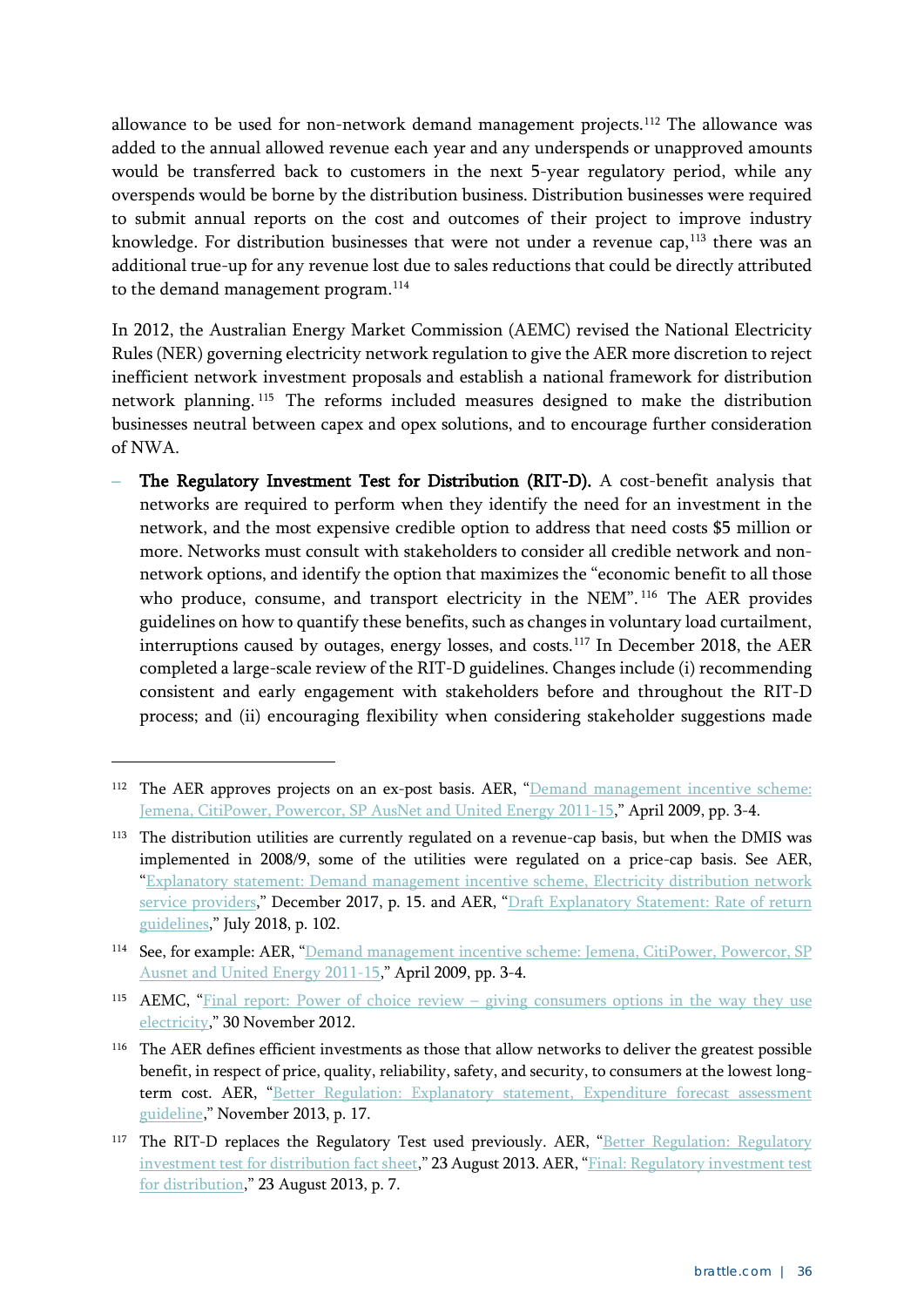outside of written submissions, especially when multiple RIT processes are underway.[118](#page-40-0)

- **–** The Capital Expenditure Sharing Scheme (CESS) and Efficiency Benefit Sharing Scheme (EBSS). Section [IV.B.1](#page-25-0) discusses the CESS and EBSS in detail: these schemes amount to an efficiency carryover mechanisms (ECM) which aims to equalize the incentive to spend money on projects classified as opex or capex.
- **–** Reforms to the DMIS and implementing a new DMIA (Demand Management Innovation Allowance). The AEMC found that the DMIS "had been applied in a very limited manner and operate[d] as a pass through of costs incurred in undertaking approved [demand-side participation] activities plus an innovation allowance.", and did not provide proper incentives. The AEMC proposed changes, described in detail below, included permitting networks to retain a share of the non-network related market benefits of their project.

The AEMC also more recently examined the possibility of implementing a totex approach, primarily as a tool to address perceived capex bias in investment incentives.[119](#page-40-1),[120](#page-40-2) Following the review, the AEMC expressed qualifications about a totex approach, stating that it alone would not "resolve every issue and challenge faced by the electricity sector as it continues to transform" and that a series of performance based incentives would also be needed.[121](#page-40-3) The AEMC will examine the potential for such performance based incentives alongside totex, as part of the 2019 Economic Regulatory Framework Review.<sup>[122](#page-40-4)</sup>

The AER has stated that networks have historically been addressing constraints due to increasing demand through supply-side actions such as installing new network assets, without always giving due attention to "non-wires" solutions. Recognizing that technological improvements are "driving new, sophisticated forms of demand management and altering the information available for calculating the benefits of non-network solutions," the AER aims to incentivize more investigation into and implementation of non-network solutions through the revised DMIS and DMIA (Demand Management Incentive Scheme and Demand Management Innovation Allowance). [123](#page-40-5)

<span id="page-40-0"></span><sup>118</sup> AER, ["Final decision: Application guidelines for the regulatory investment tests,](https://www.aer.gov.au/system/files/AER%20-%20Final%20decision%20-%20RIT%20application%20guidelines%20-%2014%20December%202018.pdf)" December 2018, pp. 19-21. Other changes in the 2018 RIT-D include guidance on how to account for policy changes, high-impact and low-probability system security events, and market-wide impacts using the Integrated System Plan, a strategic infrastructure development plan for the NEM. AER, ["Fact sheet:](https://www.aer.gov.au/system/files/AER%20-%20Fact%20Sheet%20-%20Final%20RIT%20application%20guidelines%20-%2014%20December%202018.pdf)  [Improving guidance to support cost benefit analysis in network investment,](https://www.aer.gov.au/system/files/AER%20-%20Fact%20Sheet%20-%20Final%20RIT%20application%20guidelines%20-%2014%20December%202018.pdf)" December 2018.

<span id="page-40-1"></span><sup>119</sup> Frontier Economics, ["Total Expenditure Frameworks,](https://www.aemc.gov.au/sites/default/files/content/ae0d3fc5-4b9a-496a-a072-50886bc5c86f/2017-12-20-Totex-frameworks-Final-report-STC.pdf)" December 2017.

<span id="page-40-2"></span><sup>120</sup> Australian Energy Market Commission, ["2018 Economic Regulatory Framework Review –](https://www.aemc.gov.au/sites/default/files/2018-07/Information%20sheet_1.pdf) [Information Sheet,](https://www.aemc.gov.au/sites/default/files/2018-07/Information%20sheet_1.pdf)" 6 February 2018.

<span id="page-40-3"></span><sup>121</sup> Australian Energy Market Commission, ["Economic Regulatory Framework Review: Promoting](https://www.aemc.gov.au/sites/default/files/2018-07/Final%20Report.pdf)  [Efficient Investment in the Grid of the Future.](https://www.aemc.gov.au/sites/default/files/2018-07/Final%20Report.pdf)" 26 July 2018, p. 105.

<span id="page-40-4"></span><sup>122</sup> Australian Energy Market Commission, "Economic Regulatory Framework Review: Promoting [Efficient Investment in the Grid of the Future.](https://www.aemc.gov.au/sites/default/files/2018-07/Final%20Report.pdf)" 26 July 2018, p. 105.

<span id="page-40-5"></span><sup>123</sup> AER, ["Final decision: Demand management incentive scheme and innovation allowance, Fact](https://www.aer.gov.au/system/files/D17-173575%20AER%20-%20Fact%20Sheet%20-%20Final%20demand%20management%20incentive%20scheme%20and%20innovation%20allowance%20mechanism%20-%2013%20December%202017.pdf)  [sheet,](https://www.aer.gov.au/system/files/D17-173575%20AER%20-%20Fact%20Sheet%20-%20Final%20demand%20management%20incentive%20scheme%20and%20innovation%20allowance%20mechanism%20-%2013%20December%202017.pdf)" 14 December 2017. AER, ["Explanatory statement: Demand management incentive scheme,](https://www.aer.gov.au/system/files/AER%20-%20Explanatory%20statement%20-%20Demand%20management%20incentive%20scheme%20-%2014%20December%202017.pdf)  [Electricity distribution network service providers,](https://www.aer.gov.au/system/files/AER%20-%20Explanatory%20statement%20-%20Demand%20management%20incentive%20scheme%20-%2014%20December%202017.pdf)" December 2017, p. 27. AER, "Explanatory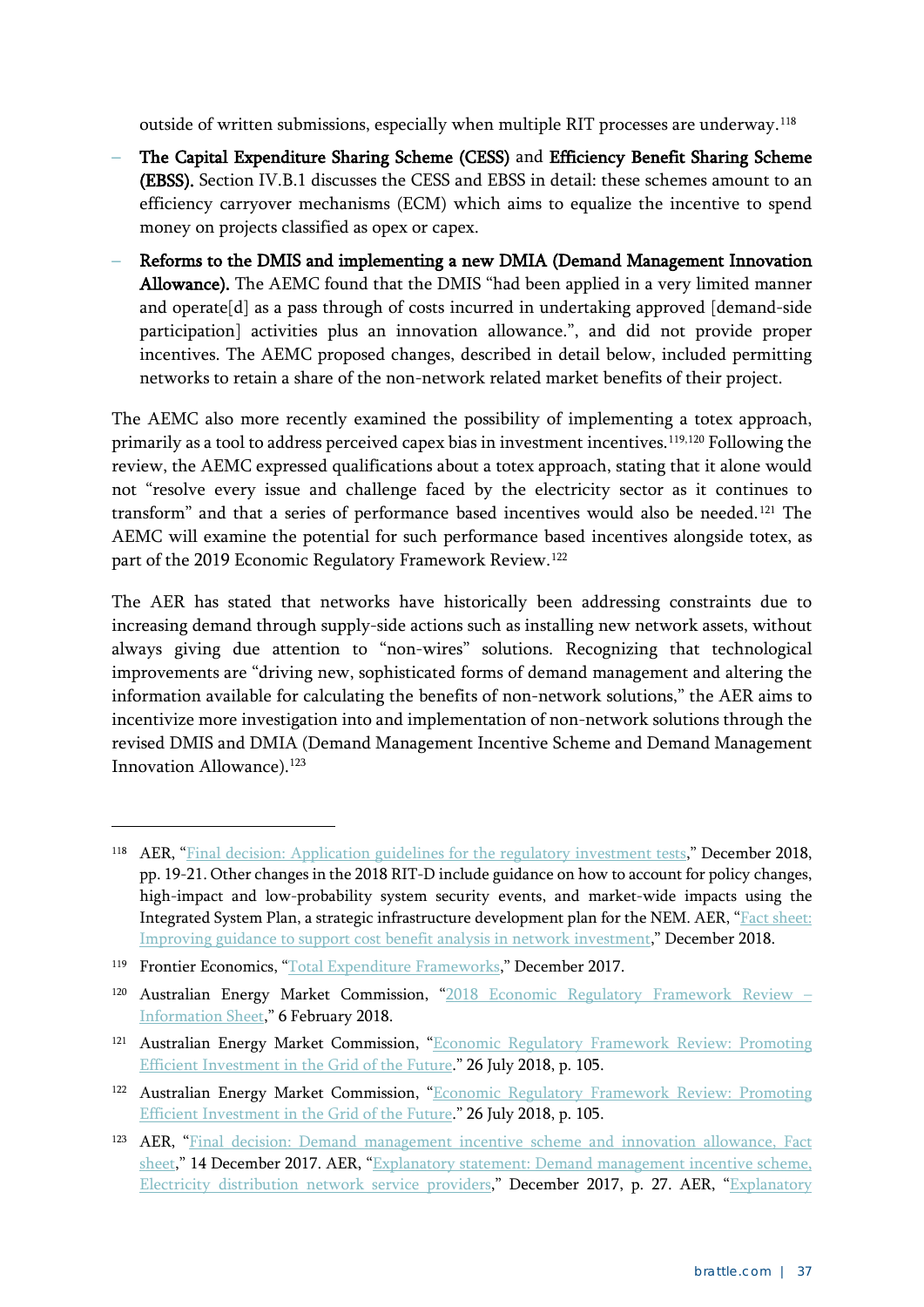Since 2013, the RIT-D guidelines have required distribution businesses to consult stakeholders to identify the most efficient investments, including non-wires alternatives. However, the AER also believes that providing an explicit financial incentive under the DMIS will incentivize distribution businesses to engage more proactively with stakeholders to procure attractive demand management projects.<sup>[124](#page-41-0)</sup> Furthermore, the AER acknowledges the lingering capex bias in the existing framework. Despite the introduction of CESS and EBSS (discussed in Section [IV.B.1\)](#page-25-0), which were meant to balance incentives between capex and opex, industry experts and participants still perceive a bias that favors network options over non-network solutions. The DMIS is meant to rebalance incentives.<sup>[125](#page-41-1)</sup>

Additionally, the AER recognized that regulated monopolies such as distribution businesses may underprovide innovative research and development activities, relative to a competitive market. This is because while the distribution business bears the full cost of innovation, they would receive only a share of the benefits, since they cannot use innovation to create a competitive advantage and win market share from competitors.

In December 2017, the AER designed two schemes to address these gaps in the regulatory framework: the DMIS and DMIA. These schemes are based on revisions to the earlier DMIS implemented in 2008/9, with the new DMIS being a program to reduce the cost of undertaking efficient non-wires investments, and the new DMIA an innovation allowance to fund R&D. The DMIA is meant to incentivize R&D into innovative projects, while the DMIS incentivizes the implementation of activities that have already been tested.<sup>[126](#page-41-2)</sup>

Under the updated DMIS, distribution businesses receive an incentive payment for undertaking efficient demand management projects of up to 50% of the project's cost (the incentive payment is additional to recovering the costs of the project). To ensure that customers are made better off from any non-wires investment, the incentive amount cannot exceed the net benefit to the market. In addition there is an annual cap limiting total incentives received to 1% of the distribution business' allowed revenue for that year.<sup>[127](#page-41-3)</sup> To be eligible for the DMIS, a non-wires project must first be identified as the most efficient alternative under the RIT-D. The RIT-D is in turn undertaken whenever a distribution business identifies network constraints during their annual planning process, and the requisite network investment would exceed a

[statement: Demand management innovation allowance mechanism, Electricity distribution](https://www.aer.gov.au/system/files/AER%20-%20Explanatory%20statement%20-%20Demand%20management%20innovation%20allowance%20mechanism%20-%2014%20December%202017.pdf)  [network service providers,](https://www.aer.gov.au/system/files/AER%20-%20Explanatory%20statement%20-%20Demand%20management%20innovation%20allowance%20mechanism%20-%2014%20December%202017.pdf)" December 2017, p. 9.

<span id="page-41-0"></span><sup>124</sup> AER, ["Explanatory statement: Demand management incentive scheme, Electricity distribution](https://www.aer.gov.au/system/files/AER%20-%20Explanatory%20statement%20-%20Demand%20management%20incentive%20scheme%20-%2014%20December%202017.pdf)  [network service providers,](https://www.aer.gov.au/system/files/AER%20-%20Explanatory%20statement%20-%20Demand%20management%20incentive%20scheme%20-%2014%20December%202017.pdf)" December 2017, pp. 72-73.

<span id="page-41-1"></span><sup>125</sup> AER, "Explanatory statement: Demand management incentive scheme, Electricity distribution [network service providers,](https://www.aer.gov.au/system/files/AER%20-%20Explanatory%20statement%20-%20Demand%20management%20incentive%20scheme%20-%2014%20December%202017.pdf)" December 2017, pp. 16-18.

<span id="page-41-2"></span><sup>&</sup>lt;sup>126</sup> AER, "Explanatory statement: Demand management innovation allowance mechanism, Electricity [distribution network service providers,](https://www.aer.gov.au/system/files/AER%20-%20Explanatory%20statement%20-%20Demand%20management%20innovation%20allowance%20mechanism%20-%2014%20December%202017.pdf)" December 2017, pp. 9-10.

<span id="page-41-3"></span><sup>&</sup>lt;sup>127</sup> The net benefit constraint will be determined by either the RIT-D (for large projects) or a simpler cost-benefit analysis (for smaller projects). AER, ["Final decision: Demand management incentive](https://www.aer.gov.au/system/files/D17-173575%20AER%20-%20Fact%20Sheet%20-%20Final%20demand%20management%20incentive%20scheme%20and%20innovation%20allowance%20mechanism%20-%2013%20December%202017.pdf)  [scheme and innovation allowance, Fact sheet,](https://www.aer.gov.au/system/files/D17-173575%20AER%20-%20Fact%20Sheet%20-%20Final%20demand%20management%20incentive%20scheme%20and%20innovation%20allowance%20mechanism%20-%2013%20December%202017.pdf)" 14 December 2017.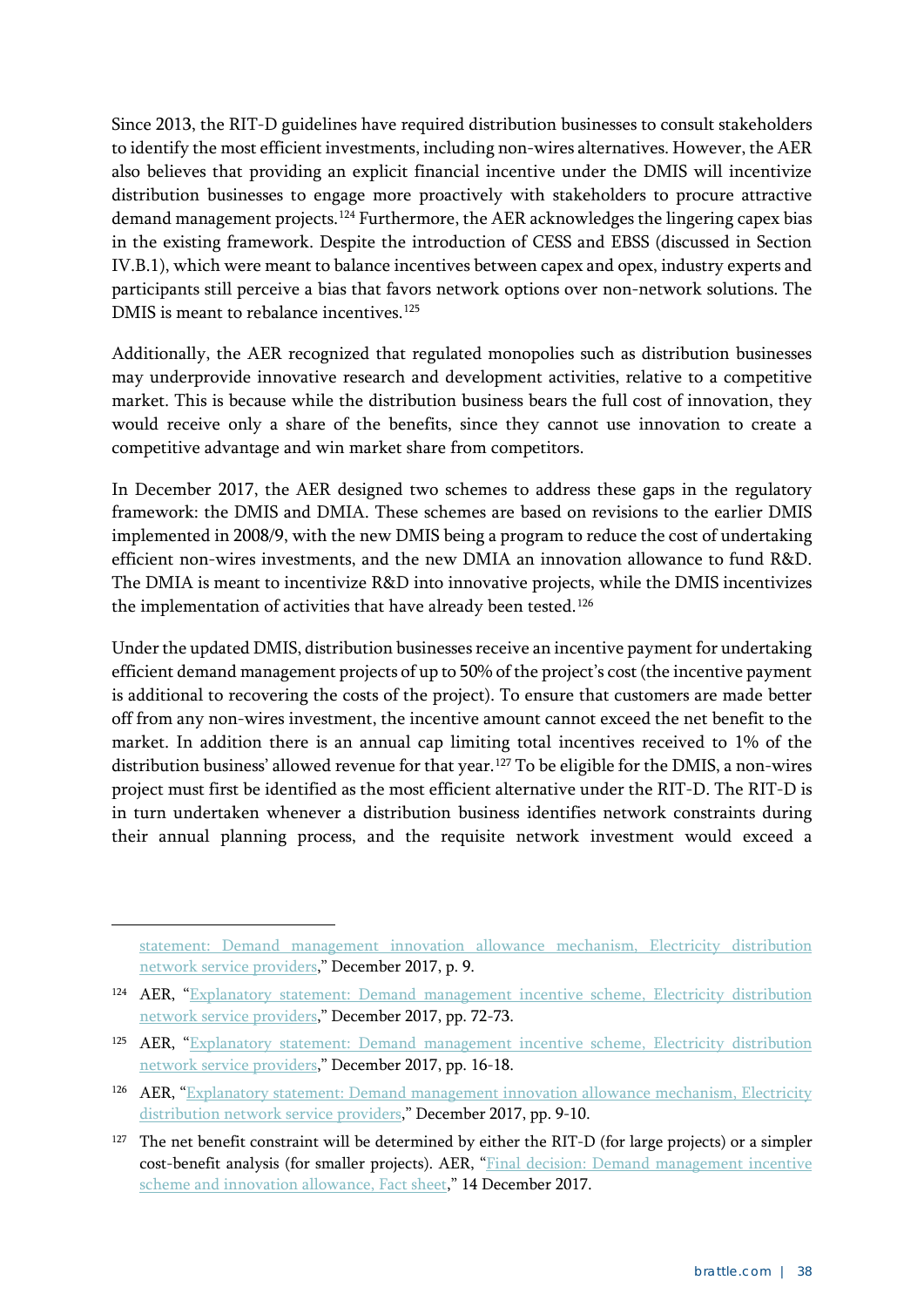predetermined threshold.[128](#page-42-0) If a project is eligible for the DMIS, the distribution business can then assess the incentive amount it can accrue and commence investment in the demand management project. The business is then required to file a compliance report after each regulatory year to the AER, and will earn the annual incentive after a two-year lag. [129](#page-42-1)

The DMIA is similar to the funding that existed under the original 2008/9 DMIS, but there are a few differences.[130](#page-42-2) First, the DMIA is designed to give around 30% more money than the original allowance. This complements increases in other sources of R&D funding for demand management projects, and addresses the downside risk of investing in such projects, which the previous allowance did not sufficiently mitigate. Consumer groups have voiced support for increased funding to promote innovative demand management.<sup>131</sup>

In December 2018, the AER approved requests for early application of the DMIS from three distribution businesses: Energex and Ergon Energy (Queensland) and AusNet Services (Victoria),[132](#page-42-4) allowing them to implement initiatives that will be eligible for incentives under the new DMIS without having to wait until their next regulatory period. Energex and Ergon Energy have already identified three initiatives for which they intend to apply for incentives under the DMIS:

- **–** Target Area Incentives. The utilities will use load forecasting and end-use customer insights to identify areas where network investment can be deferred five years in advance, and provide sufficient time for end users and industry partners to participate.
- **–** Incentive Maps will be published showing the location of target areas, the value of incentives available at each target area (\$/kVA), and the timing of demand response needed to defer network investment.
- **–** Non-Network Alternative Projects. In order to maximize the number of NWA solutions identified and implemented, the utilities will (i) engage regularly with

<span id="page-42-0"></span><sup>&</sup>lt;sup>128</sup> The RIT-D is required only if the most expensive option costs \$5 million or more. AER, "Explanatory" [statement: Demand management incentive scheme, Electricity distribution network service](https://www.aer.gov.au/system/files/AER%20-%20Explanatory%20statement%20-%20Demand%20management%20incentive%20scheme%20-%2014%20December%202017.pdf)  [providers,](https://www.aer.gov.au/system/files/AER%20-%20Explanatory%20statement%20-%20Demand%20management%20incentive%20scheme%20-%2014%20December%202017.pdf)" December 2017, pp. 33-35, 61-62. AER, ["Demand management incentive scheme:](https://www.aer.gov.au/system/files/AER%20-%20Demand%20management%20incentive%20scheme%20-%2014%20December%202017.pdf)  [Electricity distribution network service providers,](https://www.aer.gov.au/system/files/AER%20-%20Demand%20management%20incentive%20scheme%20-%2014%20December%202017.pdf)" December 2017, pp. 8-10. AER, ["Regulatory](https://www.aer.gov.au/system/files/AER%20-%20Final%20RIT-D%20application%20guidelines%20-%20September%202017.pdf)  [investment test for distribution application guidelines,](https://www.aer.gov.au/system/files/AER%20-%20Final%20RIT-D%20application%20guidelines%20-%20September%202017.pdf)" 18 September 2017, p. 11.

<span id="page-42-1"></span><sup>129</sup> AER, ["Demand management incentive scheme: Electricity distribution network service providers,](https://www.aer.gov.au/system/files/AER%20-%20Demand%20management%20incentive%20scheme%20-%2014%20December%202017.pdf)" December 2017, pp. 10-14. AER, "Explanatory statement: Demand management incentive scheme, [Electricity distribution network service providers,](https://www.aer.gov.au/system/files/AER%20-%20Explanatory%20statement%20-%20Demand%20management%20incentive%20scheme%20-%2014%20December%202017.pdf)" December 2017, p. 55.

<span id="page-42-2"></span><sup>130</sup> AER, ["Explanatory statement: Demand management innovation allowance mechanism, Electricity](https://www.aer.gov.au/system/files/AER%20-%20Explanatory%20statement%20-%20Demand%20management%20innovation%20allowance%20mechanism%20-%2014%20December%202017.pdf)  [distribution network service providers,](https://www.aer.gov.au/system/files/AER%20-%20Explanatory%20statement%20-%20Demand%20management%20innovation%20allowance%20mechanism%20-%2014%20December%202017.pdf)" December 2017, p. 8.

<span id="page-42-3"></span><sup>&</sup>lt;sup>131</sup> The new mechanism includes a formula to calculate the amount of the allowance, while the original mechanism gave the AER discretion to set the amount. AER, ["Demand management innovation](https://www.aer.gov.au/system/files/AER%20-%20Demand%20management%20allowance%20mechanism%20-%2014%20December%202017.pdf)  [allowance mechanism: Electricity distribution network service providers,](https://www.aer.gov.au/system/files/AER%20-%20Demand%20management%20allowance%20mechanism%20-%2014%20December%202017.pdf)" December 2017, pp. 7-8, 19-20. AER, ["Demand management incentive scheme: Jemena, CitiPower, Powercor, SP AusNet](https://www.aer.gov.au/system/files/Final%20Demand%20Management%20Incentive%20Scheme%20for%20Victorian%20DNSPs%20-%201%20April%202009.pdf)  [and United Energy 2011-15,](https://www.aer.gov.au/system/files/Final%20Demand%20Management%20Incentive%20Scheme%20for%20Victorian%20DNSPs%20-%201%20April%202009.pdf)" April 2009, p. 5.

<span id="page-42-4"></span><sup>132</sup> AER, "Approvals granted for early application of the new Demand Management Incentive Scheme [\(DMIS\),](https://www.aer.gov.au/communication/approvals-granted-for-early-application-of-the-new-demand-management-incentive-scheme-dmis)" 11 December 2018.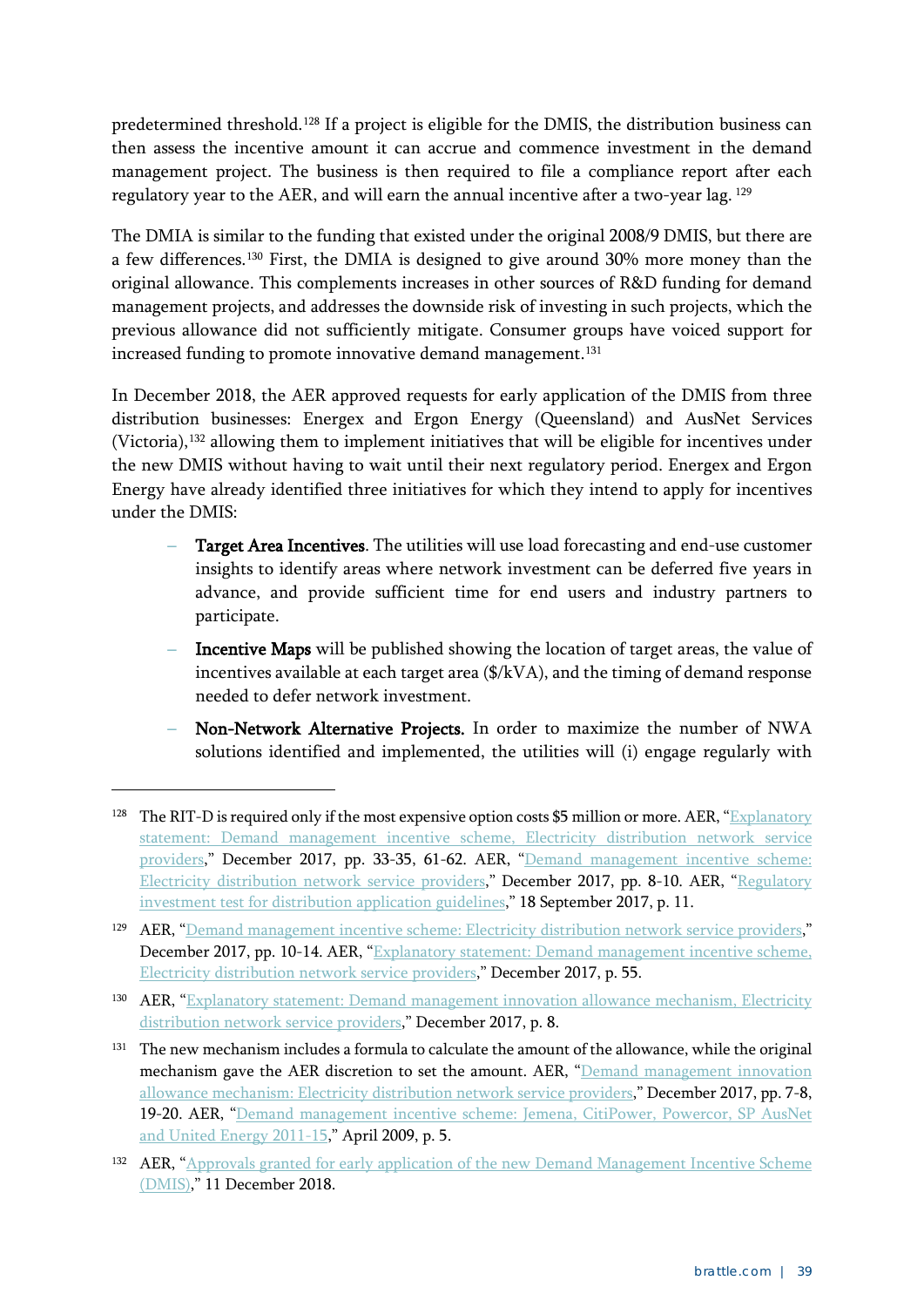their industry partners to ensure the development of competitive NWA as part of network planning processes and (ii) continue to manage existing contracts for NWA projects.<sup>[133](#page-43-0)</sup>

<span id="page-43-0"></span><sup>&</sup>lt;sup>133</sup> Energex and Ergon Energy, "Early application of the new Demand Management Incentive Scheme – [supplementary information,](https://www.aer.gov.au/system/files/EGX%20EE%20letter%20to%20AER%20Early%20application%20of%20DMIS_supplementary%20information_27Sep18.pdf)" 27 September 2018. Rather than wait until their next regulatory period, which begins 1 July 2020, they have been approved for an early DMIS starting on 15 December 2018. AER, "Determinations: Early applications of the Demand Management Incentive [Scheme,](https://www.aer.gov.au/system/files/AER%20%E2%80%93%20Final%20determinations%20-%20Early%20application%20of%20the%20Demand%20Management%20Incentive%20Scheme%20-%20AusNet%20Services%2C%20Ergon%20and%20Energex%20-%2011%20December%202018.pdf)" 11 December 2018, p. 13.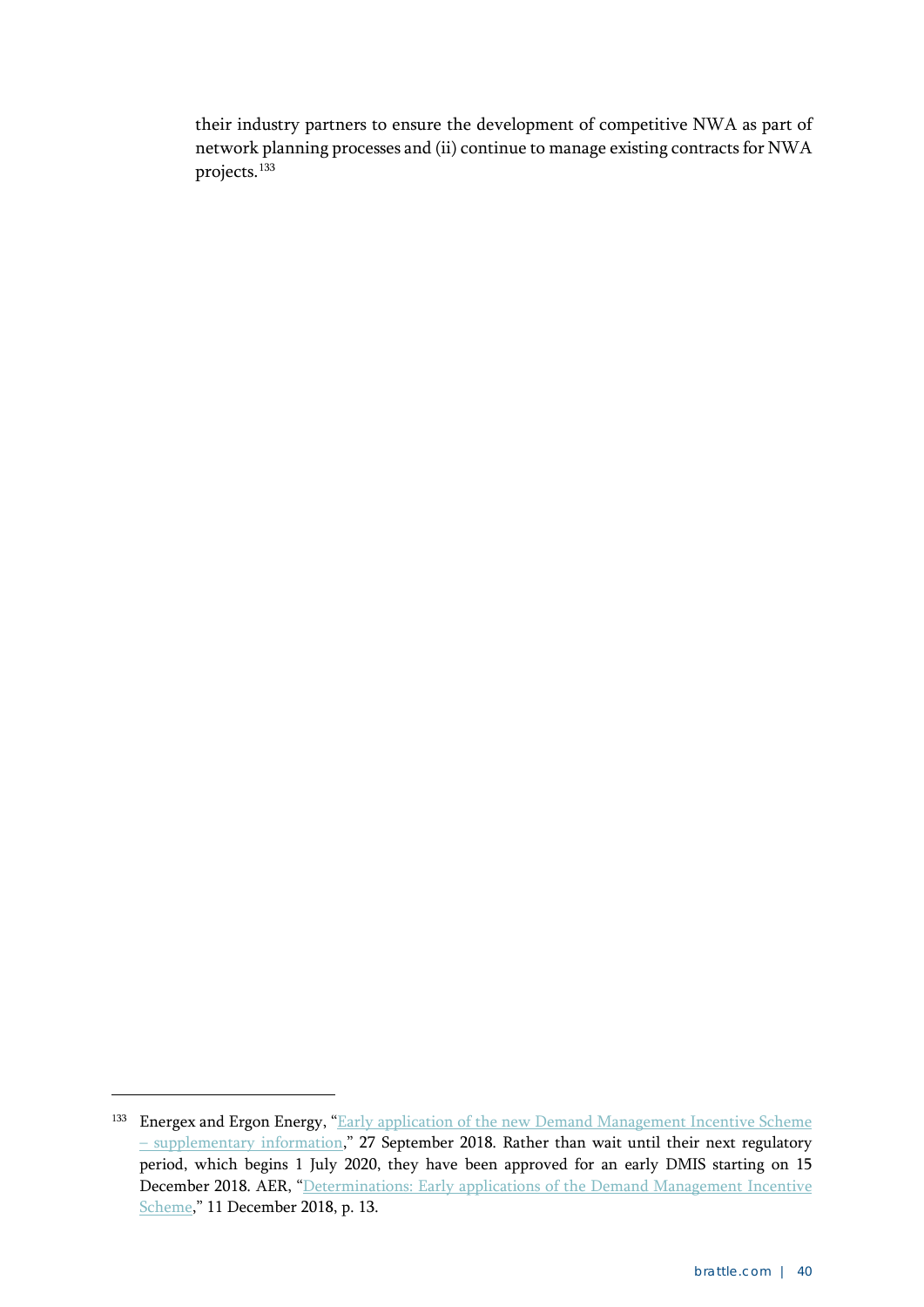## <span id="page-44-0"></span>V. Approach to capex forecasts in New Zealand

We explained above that the regulatory framework in several jurisdictions, including New Zealand, uses a multi-year forecast of utility expenditures as an input for determining the authorized revenue, and the approved annual revenue adjustments, for the upcoming regulatory period. Relying on a forecast of expenditures means that the regulator (and stakeholders) have to be comfortable that the forecast is well-founded. This challenge is faced in any jurisdiction that approves revenue adjustments between rate cases where the revenue adjustments do not simply reflect changes in actually-incurred costs (including, for example, New York and California), but it is not present where capital trackers are used, because those mechanisms permit revenue recovery corresponding to actual costs rather than a forecast of costs. Similarly, the framework in Hawai'i does not currently use a forecast of capex to set revenue adjustments (rather, the rate base and depreciation RAM is based on actual additions to rate base). Adjusting revenues based on actual additions gives rise to problems including a risk of bias in favor of capex, and relatively weak incentives to control costs on capex projects, as we explained in section [III.B.](#page-17-0) In this section we therefore examine an example of how stakeholders and regulators can become comfortable that a capex forecast is a suitable basis on which to approve revenue adjustments during the regulatory period.

There are many jurisdictions in which regulators have to assess forecasts, and a range of approaches is taken.<sup>[134](#page-44-1)</sup> We use the approach of the New Zealand regulator as an example—we think that this approach is interesting in that the regulator explicitly recognizes the need to take a "low cost" approach, given the relatively small size of the utilities (there are 29 distribution utilities serving a total population of about 3 million).<sup>[135](#page-44-2)</sup> To achieve a relatively fast decision and keep the costs of the process low, the regulator mandates various steps and checks throughout the process. The objective is to ensure that, by the time the final application is submitted, as much of the information it contains as possible, including the capex forecasts, has been reviewed by an independent entity.

The application must include information about the following.

-

**–** Verification: An independent entity examines the policies and strategies of the utility and assesses the appropriateness of the applicant's forecasts. Verification includes an assessment of whether the utility has provided complete information in the proposal, properly consulted with stakeholders, and has the capacity to deliver the projects included in the cost forecasts. The verifier will review the assumptions underpinning the cost forecasts and will carry out a detailed check on a sample of projects or programs.

<span id="page-44-1"></span><sup>&</sup>lt;sup>134</sup> For some examples, see Bagci, Pinar, Toby Brown, Paul Carpenter, and Philip Hanser, "Framework for assessing capex and opex forecasts as part of a 'building blocks' approach to revenue/price determinations", The Brattle Group, June 2012.

<span id="page-44-2"></span><sup>&</sup>lt;sup>135</sup> About half of the utilities are investor-owned and regulated by the Commerce Commission; the other half are customer-owned and are not directly regulated.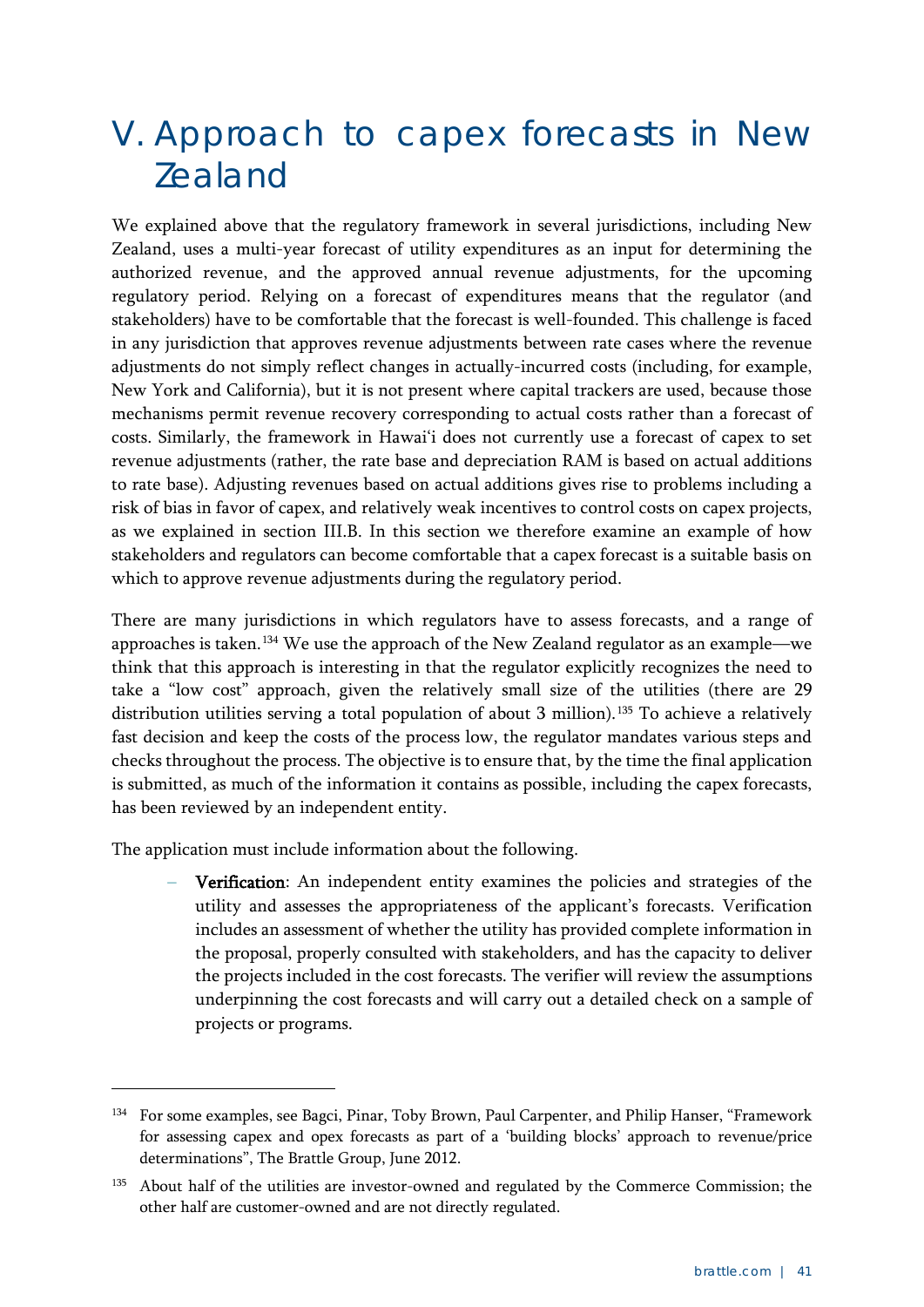- **–** Audit: An independent entity examines the financial and other quantitative information in the utility's proposal to check for accuracy. This is distinct from the verification step since auditors, unlike the verifier, are not qualified to form an opinion on the quality of the applicant's policies, strategies, and procedures.
- **–** Certification: Directors of the utility personally certify that the information provided to the regulator is truthful, accurate, valid, and otherwise reliable.

The New Zealand approach puts an emphasis on assessing the *processes* that utilities use to develop their cost forecasts. This allows the regulator to focus on a subset of projects and programs for detailed review, rather than preparing its own comprehensive "bottom up" forecast as a cross-check of the utility's proposal.

Following two recent rate cases in which this approach was used, the regulator reviewed and consulted stakeholders on its overall approach to the rate case process. The regulator seems to think that verification was a valuable part of the process: "Overall we consider the verification process for Powerco [one of the distribution utilities] to be successful. Powerco was provided with confidence that a large proportion of its proposal was justified in the opinion of the verifier, and once satisfied with the Verifier's conclusions, we were able apply a more targeted approach in our assessment."<sup>[136](#page-45-0)</sup> Few stakeholders commented directly on the verification process. One association of industrial customers expressed the concern that using a verifier might reduce the ability of customers directly to influence the utility and the regulator.<sup>[137](#page-45-1)</sup> One major industrial customer saw value in the use of an independent verifier to test the utilities' proposals.[138](#page-45-2)

Further details about New Zealand's application requirements and an example of a recent decision can be found in the Appendix.

<span id="page-45-0"></span><sup>&</sup>lt;sup>136</sup> Commerce Commission, "Open letter seeking feedback on Powerco and Wellington Electricity CPP processes", 3 July 2018, pg. 11.

<span id="page-45-1"></span><sup>&</sup>lt;sup>137</sup> Major Electricity Users' Group, "Feedback on recent customised price-quality path processes", 31 July 2018, pg. 7.

<span id="page-45-2"></span><sup>&</sup>lt;sup>138</sup> Fonterra, "Re: Feedback on recent Customised Prices and Quality Path Process", 31 July 2018, p. 2.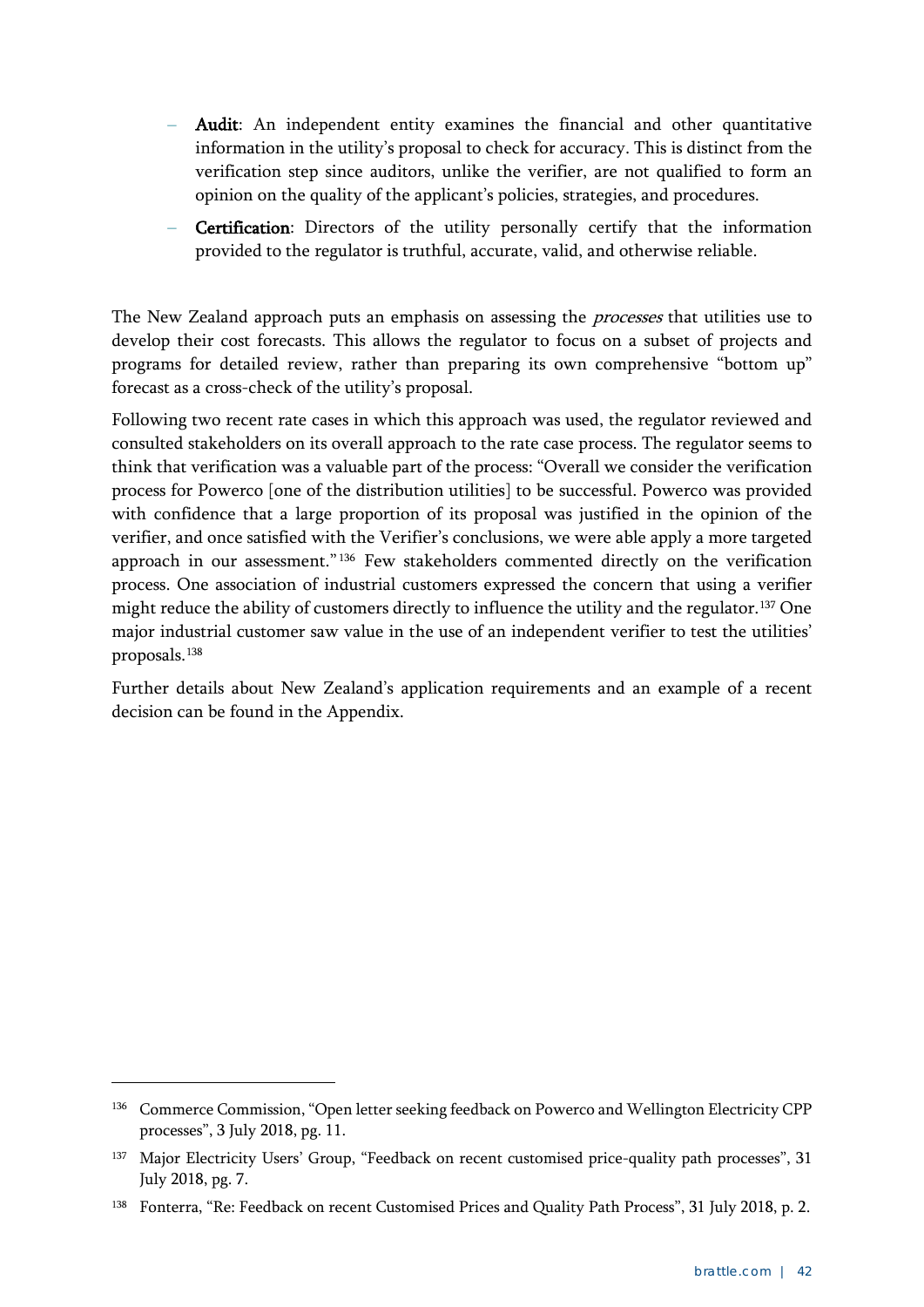## <span id="page-46-0"></span>VI.Conclusions

-

The Commission has expressed concerns about the risk of "over-investment" in traditional infrastructure, and the second Staff Report discusses the balance between utility investment and procuring services from third parties. These ideas have been discussed by regulators in many jurisdictions under the label "capex bias".

The existing regulatory framework in Hawai'i permits revenues to increase between rate cases, reflecting an understanding that rapid investment is required and that the three-year cycle of rate cases does not provide sufficient revenue between test years to support this investment. Many jurisdictions in North America and elsewhere have modified the traditional regulatory framework to address the need for rapid investment and hence revenue increases between rate cases. However, the framework in Hawai'i is unusual in that revenue increases are capped at inflation. We are not aware of any other examples where this is the case and, in contrast, we would expect that the rate of revenue increase required to support needed investment would sometimes be below inflation and would sometimes be above, depending on the situation of the individual utility. We have documented several examples of regulators in the US and elsewhere that have permitted above-inflation revenue increases. These revenue increases are based on the business plans and corresponding financial forecasts put forward by the utility and tested in a rate case. In comparison, it is unlikely that the inflation-based RAM Cap in Hawai'i will align with the actual investment needs of the Companies, since the investment needs are unrelated to the rate of inflation.

Where, as in Hawai'i (when the RAM Cap is not binding), revenues are adjusted between rate cases to take into account capital additions, only a relatively small share of the cost of such capital additions is borne by the Companies, because revenues adjust before the end of the regulatory period so that customers bear a large share of the cost of these capital additions. In contrast, a larger share of changes in operating expenditures is borne by the Companies because revenues do not adjust to reflect changes in opex until the next rate case.<sup>[139](#page-46-1)</sup> Furthermore, the share of the cost of operating expenditure increases borne by the Companies can depend on whether the expenditure is in year 1, 2 or 3 of the regulatory period. We showed above that additional capex results in a financial burden or sharing ratio for the Companies of 7% or less, whereas additional opex results in a burden of between 7% and 100%, depending on whether the opex is one-off or recurring, and when in the regulatory period the opex starts. $140$ 

When the RAM Cap is binding, revenue is not adjusted between rate cases to reflect changes in rate base.<sup>[141](#page-46-3)</sup> As a result, the share of capex projects borne by the Companies is greater than when the RAM Cap is not binding, at up to about 25%. Thus, when the RAM Cap is binding,

<span id="page-46-1"></span>Although the RAM has an O&M component, the RAM increase is not influenced by actual utility expenditures. Thus, if actual O&M increases from one year to the next within a regulatory period, 100% of the increase is borne by the Companies, until the next rate case.

<span id="page-46-2"></span><sup>&</sup>lt;sup>140</sup> The shorter the commitment, the larger the financial burden; and the earlier in the regulatory period, the larger the financial burden. See section [III.B.](#page-17-0)

<span id="page-46-3"></span><sup>&</sup>lt;sup>141</sup> Additional revenue can be collected for projects approved via the MPIR process.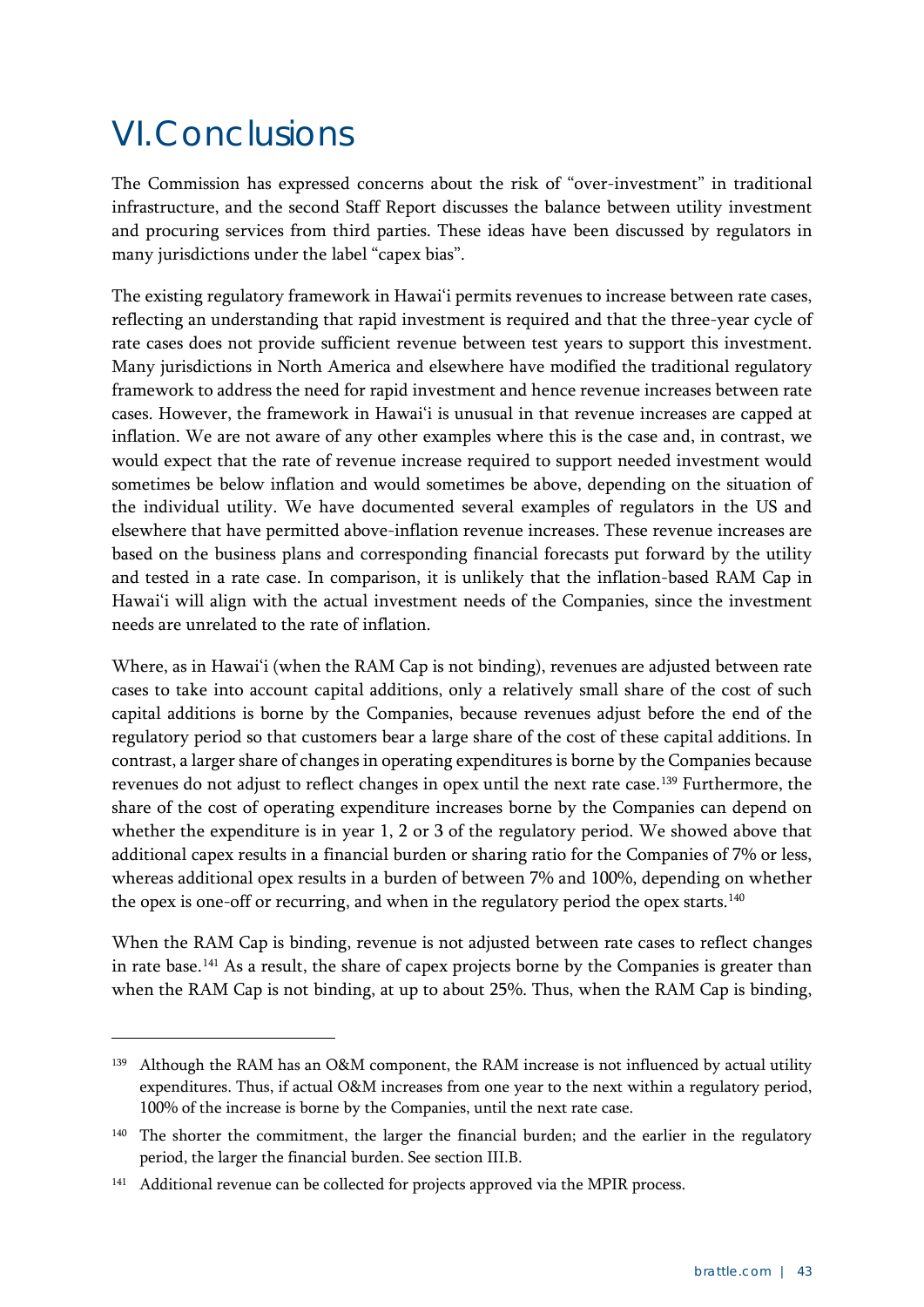the financial burden of capex and recurring opex (eg, hiring a new employee) is similar. The financial burden of capex projects remains lower than the financial burden of shorter-term opex commitments.

The Companies bear a share of the cost of additional spending between rate cases, and they similarly receive a share of the benefit of reduced spending between rate cases. As a result, the Companies have a direct financial incentive to control costs.[142](#page-47-0) The sharing ratios described above are different for capex and opex, and (for capex) depend on whether the RAM Cap is binding or not. The strength of the incentive for opex could be increased by lengthening the period between rate cases. For capex, the strength of the incentive could be increased by removing the dependence of the rate base RAM and depreciation RAM on actual rate base. The O&M RAM does not depend on actual O&M expenditure between test years, and if the same were true of the rate base and depreciation RAM, the strength of the incentive to control capex between test years would be increased.

In addition to the differences explained above between sharing ratios (and hence strength of incentive to control costs) for capex and opex, it is also the case that the sharing ratio and the strength of the incentive is greater at the start of the regulatory period and smaller towards the end. In some jurisdictions, a specially-calibrated efficiency carryover mechanism (ECM) has been implemented to equalize incentives over time. In both Australia and New Zealand the ECM provides an additional reward for reduced costs (or a penalty for increased costs) on a rolling basis. The result of the ECM is that the strength of the incentive to control costs on a particular project or category of spending is not dependent on when the project is undertaken during the regulatory period.

An ECM can also be calibrated to help reduce the risk of a capex bias. In Australia the ECM is designed to provide the same strength incentive for a capex project as for permanently recurring opex. However, the financial consequences of opex and capex spending, and hence the strength of the incentive to control costs, will only be equal for a precise set of parameters (such as project life time). For projects with different parameters, the incentives will not be exactly the same even with an ECM similar to that in Australia.

We are not aware of empirical evidence to suggest that the risk of a capex bias is resulting in inappropriate investment decisions, either in Hawai'i or elsewhere. However, regulators in several jurisdictions are concerned that utilities may not be giving sufficient attention to the possibility of using services provided by third parties as an alternative to traditional utility investment ("non-wires alternatives" or NWA). If this is happening, a capex bias could be part of the cause, but other factors could also be important such as aversion to the risks associated with new technologies or new ways of operating. Regulators have designed new incentive

<span id="page-47-0"></span><sup>&</sup>lt;sup>142</sup> The direct financial impact is one source of incentive to control costs which influences utility behavior. Incentives are also provided by other elements of the regulatory framework, such as the Commission's ability to disallow imprudent expenditure. Utilities are subject to many safety, environmental and other obligations, and they are directly influenced by investors, customers and other stakeholders.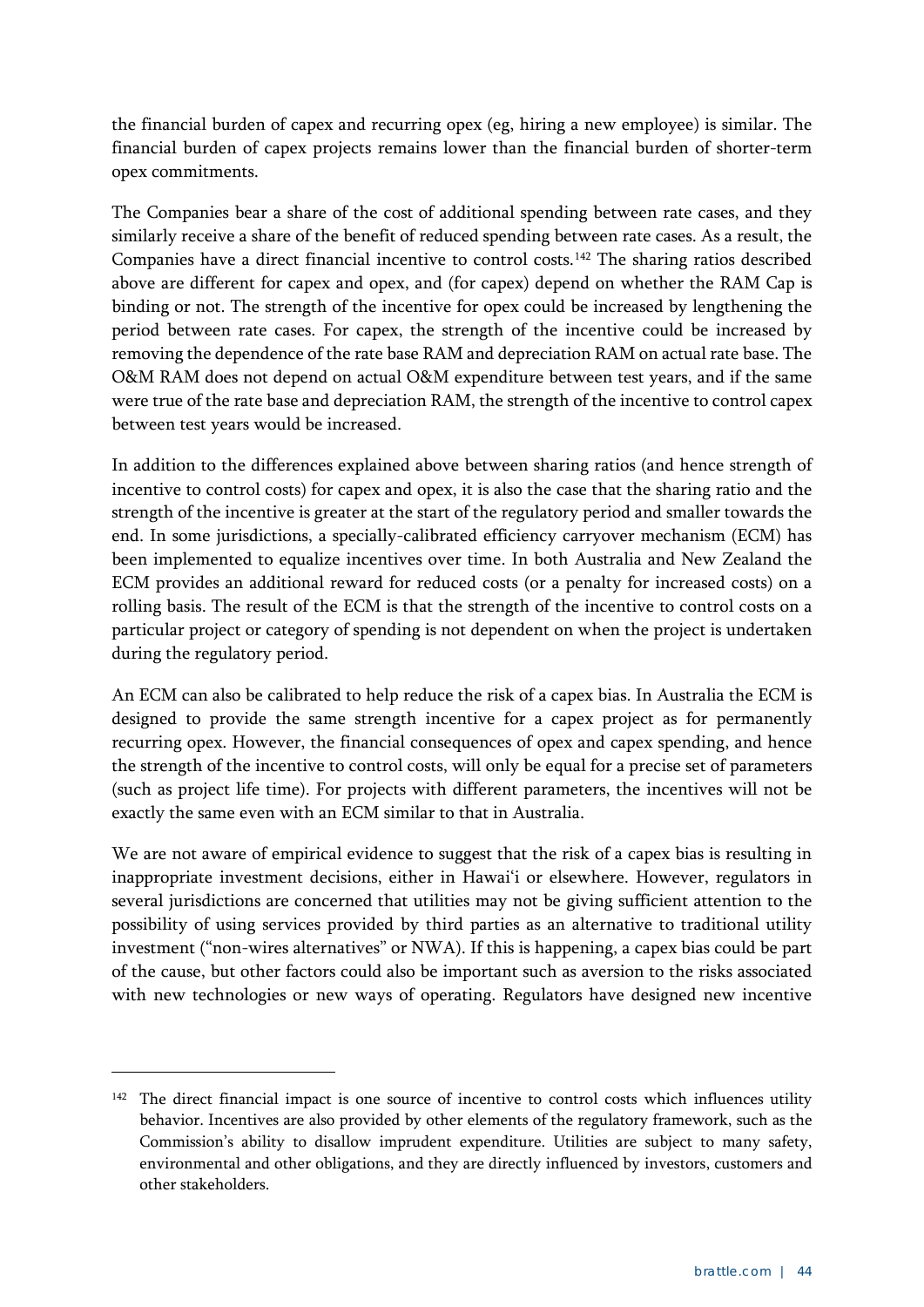mechanisms to encourage utilities to implement NWA (we describe the approach in New York, California and Australia).

Great Britain is the only jurisdiction we know of to have implemented a "totex" approach for energy utilities. The totex approach eliminates the separate treatment of capex and opex in regulatory accounts, and therefore significantly reduces the direct financial component of capex bias. [143](#page-48-0) However, totex does not address other factors which may be important in encouraging utilities to adopt NWA.

Based on the discussion above and the experience from various jurisdictions presented in this report, we offer four suggestions for improving the regulatory framework in Hawai'i. First, necessary revenue adjustments between test years could be derived from forward-looking assessments of the revenue that will be required over the regulatory period, and determined as part of the rate case process. This assessment could examine multi-year projections of capex and opex (sometimes referred to as "multiple forward test years"). The existing method of adjusting revenues between rate cases to reflect actual capital expenditures results in a preferential treatment of capex compared to opex, because the O&M RAM is not updated to reflect actual changes in opex, whereas the rate base and depreciation RAM is. Annual updating of revenue to reflect changes in rate base significantly reduces the strength of incentives to control capex, and could increase the risk of a bias in favor of capex over opex solutions. Revenue adjustments based on actual expenditures could be limited to expenditure categories that are particularly uncertain in magnitude or timing (for example, because they depend on third party actions). While this suggestion would reduce the risk of a bias in favor of capex solutions, we would not expect it to be sufficient, by itself, to encourage adoption of NWA such as relying on demand response to defer system upgrades.

Second, the strength of incentives to control costs could be increased by extending the period between rate cases. For example, if the period were extended from three years to five years, the sharing ratio would increase from about 20% to about 30%, and the strength of the incentive to control costs would increase correspondingly. A five-year period is in use in many jurisdictions including Australia, New Zealand and Great Britain.<sup>[144](#page-48-1)</sup> However, if the regulatory period were extended, it would be important to take steps to ensure that the Companies have a reasonable opportunity to earn a fair rate of return over the period. This would require revenue adjustments to support needed investment over the period, as set out in our first suggested improvement above.

Third, if the Commission is concerned that incentives to control costs are weaker towards the end of the regulatory period, an ECM can be designed to maintain the strength of incentives independent of the timing of expenditures relative to the end of the period.

<span id="page-48-0"></span><sup>&</sup>lt;sup>143</sup> Totex does not change the way in which utilities in Great Britain pay income tax. The tax system creates an advantage for opex over capex since opex is fully deductible.

<span id="page-48-1"></span><sup>&</sup>lt;sup>144</sup> The regulatory period in Great Britain was five years between 1990 and 2015; the current period is eight years with mid-period review; and Ofgem intends to return to a five year period at the end of the current period.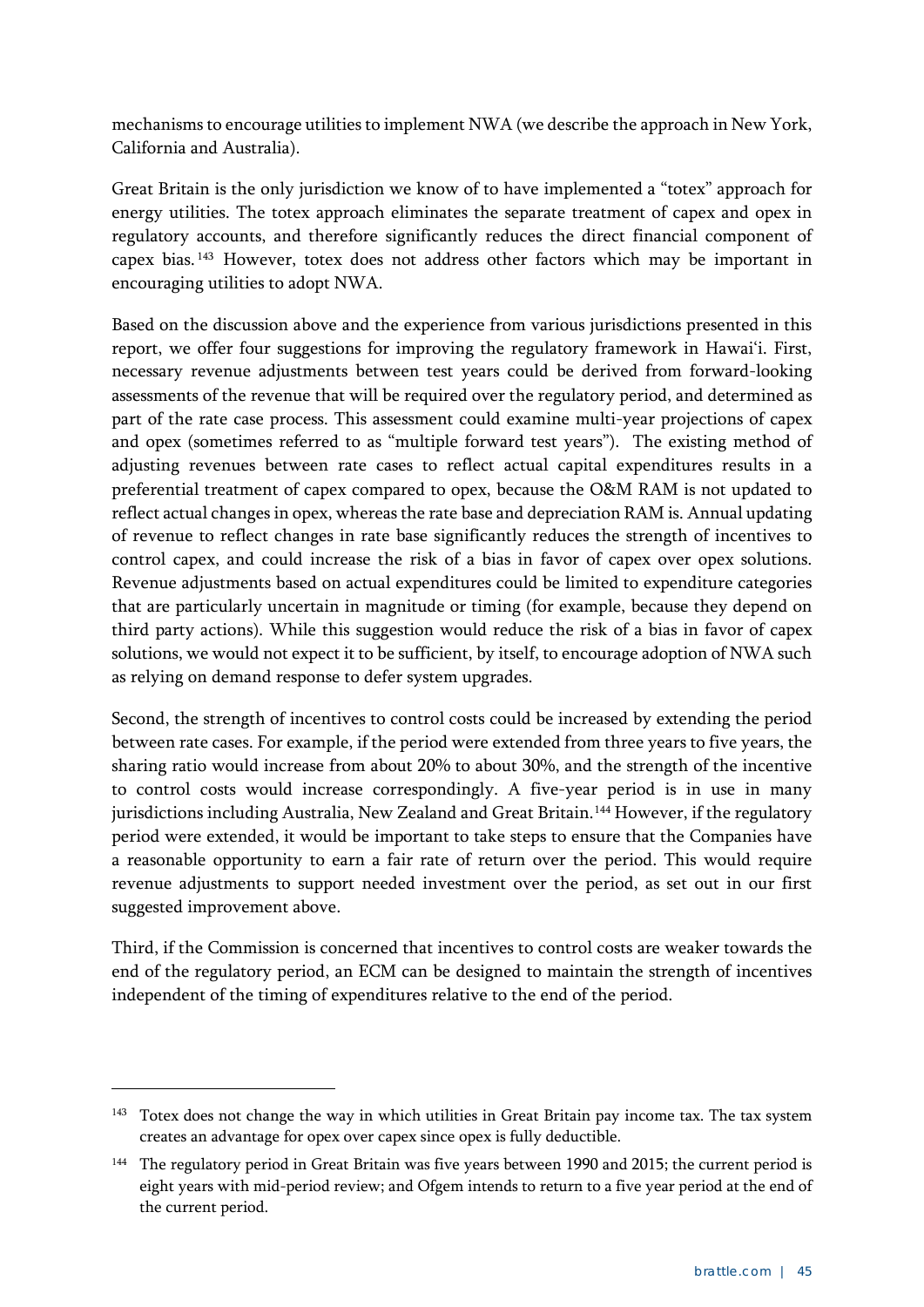Fourth, if the Commission and stakeholders are concerned about the balance between utility investment and procuring services from third parties, a PIM specifically targeting such NWA could be designed. We think that an NWA PIM is more likely to be successful at encouraging such activity than a broad-based adjustment to how capex and opex is remunerated (such as our first suggestion above, or a totex approach). Broad-based adjustments to the remuneration of capex and opex can reduce the direct financial incentive to prefer capex over opex, but do not address other factors such as a preference for standard solutions over untested approaches.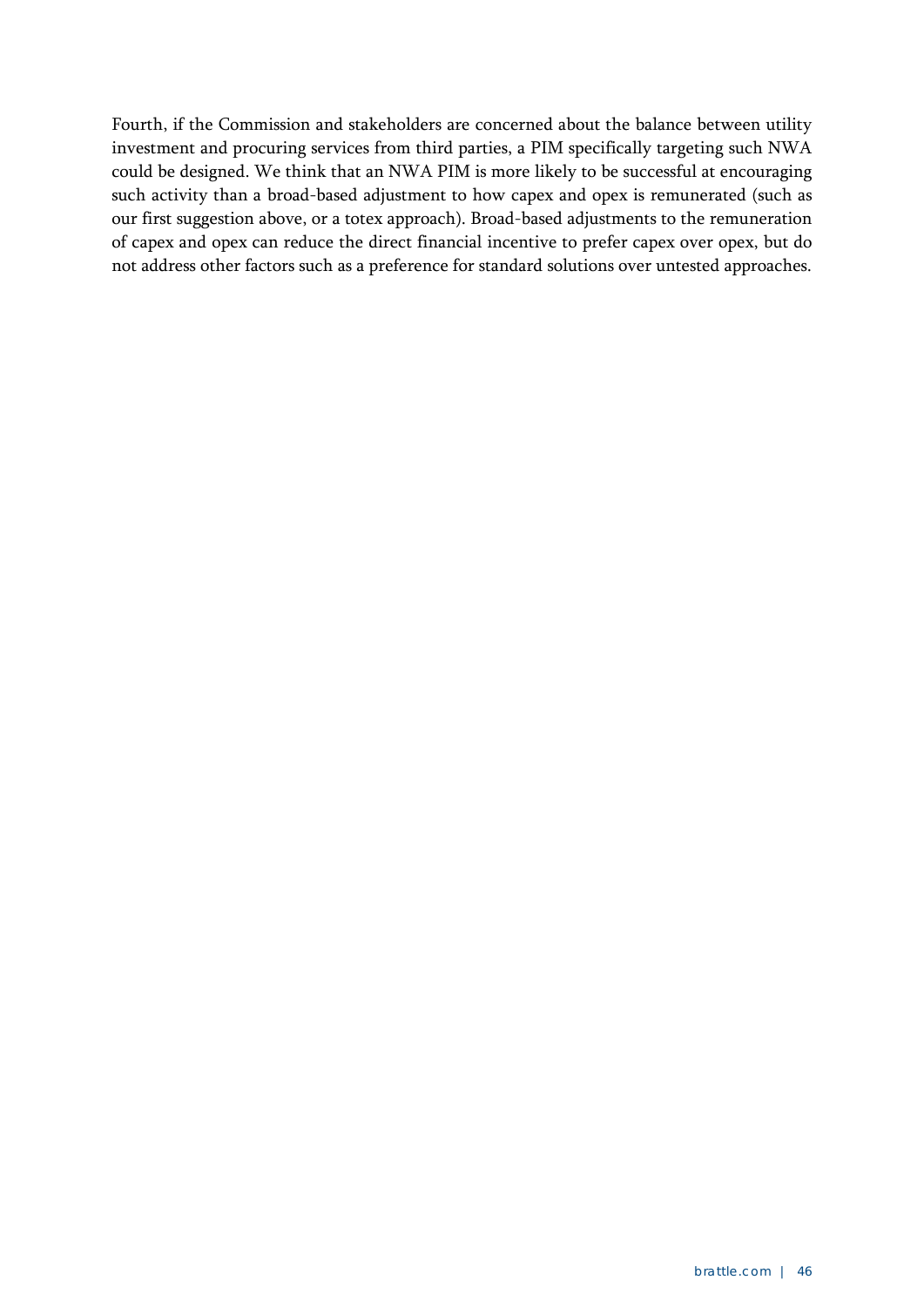## <span id="page-50-0"></span>Appendix. Approach to capex forecasts in New Zealand

### <span id="page-50-1"></span>A. Price-quality paths framework

The rate-setting process in New Zealand is governed by the price-quality path framework, as set out in "Input Methodologies".<sup>[145](#page-50-2)</sup> A price-quality path specifies the maximum average price a utility can charge for a given level of service quality it must meet. There are two types of price-quality paths relevant to distribution utilities. All utilities start on the default pricequality path (DPP), which is a generic approach that does not necessarily reflect the specific circumstances of an individual utility. A departure from a DPP may be warranted if the default path does not suit the specific circumstances of a utility, in which case the utility can elect to propose a customized price-quality path (CPP). As of October 2018, three utilities have applied for and received CPPs, compared to fourteen that have remained on a DPP[.146](#page-50-3) In this subsection we explain the regulator's low-cost revenue determination approach, in section B we provide further details about the application process, and in section C we describe a specific example (the recent CPP application by Powerco).

Consistent with the pursuit of a relatively low cost approach for price setting, $147$  a utility's application includes three types of check:<sup>[148](#page-50-5)</sup> (i) the self-verification of information by the utility (certification), (ii) independent audits of information (audit), and (iii) independent opinions on information by a subject matter expert (independent verification). The regulator designed this approach to achieve several outcomes:<sup>[149](#page-50-6)</sup>

- Promote certainty for applicants as to how their expenditure will be assessed.
- Give an opportunity for the applicant to rectify concerns raised before the final proposal.
- Allow the Commerce Commission to be able to rely on information contained in the proposal.
- Allow the Commerce Commission to focus on the most important aspects of the proposal.
- Reduce the time needed for the Commerce Commission to make an assessment.

<span id="page-50-2"></span><sup>&</sup>lt;sup>145</sup> IMs are the rules, requirements, and processes for regulation of the price and quality of goods or services in markets with monopoly characteristics.

<span id="page-50-3"></span><sup>&</sup>lt;sup>146</sup> Commerce Commission, ["2015-20 default price-quality path,](https://comcom.govt.nz/regulated-industries/electricity-lines/electricity-lines-price-quality-paths/electricity-lines-default-price-quality-path/2015-2020-default-price-quality-path)" 10 October 2018.

<span id="page-50-4"></span><sup>&</sup>lt;sup>147</sup> Commerce Commission, "Input Methodologies (Electricity Distribution and Gas Pipeline Services) [Reasons Paper,](https://comcom.govt.nz/__data/assets/pdf_file/0015/62106/EDB-GPB-Input-Methodologies-Reasons-Paper-Dec-2.pdf)" December 2010, p. 188.

<span id="page-50-5"></span><sup>148</sup> Commerce Commission, "Input Methodologies [\(Electricity Distribution and Gas Pipeline Services\)](https://comcom.govt.nz/__data/assets/pdf_file/0015/62106/EDB-GPB-Input-Methodologies-Reasons-Paper-Dec-2.pdf)  [Reasons Paper,](https://comcom.govt.nz/__data/assets/pdf_file/0015/62106/EDB-GPB-Input-Methodologies-Reasons-Paper-Dec-2.pdf)" December 2010, p. 239.

<span id="page-50-6"></span><sup>149</sup> Commerce Commission, ["Input Methodologies \(Electricity Distribution and Gas Pipeline Services\)](https://comcom.govt.nz/__data/assets/pdf_file/0015/62106/EDB-GPB-Input-Methodologies-Reasons-Paper-Dec-2.pdf)  [Reasons Paper,](https://comcom.govt.nz/__data/assets/pdf_file/0015/62106/EDB-GPB-Input-Methodologies-Reasons-Paper-Dec-2.pdf)" December 2010, pp. 234, 239.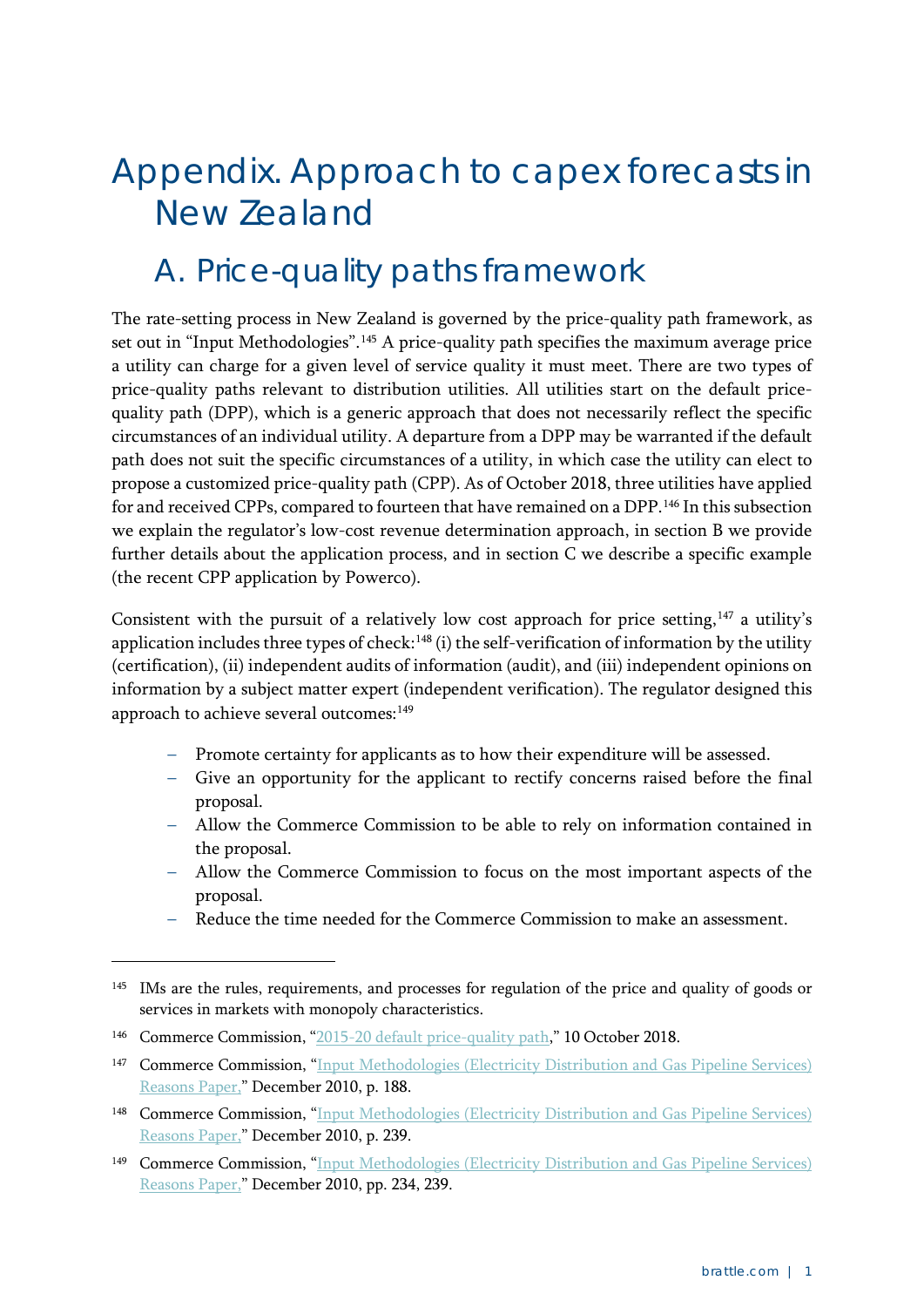The CPP's more tailored approach focuses on the specific costs and circumstances of the businesses, and it follows that the information provided to support the analysis must be examined for its adequacy. In addition to the usual information on historical and forecasted financials provided as part of the DPP process, a CPP must include an external audit report and certification from the directors confirming the information provided in the proposal is accurate and reliable, and an independent expert's opinion on whether the analyses and the methodology in the proposal are reasonable and verifiable.<sup>[150](#page-51-1)</sup>

As such, the Commission recognizes that a CPP will likely be more costly than a DPP determination due to (i) the preparation, verification, and consultation on the individualized information needing to justify the proposal, (ii) the Commission's evaluation of the proposal, and (iii) the Commission's determination of the CPP. Nevertheless, the CPP process is relatively quick and low cost (approximately 15 months from planning to decision, <sup>[151](#page-51-2)</sup> and about NZD\$2m).<sup>[152](#page-51-3)</sup> This cost includes spending on external advisers by the utility, and the regulator's costs for assessing the application, but does not include the utility's "internal" costs.

## <span id="page-51-0"></span>B. DPP application requirements

### 1. Verification

The independent verifier's work involves the examination of an applicant's proposal prior to submitting it to the Commerce Commission. Steps of verification include:<sup>[153](#page-51-4)</sup>

- assessment of the applicant's internal policies, and to what extent they have been implemented,
- assessment of the completeness of information provided,
- assessment of opex and capex forecasts, whether they meet the expenditure objective and how likely the business will be able to deliver the forecasts,
- assessment of the applicant's consumer consultation, and
- creating a list of key issues for the Commerce Commission's consideration.

It is expected that the verifier will use a range of engineering, management and economic tools, such as trending or time-series analysis, expenditure category benchmarking, high level governance and process review, project and program sampling, process or functional modelling, unit rate benchmarking, and internal benchmarking of forecast costs against historic costs,

<span id="page-51-1"></span><sup>&</sup>lt;sup>150</sup> Commerce Commission, ["How do businesses apply for a CPP?](https://comcom.govt.nz/regulated-industries/electricity-lines/electricity-lines-price-quality-paths/electricity-lines-customised-price-quality-path/how-do-businesses-apply-for-a-cpp)" 2 October 2018.

<span id="page-51-2"></span><sup>&</sup>lt;sup>151</sup> Commerce Commission, ["Powerco's Customised Price-Quality Path –](https://comcom.govt.nz/__data/assets/pdf_file/0028/78715/Final-decision-on-Powercos-2018-2023-customised-price-quality-path-28-March-2018.PDF) Final Decision," 28 March 2018, p. 13.

<span id="page-51-3"></span><sup>152</sup> Commerce Commission, ["Powerco's Customised Price-Quality Path –](https://comcom.govt.nz/__data/assets/pdf_file/0028/78715/Final-decision-on-Powercos-2018-2023-customised-price-quality-path-28-March-2018.PDF) Final Decision," 28 March 2018, p. 126.

<span id="page-51-4"></span><sup>&</sup>lt;sup>153</sup> See the Appendix for the terms of reference.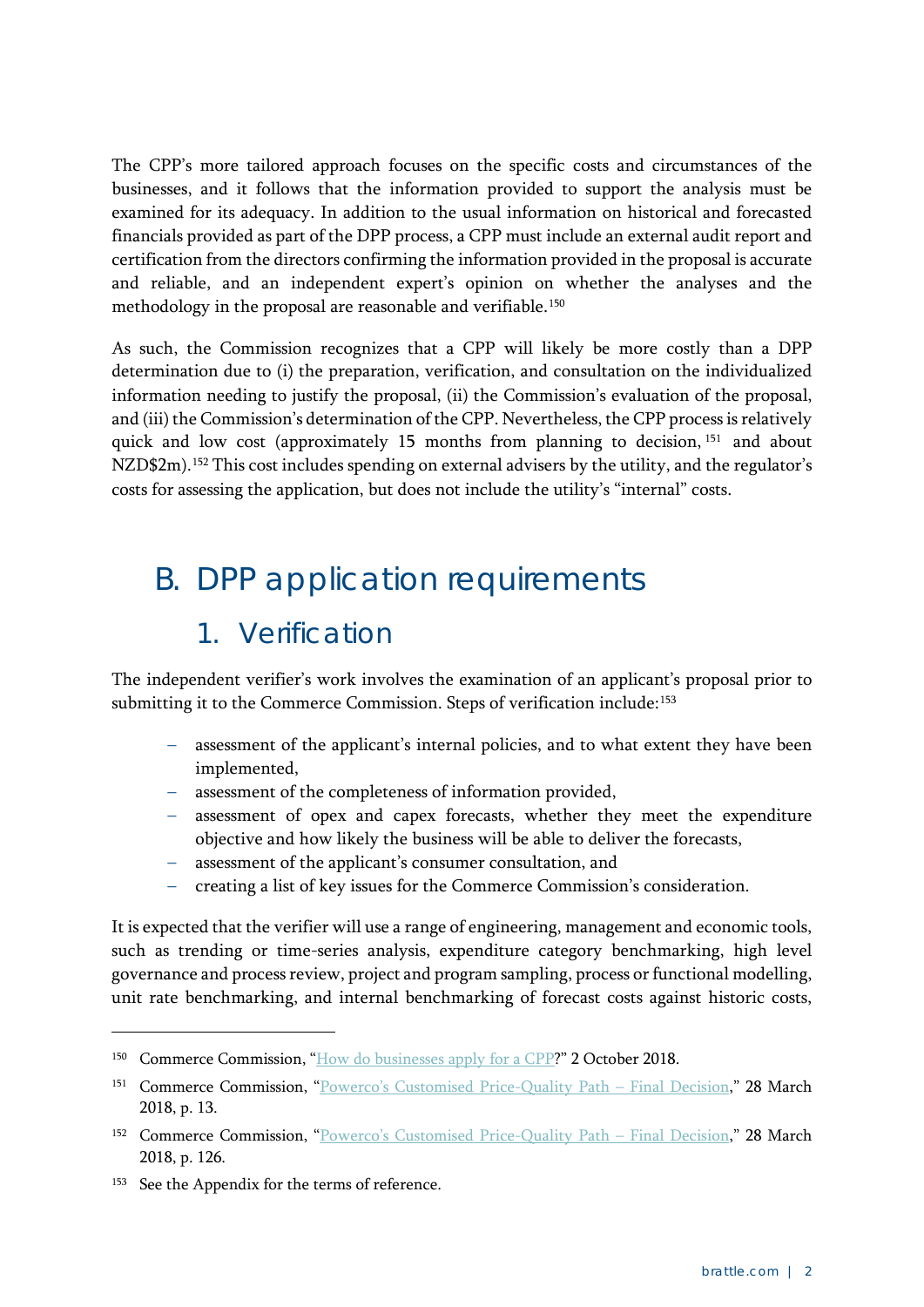critiques (or independent development) of demand forecasts, labor and other unit cost forecasts.[154](#page-52-0)

The Commerce Commission explained that: "the intent behind the verifier role is to 'frontload' as much of the work as possible in preparing and reviewing the CPP."[155](#page-52-1) This allows the regulator to focus on only the most important issues, which is essential since the regulator must be able to evaluate four or more proposals in any one year, each within 150 working days.<sup>[156](#page-52-2)</sup>

A verifier's opinion is sought to judge the reasonableness of assumptions or practices for the development of information (e.g. the approach in making an opex forecast), and the generation of conclusions about the information (e.g. whether it is efficient or prudent).[157](#page-52-3) The verifier forms an opinion on the same issues that the regulator would consider integral to its evaluation, including the analysis of all cost forecasts and underlying assumptions.

The regulator must be satisfied that the verifier is sufficiently independent and qualified to assess the proposal. The verifier may not act as an auditor or advisor to the applicant in relation to any other aspect of the CPP proposal.<sup>158</sup> The verifier must submit a draft report to allow the applicant to address concerns and revise its proposal before the final proposal is submitted.<sup>[159](#page-52-5)</sup> Upon the submission of the verification report, the verifier must make itself available for questioning by the regulator, and the verifier is explicitly required to owe a duty of care to the Commission. These steps ensure the independence of the verifier.<sup>[160](#page-52-6)</sup>

#### 2. Audit

-

The purpose of the audit is to ensure the materials (financial and quantitative information) submitted by the applicant and examined by the regulator for the purpose of CPP determinations are reliable. The audit role is separate the verifier's role since auditors, unlike the verifier, are not qualified to form an opinion on the quality of the applicant's policies, strategies, and procedures. The purpose of the audit is to ensure a fair representation of historical financial information. In the case of forecast information, the audit provides

<span id="page-52-0"></span><sup>&</sup>lt;sup>154</sup> See Commerce Commission, "Input Methodologies (Electricity Distribution and Gas Pipeline [Services\) Reasons Paper,](https://comcom.govt.nz/__data/assets/pdf_file/0015/62106/EDB-GPB-Input-Methodologies-Reasons-Paper-Dec-2.pdf)" December 2010, pp. 644-655.

<span id="page-52-1"></span><sup>155</sup> Commerce Commission, "Input Methodologies Review Draft Decisions, Topic Paper 2: CPP [Requirements,](https://comcom.govt.nz/__data/assets/pdf_file/0020/62408/Input-methodologies-review-draft-decisions-Topic-paper-2-CPP-requirements-16-June-2016.pdf)" 16 June 2016, p. 68.

<span id="page-52-2"></span><sup>156</sup> Commerce Commission, ["Input Methodologies Review Draft Decisions, Topic Paper 2: CPP](https://comcom.govt.nz/__data/assets/pdf_file/0020/62408/Input-methodologies-review-draft-decisions-Topic-paper-2-CPP-requirements-16-June-2016.pdf)  [Requirements,](https://comcom.govt.nz/__data/assets/pdf_file/0020/62408/Input-methodologies-review-draft-decisions-Topic-paper-2-CPP-requirements-16-June-2016.pdf)" 16 June 2016, p. 69.

<span id="page-52-3"></span><sup>157</sup> Commerce Commission, "Input Methodologies (Electricity Distribution and Gas Pipeline Services) [Reasons Paper,](https://comcom.govt.nz/__data/assets/pdf_file/0015/62106/EDB-GPB-Input-Methodologies-Reasons-Paper-Dec-2.pdf)" December 2010, p. 241.

<span id="page-52-4"></span><sup>158</sup> Commerce Commission, "Input Methodologies (Electricity Distribution and Gas Pipeline Services) [Reasons Paper,](https://comcom.govt.nz/__data/assets/pdf_file/0015/62106/EDB-GPB-Input-Methodologies-Reasons-Paper-Dec-2.pdf)" December 2010, p. 643.

<span id="page-52-5"></span><sup>159</sup> Commerce Commission, "Input Methodologies (Electricity Distribution and Gas Pipeline Services) [Reasons Paper,](https://comcom.govt.nz/__data/assets/pdf_file/0015/62106/EDB-GPB-Input-Methodologies-Reasons-Paper-Dec-2.pdf)" December 2010, p. 643.

<span id="page-52-6"></span><sup>160</sup> Commerce Commission, ["Input Methodologies \(Electricity Distribution and Gas Pipeline Services\)](https://comcom.govt.nz/__data/assets/pdf_file/0015/62106/EDB-GPB-Input-Methodologies-Reasons-Paper-Dec-2.pdf)  [Reasons Paper,](https://comcom.govt.nz/__data/assets/pdf_file/0015/62106/EDB-GPB-Input-Methodologies-Reasons-Paper-Dec-2.pdf)" December 2010, p. 643.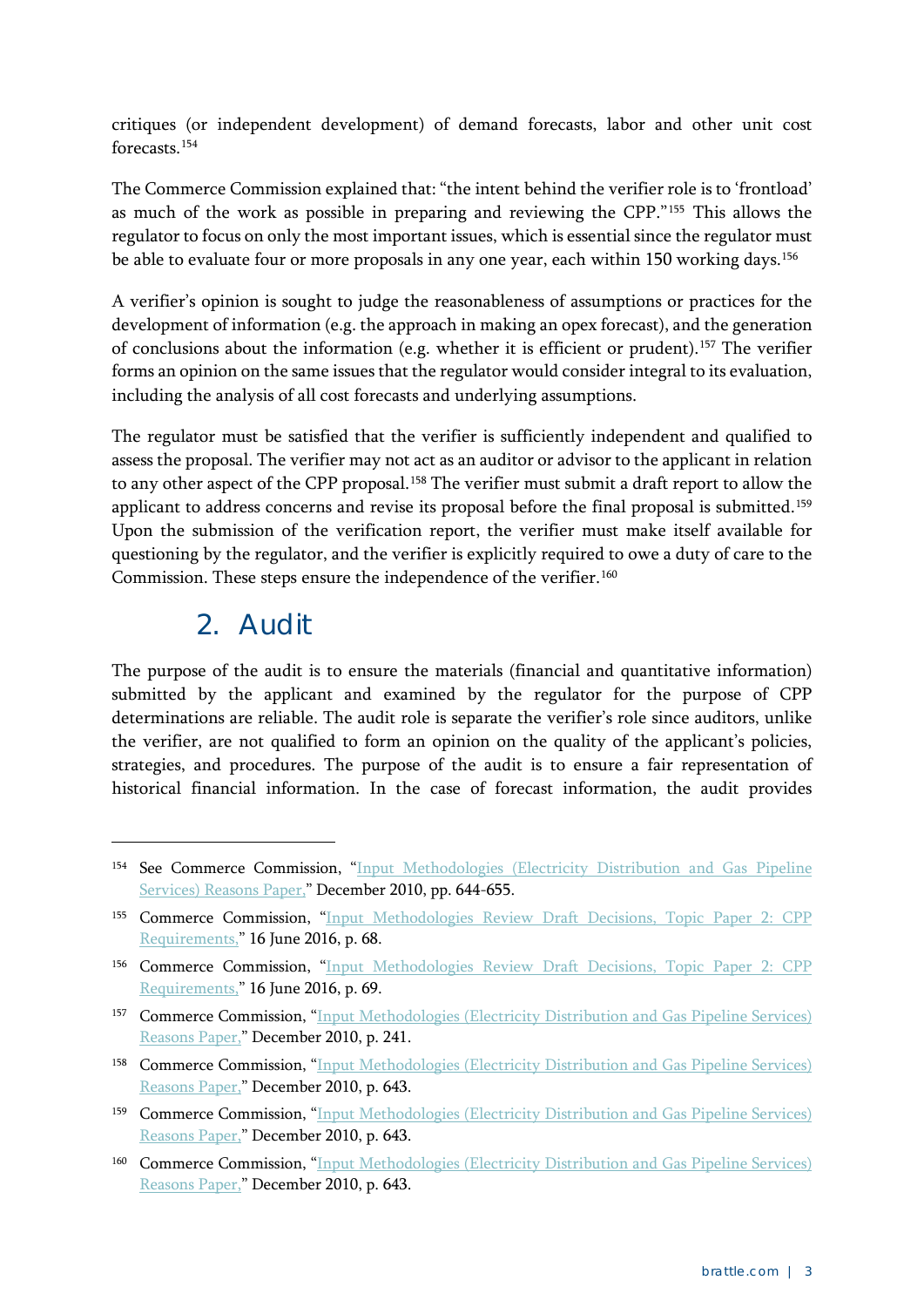assurance that forecasts were prepared according to the stated assumptions. The auditor is not responsible for the reasonableness or appropriateness of assumptions.<sup>[161](#page-53-1)</sup>

#### 3. Certification

Certification involves the directors of the applicant utility personally certifying that the information provided to the regulator is truthful, accurate, valid and otherwise reliable. The regulator considers this to be a relatively low-cost means of supporting the production of accurate and reliable information.<sup>[162](#page-53-2)</sup>

## <span id="page-53-0"></span>C. Case study: Powerco

In this subsection we describe the operation of the New Zealand framework with reference to a recent application by Powerco (owner and operator of the second largest electricity distribution network in New Zealand). In June 2017 Powerco submitted a CPP proposal for the period April 2018 to March 2023. Powerco's proposal included:<sup>[163](#page-53-3)</sup>

- an independent verification report by Farrier Swier Consulting;
- an audit report by Deloitte; and
- a certification letter from the directors of Powerco.

This was the first time Powerco had pursued the option of proposing a CPP.

Powerco made a CPP application due to the need for significant uplift in network investment to prevent asset deterioration and to anticipate future needs of the network. Funding available under the DPP would not support the level of investment needed.

### 1. Timetable and cost

The proposal was submitted by Powerco on 12 June 2017, with the regulator's final decision made on 29 March 2018, for the period starting 1 April 2018.

The work of the verification consultant began approximately six months prior to submission, on 16 December 2016 with a tripartite workshop with Powerco and the regulator. Between then and the summary of the initial findings on 10 March 2017, the verifier analyzed data in a data room, made site visits for interviews, and made several information requests. Following the initial findings, a draft verification report was provided to Powerco on 6 April 2017, which

<span id="page-53-1"></span><sup>161</sup> Commerce Commission, ["Input Methodologies \(Electricity Distribution and Gas Pipeline Services\)](https://comcom.govt.nz/__data/assets/pdf_file/0015/62106/EDB-GPB-Input-Methodologies-Reasons-Paper-Dec-2.pdf)  [Reasons Paper,](https://comcom.govt.nz/__data/assets/pdf_file/0015/62106/EDB-GPB-Input-Methodologies-Reasons-Paper-Dec-2.pdf)" December 2010, p. 240.

<span id="page-53-2"></span><sup>162</sup> Commerce Commission, ["Input Methodologies \(Electricity Distribution and Gas Pipeline Services\)](https://comcom.govt.nz/__data/assets/pdf_file/0015/62106/EDB-GPB-Input-Methodologies-Reasons-Paper-Dec-2.pdf)  [Reasons Paper,](https://comcom.govt.nz/__data/assets/pdf_file/0015/62106/EDB-GPB-Input-Methodologies-Reasons-Paper-Dec-2.pdf)" December 2010, p. 240.

<span id="page-53-3"></span><sup>&</sup>lt;sup>163</sup> Commerce Commission, ["Powerco's 2018-2023 CPP"](https://comcom.govt.nz/regulated-industries/electricity-lines/electricity-lines-price-quality-paths/electricity-lines-customised-price-quality-path/powercos-20182023-cpp), October 9 2018.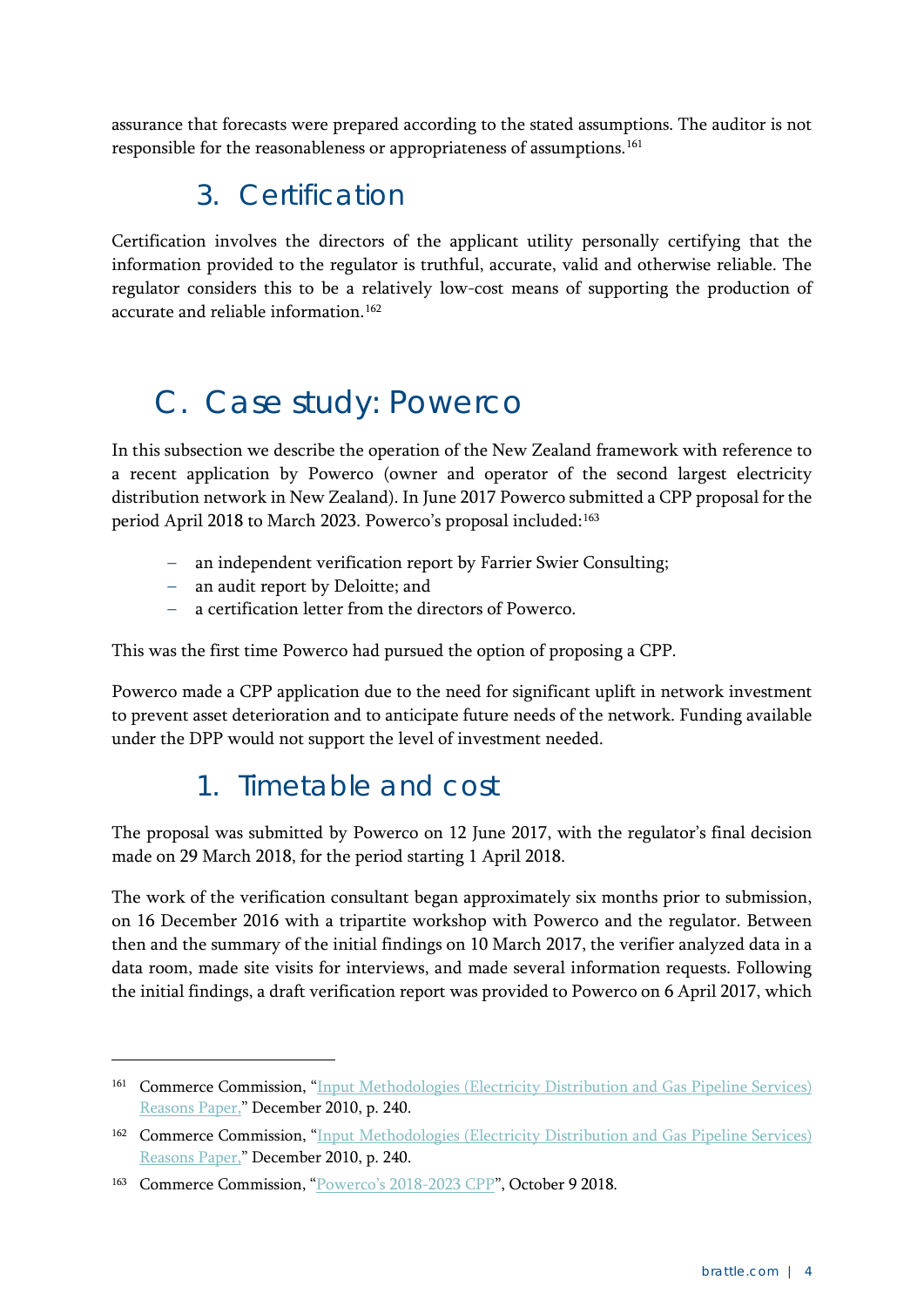led to further meetings and information exchanges before the final verification report on 7 June 2017.

Powerco was able to recover the costs of the verification and audit components of its proposal, after regulator review.[164](#page-54-0) Powerco listed the total CPP audit fees as \$375k, and the total CPP verifier fees as \$369k [165](#page-54-1)

### 2. Independent verification report

The independent verification report was produced by Farrier Swier Consulting with input from WSP Australia. The verifier's main task was to test whether the proposed capex and opex for the CPP satisfied the expenditure objective (that capital expenditure and operating expenditure reflect the efficient costs that a prudent [utility] would require to- (a) meet or manage the expected demand for electricity distribution services, at appropriate service standards, during the CPP regulatory period and over the longer term; and (b) comply with applicable regulatory obligations associated with those services). [166](#page-54-2) The verification process also considered Powerco's relevant policies, key assumptions informing the proposal, the extent to which Powerco will be able to deliver the CPP work program (deliverability), and the extent and effectiveness of Powerco's consultation with its customers. The verification report was structured and drafted to assist the regulator's considerations by directly addressing the matters required by the IM, highlighting matters that the consultants have identified as worthwhile for the consideration and investigation by the regulator.<sup>[167](#page-54-3)</sup>

Farrier Swier's approach to the verification was to assess Powerco's inputs (policies and planning standards; service measures, levels, and quality standards; and demand forecasts), expenditure (opex and capex forecast; capital contribution forecast; and contingent projects), to come to an overall conclusion (opinion; expenditure objective satisfaction, expenditure deliverability, consumer consultation effectiveness; CPP proposal completeness; and key issues and information requirements), this is laid out in a chart from the verification report (se[e Figure](#page-55-0)  [3\)](#page-55-0).

<span id="page-54-0"></span><sup>&</sup>lt;sup>164</sup> Powerco, ["Customised Price-Quality Path \(CPP\) Financial and Modelling Information"](http://www.yourenergyfuture.co.nz/wp-content/uploads/04.04.01-Financial-and-Modelling-Information-P1.pdf), 12 June 2017, p. 51.

<span id="page-54-1"></span><sup>&</sup>lt;sup>165</sup> Powerco, ["Customised Price-Quality Path \(CPP\) Financial and Modelling Information"](http://www.yourenergyfuture.co.nz/wp-content/uploads/04.04.01-Financial-and-Modelling-Information-P1.pdf), 12 June 2017, p. 57.

<span id="page-54-2"></span><sup>166</sup> See Farrier Swier Consulting, ["Powerco's Customised Price Path Application –](https://comcom.govt.nz/__data/assets/pdf_file/0026/61595/Farrier-Swier-final-verification-report-Powerco-CPP-12-June-2017-.pdf) Final verification [report for Powerco,](https://comcom.govt.nz/__data/assets/pdf_file/0026/61595/Farrier-Swier-final-verification-report-Powerco-CPP-12-June-2017-.pdf)" 7 June 2017, p. 9.

<span id="page-54-3"></span><sup>167</sup> Farrier Swier Consulting, ["Powerco's Customised Price Path Application –](https://comcom.govt.nz/__data/assets/pdf_file/0026/61595/Farrier-Swier-final-verification-report-Powerco-CPP-12-June-2017-.pdf) Final verification report [for Powerco,](https://comcom.govt.nz/__data/assets/pdf_file/0026/61595/Farrier-Swier-final-verification-report-Powerco-CPP-12-June-2017-.pdf)" 7 June 2017, p. 6.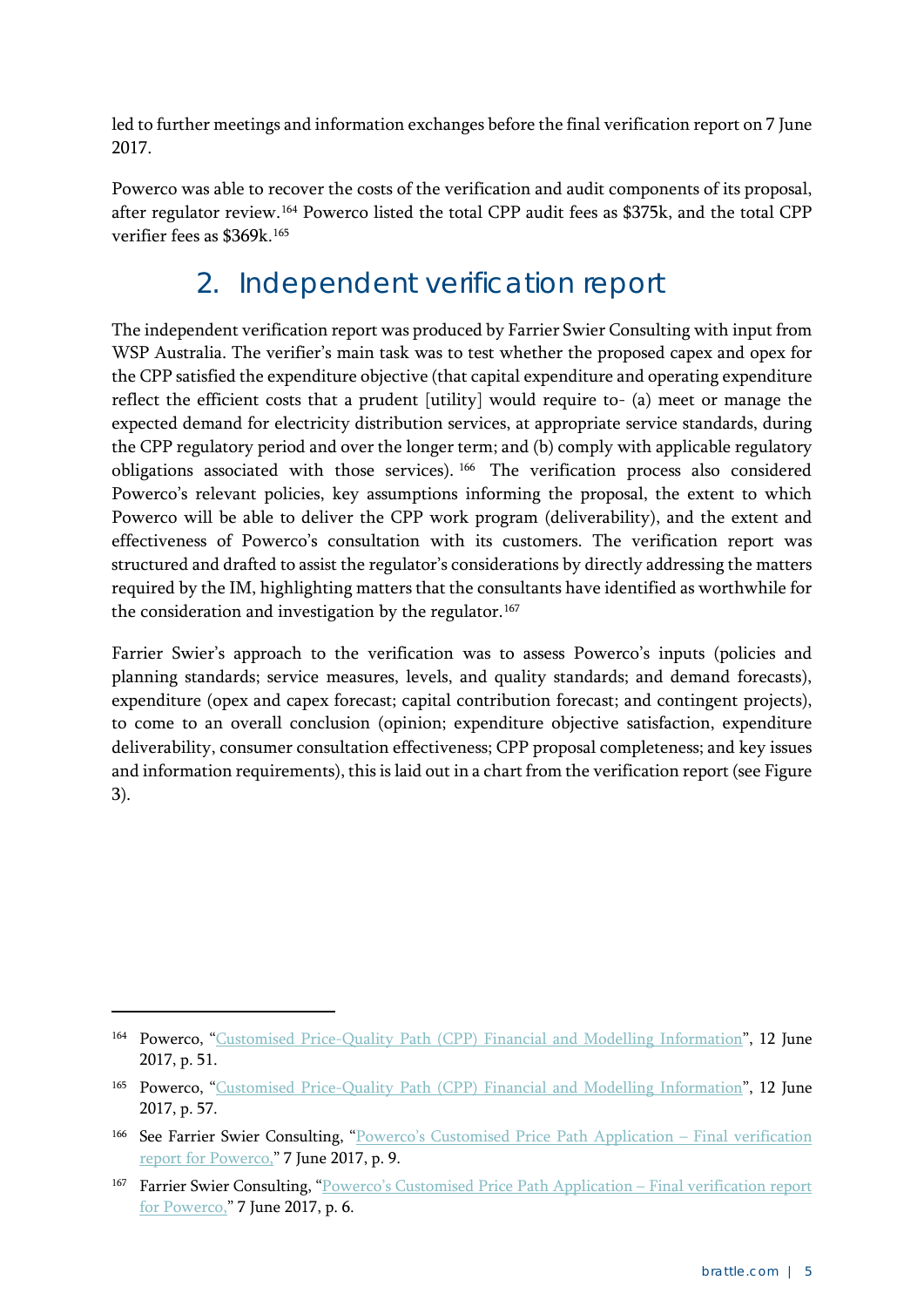<span id="page-55-0"></span>

#### **Figure 3: Farrier Swier's overall approach to verification**[168](#page-55-1)

Farrier Swier nominated a sample of 15 projects and programs for detailed review, assessing those using tools such as benchmarking, trend analysis, desktop reviews, interviews, and model critiques. The verification process was done over a five-month period, which was in parallel to Powerco's continuous development of its CPP application. The verification process included a workshop with Powerco and the Commission, site visits, access to a data room with plans, policies, spreadsheets, and expert reports. Questions and information requests made to Powerco resulted in over 350 responses. Powerco had actively considered feedback provided by the consultants throughout the process. As a result, Powerco made changes to models to reduce modelling uncertainty and correct errors, updated and expanded documentation, reconsidered strategies (e.g. vegetation management), and moderated the forecasts to reflect forecast efficiencies and interdependencies between components of the expenditure forecasts.

The verifier's overall findings are illustrated in the chart in [Figure 4.](#page-56-0) The amounts that were not verified against the expenditure objective made up 9% of total expenditure (\$122m out of \$1,327m). These unverified expenditures were left to be assessed by the regulator.

<span id="page-55-1"></span><sup>168</sup> Farrier Swier Consulting, ["Powerco's Customised Price Path Application –](https://comcom.govt.nz/__data/assets/pdf_file/0026/61595/Farrier-Swier-final-verification-report-Powerco-CPP-12-June-2017-.pdf) Final verification report [for Powerco,](https://comcom.govt.nz/__data/assets/pdf_file/0026/61595/Farrier-Swier-final-verification-report-Powerco-CPP-12-June-2017-.pdf)" 7 June 2017, p. 11.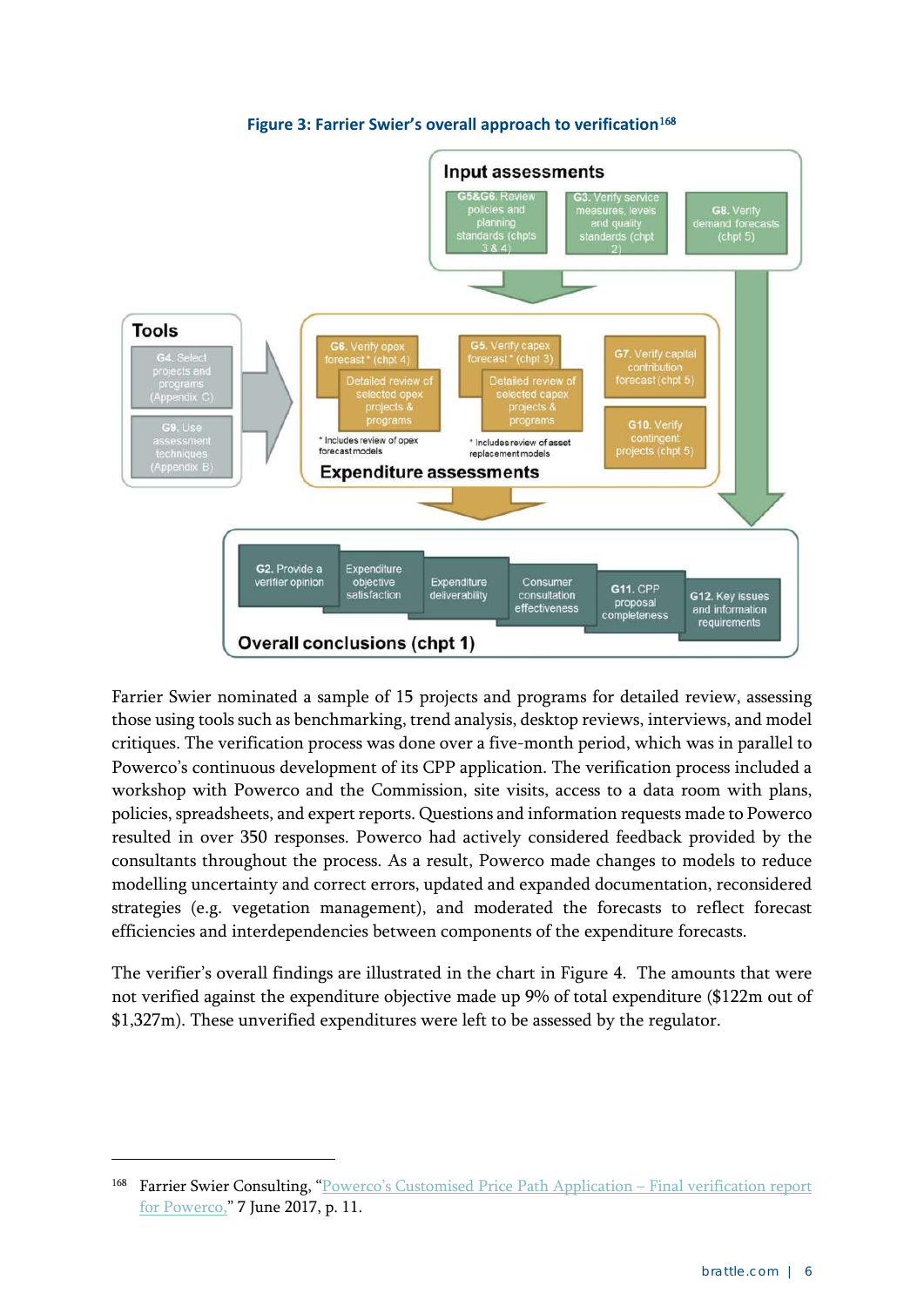<span id="page-56-0"></span>

#### **Figure 4: Farrier Swier Consulting overall findings**[169](#page-56-1)

The majority of project expenses were verified as prudent and satisfactory and meeting the expenditure objective. These met industry best practices, and involved assumptions and modelling that were deemed as reasonable and appropriate.<sup>[170](#page-56-2)</sup>

Analyses of projects are highly individualized depending on the specifics of the case. In the broadest sense, steps include the assessment of forecast methods, the examination of expenditure trends, the checking of assumptions made to justify expenditure, and general comments on the approaches that the applicant made in reference to standard industry practice.

Farrier Swier was unable to verify some expenditure against the expenditure objective due to problems it found with some capex and opex expenditure and the nature and quality of some policies. For example, according to Farrier Swier, Powerco did not properly assess the risks with overhead conductor failures, specifically the probability of failure and likelihood of damage and injury. The existing evaluation method involved scoring based on visual inspection techniques, which are limited and not as robust as other inspection techniques.<sup>[171](#page-56-3)</sup> This meant the expenditures could not be proven to be prudent.

Key issues identified by Farrier Swier are shown in [Figure 5.](#page-57-0)

<span id="page-56-1"></span><sup>169</sup> Farrier Swier Consulting, ["Powerco's Customised Price Path Application –](https://comcom.govt.nz/__data/assets/pdf_file/0026/61595/Farrier-Swier-final-verification-report-Powerco-CPP-12-June-2017-.pdf) Final verification report [for Powerco"](https://comcom.govt.nz/__data/assets/pdf_file/0026/61595/Farrier-Swier-final-verification-report-Powerco-CPP-12-June-2017-.pdf), 7 June 2017, p. 13.

<span id="page-56-2"></span><sup>170</sup> Farrier Swier Consulting, ["Powerco's Customised Price Path Application –](https://comcom.govt.nz/__data/assets/pdf_file/0026/61595/Farrier-Swier-final-verification-report-Powerco-CPP-12-June-2017-.pdf) Final verification report [for Powerco"](https://comcom.govt.nz/__data/assets/pdf_file/0026/61595/Farrier-Swier-final-verification-report-Powerco-CPP-12-June-2017-.pdf), 7 June 2017, pp. 132-208.

<span id="page-56-3"></span><sup>171</sup> Farrier Swier Consulting, ["Powerco's Customised Price Path Application –](https://comcom.govt.nz/__data/assets/pdf_file/0026/61595/Farrier-Swier-final-verification-report-Powerco-CPP-12-June-2017-.pdf) Final verification report [for Powerco"](https://comcom.govt.nz/__data/assets/pdf_file/0026/61595/Farrier-Swier-final-verification-report-Powerco-CPP-12-June-2017-.pdf), 7 June 2017, p. 46.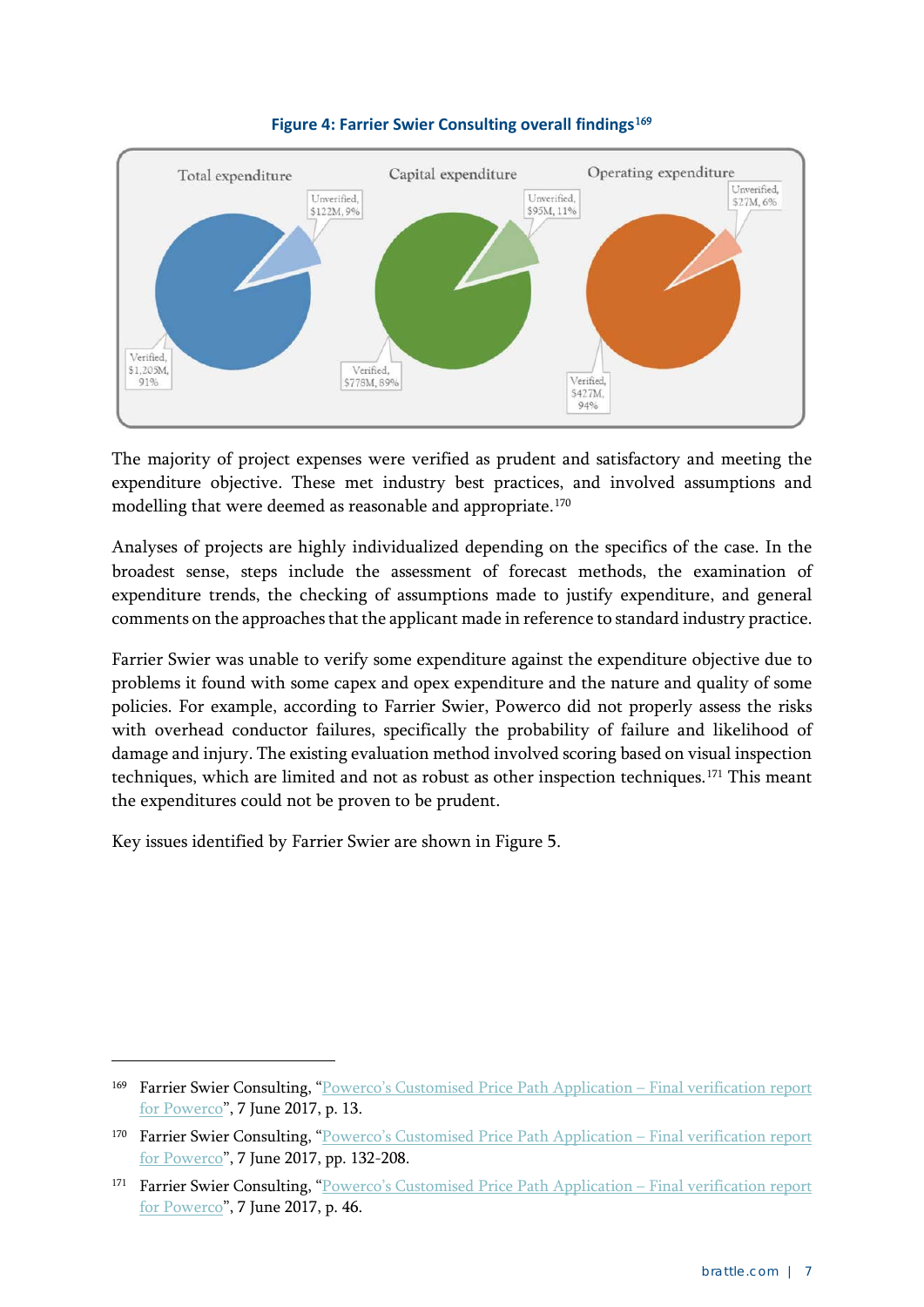<span id="page-57-0"></span>

| Forecast                                     | Why should the                                                                                                                                                                                                                                              | Suggested additional                                                                                                                                                                                           |
|----------------------------------------------|-------------------------------------------------------------------------------------------------------------------------------------------------------------------------------------------------------------------------------------------------------------|----------------------------------------------------------------------------------------------------------------------------------------------------------------------------------------------------------------|
| component                                    | Commission investigate it?                                                                                                                                                                                                                                  | information or line of inquiry                                                                                                                                                                                 |
| Overhead conductors<br>renewals capex        | Powerco has not proven that<br>the risk associated with the<br>current level of faults is<br>unacceptable and needs to be<br>reduced.                                                                                                                       | Undertake suitable<br>investigation/analysis to assess the<br>risks posed by distribution<br>conductors failing, and hence the<br>number of faults that can be<br>expected on the network of a<br>prudent EDB. |
| <b>Overhead structures</b><br>renewals capex | Powerco has not proven that<br>the current fault rate is<br>unacceptable and needs to be<br>reduced.<br>Additionally, Powerco's<br>overhead structures survivor<br>curves include 'green defects'<br>which may overstate levels of<br>expenditure required. | Construct new survivor curves<br>excluding green defects.<br>Revise the overhead structures<br>forecast to reflect any changes to<br>the overhead conductor renewals<br>capex.                                 |
| Zone substation<br>renewal capex             | With the information<br>provided, we have identified<br>five transformer replacements<br>that could be deferred beyond<br>of the CPP period, although<br>Powerco has not yet had the<br>opportunity to respond to this<br>finding.                          | Confirm with Powerco that its<br>proposed replacement of<br>transformers is prudent in light of<br>our findings.                                                                                               |

#### **Figure 5: Subset of issues identified by Farrier Swier for the Commission**[172](#page-57-1)

#### 3. Audit

-

The audit was conducted by Deloitte on the historical information and forecast information included in the CPP Proposal. No issues were found in the actual/forecast financial information as it was prepared in accordance with the input methodologies, and the quantitative historical/forecast information were properly compiled on the basis of relevant underlying source information and reasonable disclosed assumptions.

The Auditor report was attached as part of the application.<sup>[173](#page-57-2)</sup>

#### 4. Certification

The application was certified by two directors of Powerco to be in line with the relevant requirements, including the proper representation of qualitative and quantitative information, that the assumptions made are reasonable, and that the verifier and auditor were engaged in a proper manner.

The certification letter was attached as part of the application.<sup>[174](#page-57-3)</sup>

<span id="page-57-1"></span><sup>172</sup> Farrier Swier Consulting, ["Powerco's Customised Price Path Application –](https://comcom.govt.nz/__data/assets/pdf_file/0026/61595/Farrier-Swier-final-verification-report-Powerco-CPP-12-June-2017-.pdf) Final verification report [for Powerco"](https://comcom.govt.nz/__data/assets/pdf_file/0026/61595/Farrier-Swier-final-verification-report-Powerco-CPP-12-June-2017-.pdf), 7 June 2017, p. 19.

<span id="page-57-2"></span><sup>&</sup>lt;sup>173</sup> Powerco, ["Customised Price-Quality Path \(CPP\) Application"](https://comcom.govt.nz/__data/assets/pdf_file/0023/61592/CPP-application-Powerco-CPP-12-June-2017.pdf), 12 June 2017, p. 72.

<span id="page-57-3"></span><sup>&</sup>lt;sup>174</sup> Powerco, ["Customised Price-Quality Path \(CPP\) Application"](https://comcom.govt.nz/__data/assets/pdf_file/0023/61592/CPP-application-Powerco-CPP-12-June-2017.pdf), 12 June 2017, p. 76.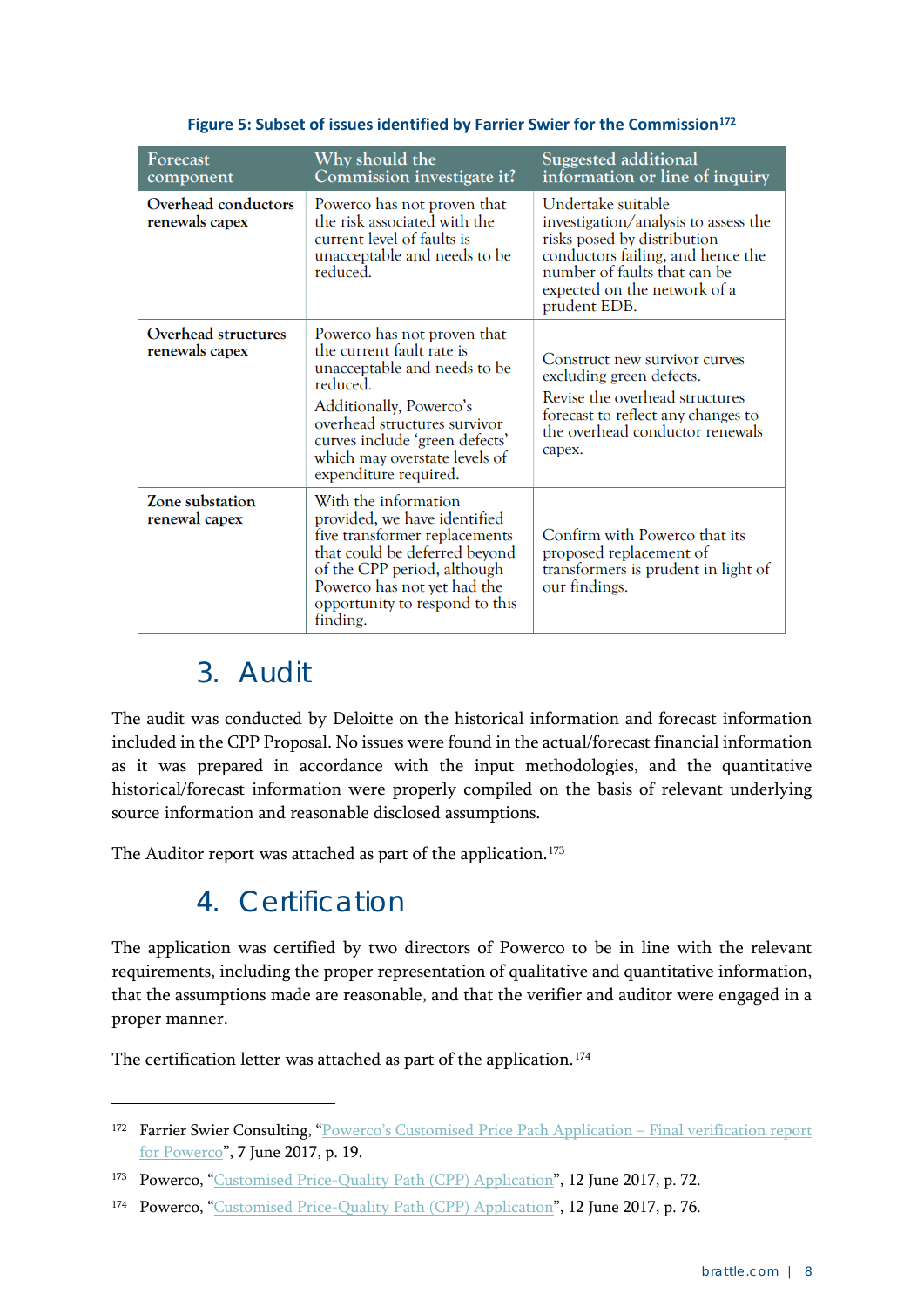### 5. Final Submission and Decision

Powerco's proposal was compliant with the rules and processes for CPP applications and was accepted by the Commission on 28 March 2018. Of the original \$1,327m that was sought after, 9% was determined to be unverified by the consultant, and after an industry consultation process, the Commission determined that 4% of the total proposal amount remained to be disallowed, resulting with an allowance of \$1,273m for the CPP period of 1 April 2018 to 31 March 2023.

The final decision reduced the proposed first year price increase from 5.7% to 4.5% (see [Figure](#page-58-0)  [6\)](#page-58-0). It was determined that the increase in revenue requirements would be implemented through an initial price increase, with subsequent annual increases in line with inflation thereafter.

<span id="page-58-0"></span>

**Figure 6: Impact of verification and final decision on Powerco revenues**[175](#page-58-1)

Of the \$873m in capex that was proposed by Powerco, the Commission approved \$825m. The approved capex expenditures included programs for asset renewals, network growth and security, other network capex, and non-network capex.<sup>176</sup> The Commission stated that major elements of Powerco's proposal was largely satisfactory in meeting its evaluation criteria, specifically regarding safety and reliability, and capacity and supply security.<sup>[177](#page-58-3)</sup>

<span id="page-58-1"></span><sup>175</sup> Commerce Commission, ["Powerco's Customised Price-Quality Path –](https://comcom.govt.nz/__data/assets/pdf_file/0028/78715/Final-decision-on-Powercos-2018-2023-customised-price-quality-path-28-March-2018.PDF) Final Decision," 28 March 2018, p. 24.

<span id="page-58-2"></span><sup>176</sup> Commerce Commission, ["Powerco's Customised Price-Quality Path –](https://comcom.govt.nz/__data/assets/pdf_file/0028/78715/Final-decision-on-Powercos-2018-2023-customised-price-quality-path-28-March-2018.PDF) Final Decision," 28 March 2018, p. 21.

<span id="page-58-3"></span><sup>177</sup> Commerce Commission, ["Powerco's Customised Price-Quality Path –](https://comcom.govt.nz/__data/assets/pdf_file/0028/78715/Final-decision-on-Powercos-2018-2023-customised-price-quality-path-28-March-2018.PDF) Final Decision," 28 March 2018, p. 7.